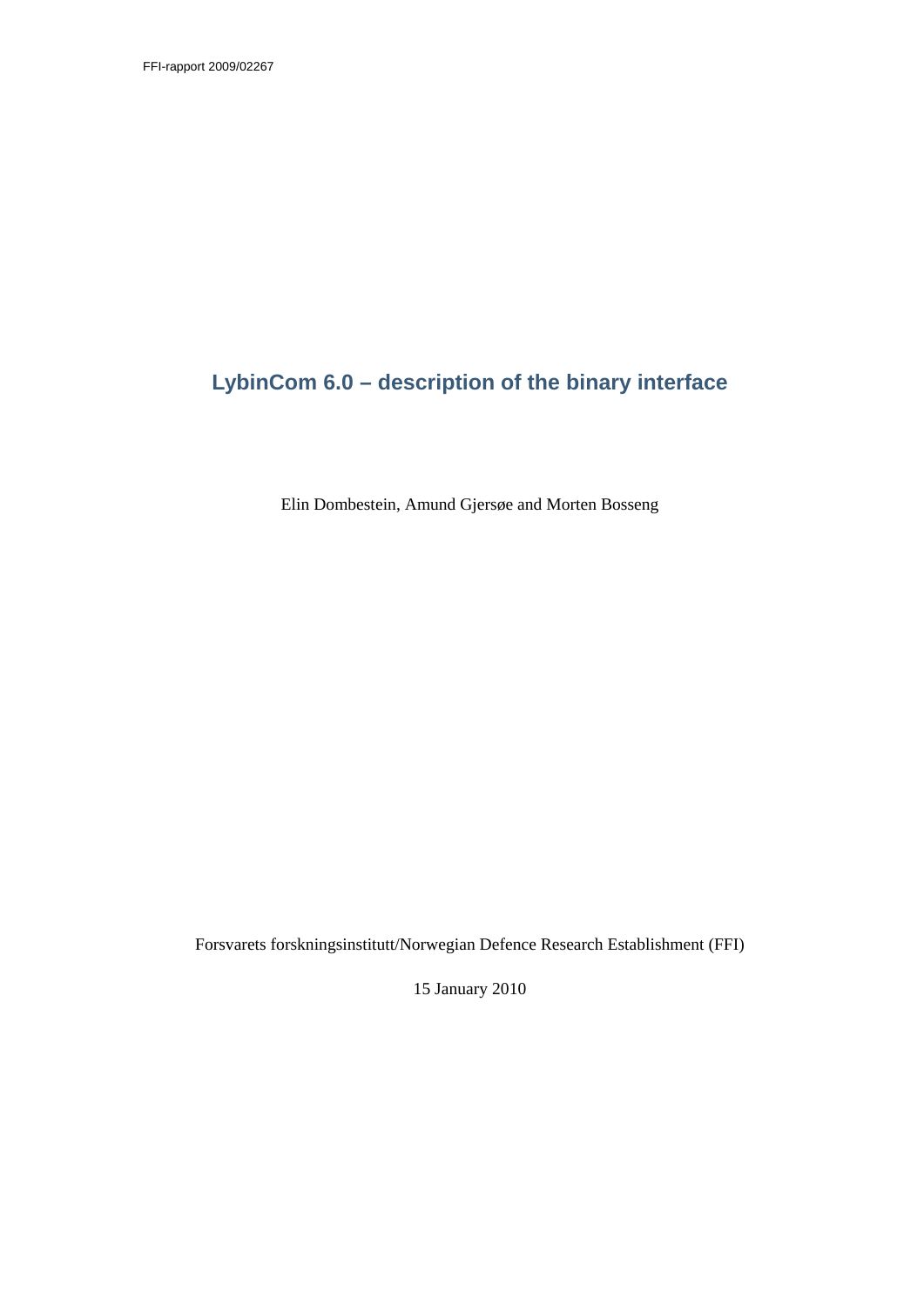FFI-rapport 2009/02267

361401

P: ISBN 978-82-464-1692-2 E: ISBN 978-82-464-1693-9

# **Keywords**

Akustisk deteksjon

Modellering og simulering

Programmering (Databehandling)

# **Approved by**

| Connie Elise Solberg | Project Manager      |
|----------------------|----------------------|
| Elling Tveit         | Director of Research |
| Jan Erik Torp        | Director             |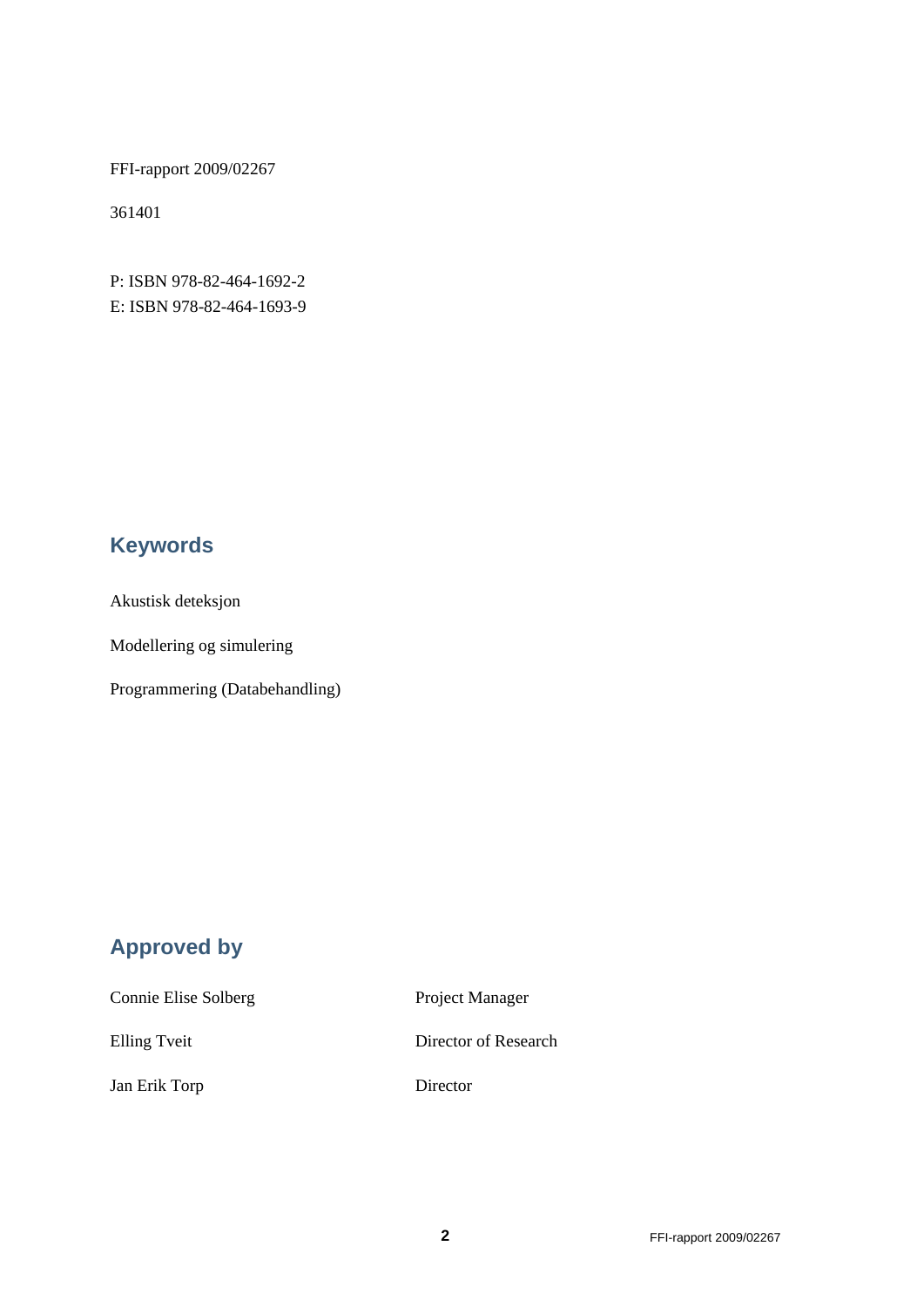# **English summary**

The acoustic ray trace model LYBIN is a well established and frequently used sonar prediction model owned by the Norwegian Defence Logistic Organisation. The model is used aboard navy vessels as well as in training situations on shore. LYBIN has become an important tool in both planning and evaluation of maritime operations, and earlier versions are already integrated in combat system software, tactical decision aids and tactical trainers.

The calculation kernel of LYBIN is now implemented as a software module called LybinCom. In addition there exists a graphical user interface which can be used together with LybinCom to build a stand-alone executive application. We call this stand-alone executive application LYBIN.

An implementation as a software module makes LybinCom suitable for integration with other applications, and enables LybinCom to interact with other applications such as other mathematical models, web services, geographical information systems and more. Different from earlier versions, third parties can now integrate LybinCom in their software without needing access to the source code.

LybinCom has two different interfaces for data exchange with other software. The two interfaces are the binary interface and the e**X**tensible **M**arkup **L**anguage (XML) interface. The binary interface enables fast transportation of large amounts of data to and from LybinCom. The XML interface is not as fast, but is more robust because the format of the input files is not as strict. The XML interface discards any parts of the input file it does not recognize.

This report describes the binary software interface of LybinCom 6.0 needed for the integration of LybinCom with other software applications. All parameters and data sets that can be passed to and from LybinCom are described. Examples of programming code for integration of LybinCom are also included. The interface's inner structure and how the acoustic modelling is performed are not described in this report.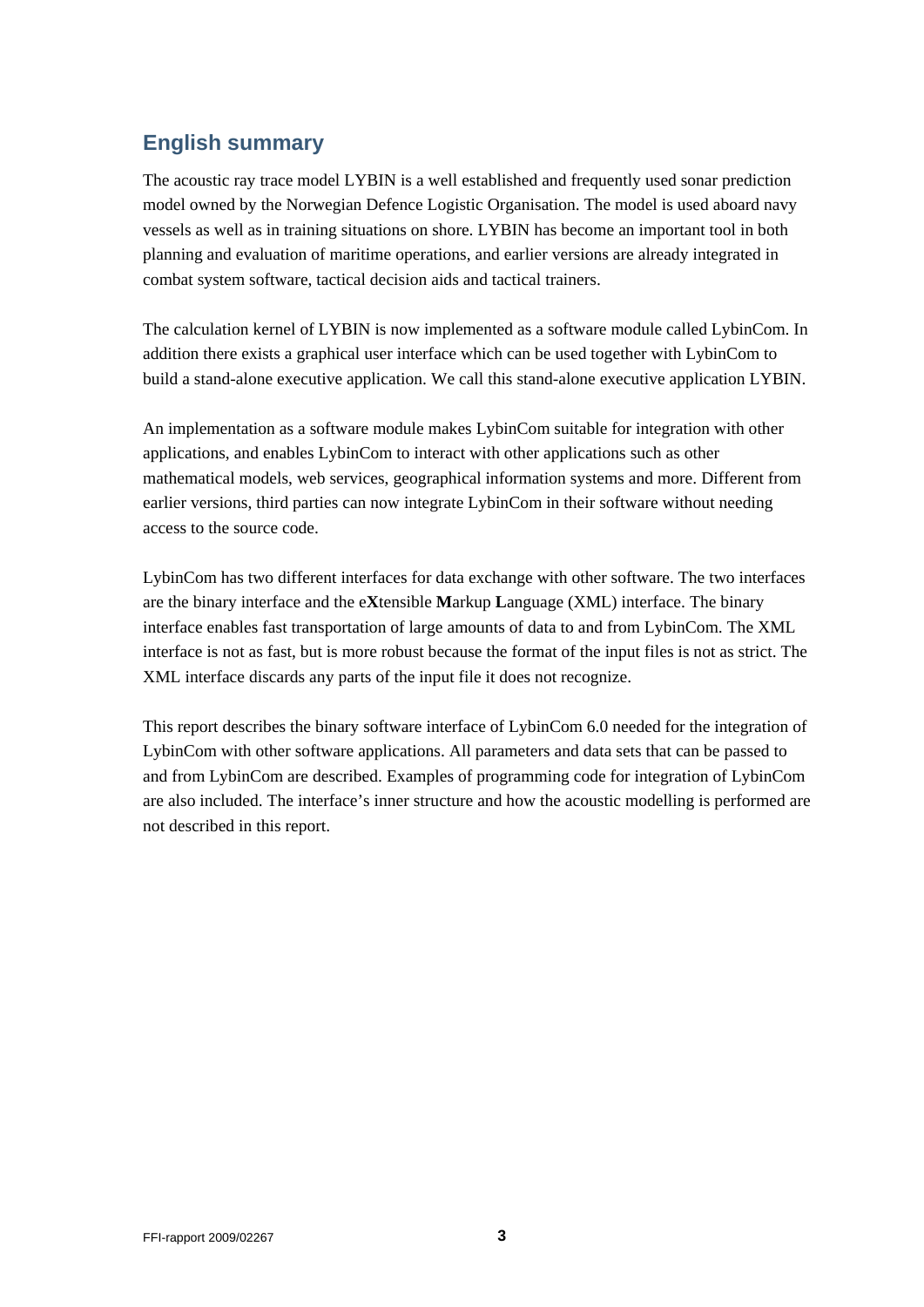# **Sammendrag**

Den akustiske strålegangsmodellen LYBIN er en etablert og mye brukt sonarytelsesmodell som eies av Forsvarets Logistikkorganisasjon. Modellen brukes både ombord på marinefartøy og i treningssituasjoner på land. LYBIN er blitt et viktig verktøy både i planlegging og evaluering av maritime operasjoner, og tidligere versjoner er allerede integrert i programvare for kampsystemer, taktisk beslutningsstøtte og taktiske trenere.

LYBINs beregningskjerne er nå implementert som en software modul kalt LybinCom. I tillegg eksisterer det et grafisk brukergrensesnitt som sammen med LybinCom kan brukes for å bygge en frittstående, eksekverbar applikasjon. Vi kaller denne frittstående applikasjonen for LYBIN.

Implementasjonen som en software modul gjør LybinCom egnet for integrasjon med andre applikasjoner, og muliggjør at LybinCom kan samhandle med andre applikasjoner, som matematiske modeller, web-tjenester, geografiske informasjonssystemer med mer. I motsetning til tidligere er det nå mulig for andre å integrere LybinCom i deres programvare uten å ha tilgang til kildekoden.

LybinCom har to ulike grensesnitt for datautveksling med annen programvare. De to grensesnittene er det binære grensesnittet og e**X**tensible **M**arkup **L**anguage (XML) grensesnittet. Det binære grensesnittet muliggjør rask transport av store mengder data til og fra LybinCom. XML grensesnittet er ikke like raskt, men er mer robust fordi formatet til inputfilene ikke er så rigid. XML grensesnittet forkaster de delene av inputfila det ikke gjenkjenner.

Denne rapporten beskriver det binære grensesnittet til LybinCom 6.0 som trengs for å kunne integrere LybinCom med andre programvareapplikasjoner. Alle parametere og datasett som kan sendes til og fra LybinCom er beskrevet i denne rapporten. Noen eksempler på programkode for integrasjon av LybinCom er også inkludert. Det som skjer innenfor grensesnittene og hvordan den akustiske modelleringen er gjort vil ikke bli omtalt i denne rapporten.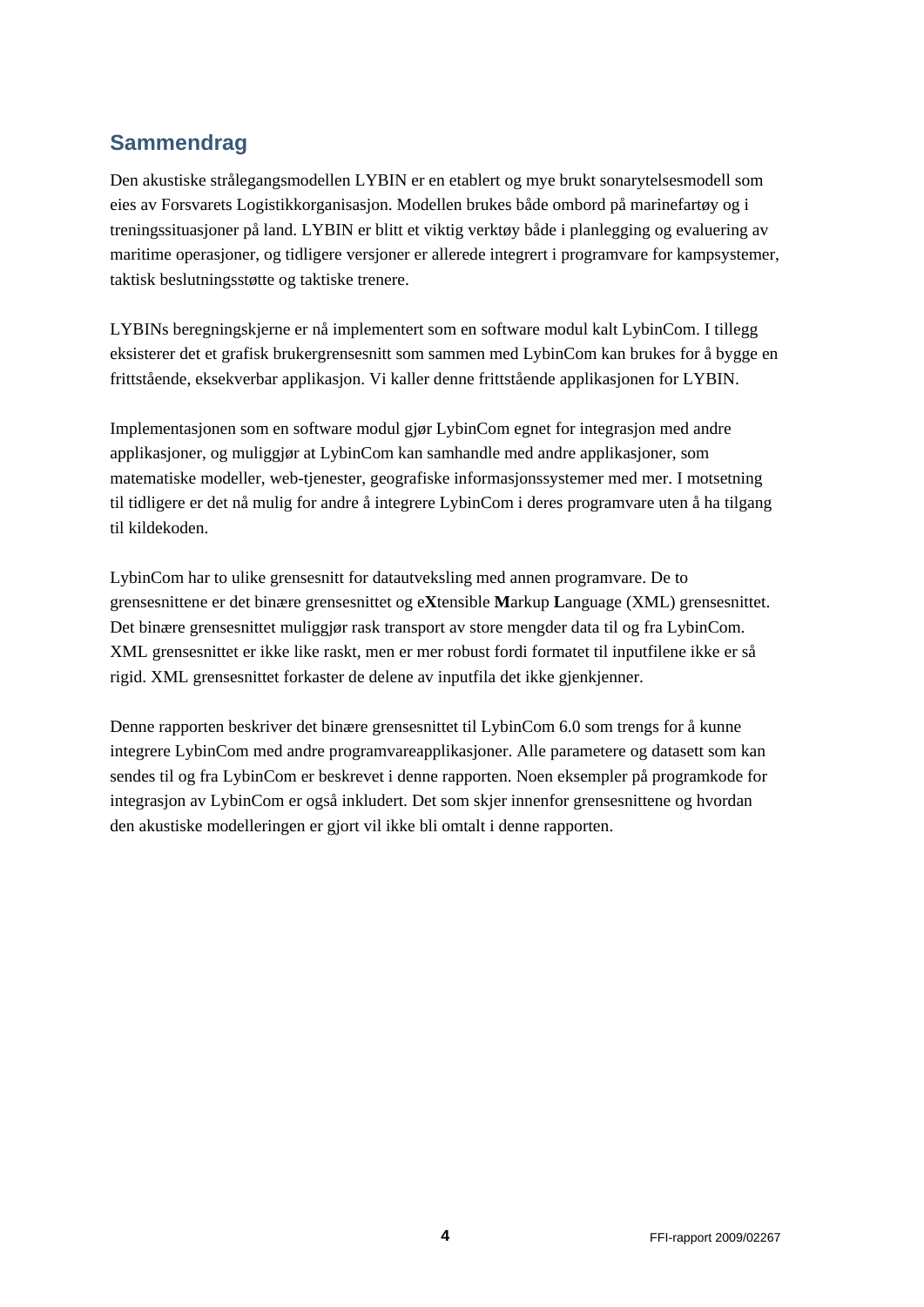# **Contents**

| 1              | <b>Introduction</b>                                  | $\overline{7}$ |
|----------------|------------------------------------------------------|----------------|
| $\overline{2}$ | <b>Description of LybinCom</b>                       | 9              |
| 2.1            | The data layer                                       | 10             |
| 2.1.1          | Range dependent input data                           | 12             |
| 2.2            | The calculation layer                                | 13             |
| 2.3            | The result layer                                     | 14             |
| 3              | <b>Input data</b>                                    | 14             |
| 3.1            | LybinModelData class                                 | 14             |
| 3.1.1          | Switches                                             | 19             |
| 3.2            | <b>Environment class</b>                             | 20             |
| 3.3            | Ocean class                                          | 20             |
| 3.4            | WindSpeedMeasurement class                           | 21             |
| 3.5            | WaveHeight class                                     | 22             |
| 3.6            | SoundSpeed class                                     | 23             |
| 3.7            | <b>BottomProfile class</b>                           | 26             |
| 3.8            | BottomType class                                     | 27             |
| 3.9            | BottomLoss class                                     | 28             |
| 3.10           | Rayleigh bottom loss                                 | 30             |
| 3.11           | BottomBackScatter class                              | 30             |
| 3.12           | VolumeBackScatter class                              | 32             |
| 3.13           | ReverberationAndNoiseMeasurements class              | 34             |
| 3.14           | Platform class                                       | 34             |
| 3.15           | Sensor class                                         | 35             |
| 3.16           | Pulse class                                          | 36             |
| 4              | <b>Initiate calculation</b>                          | 37             |
| 5              | <b>Calculation results</b>                           | 37             |
|                | <b>Appendix A Example code</b>                       | 45             |
| A.1            | C# Windows forms application using LybinCom          | 45             |
| A.2            | Matlab file using LybinCom, basic example            | 48             |
| A.3            | Matlab file using LybinCom, impulse response example | 50             |
| A.4            | C++ console application using LybinCom               | 51             |
|                | <b>References</b>                                    | 54             |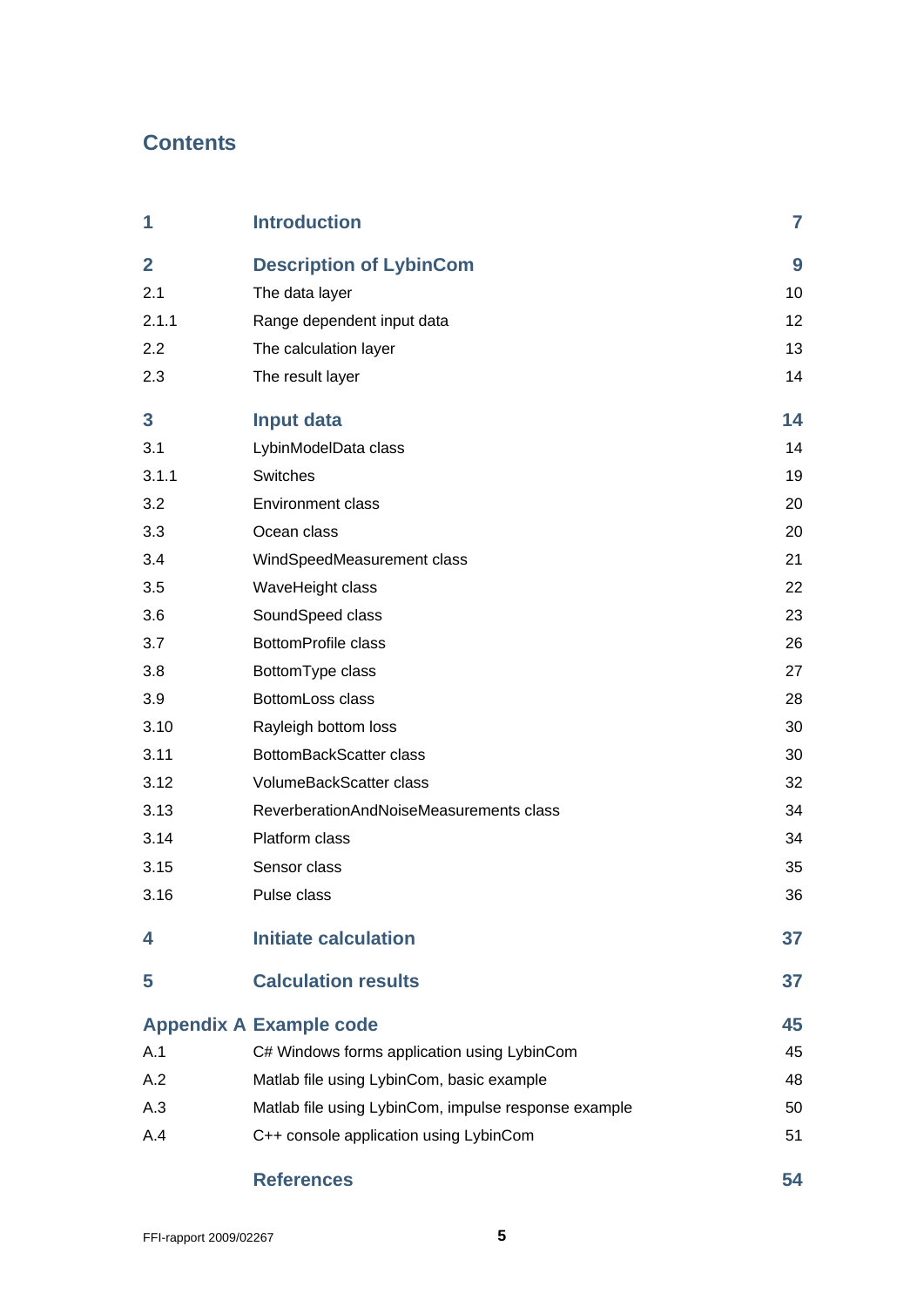| <b>Abbreviations</b> | 55 |
|----------------------|----|
| <b>Definitions</b>   | 55 |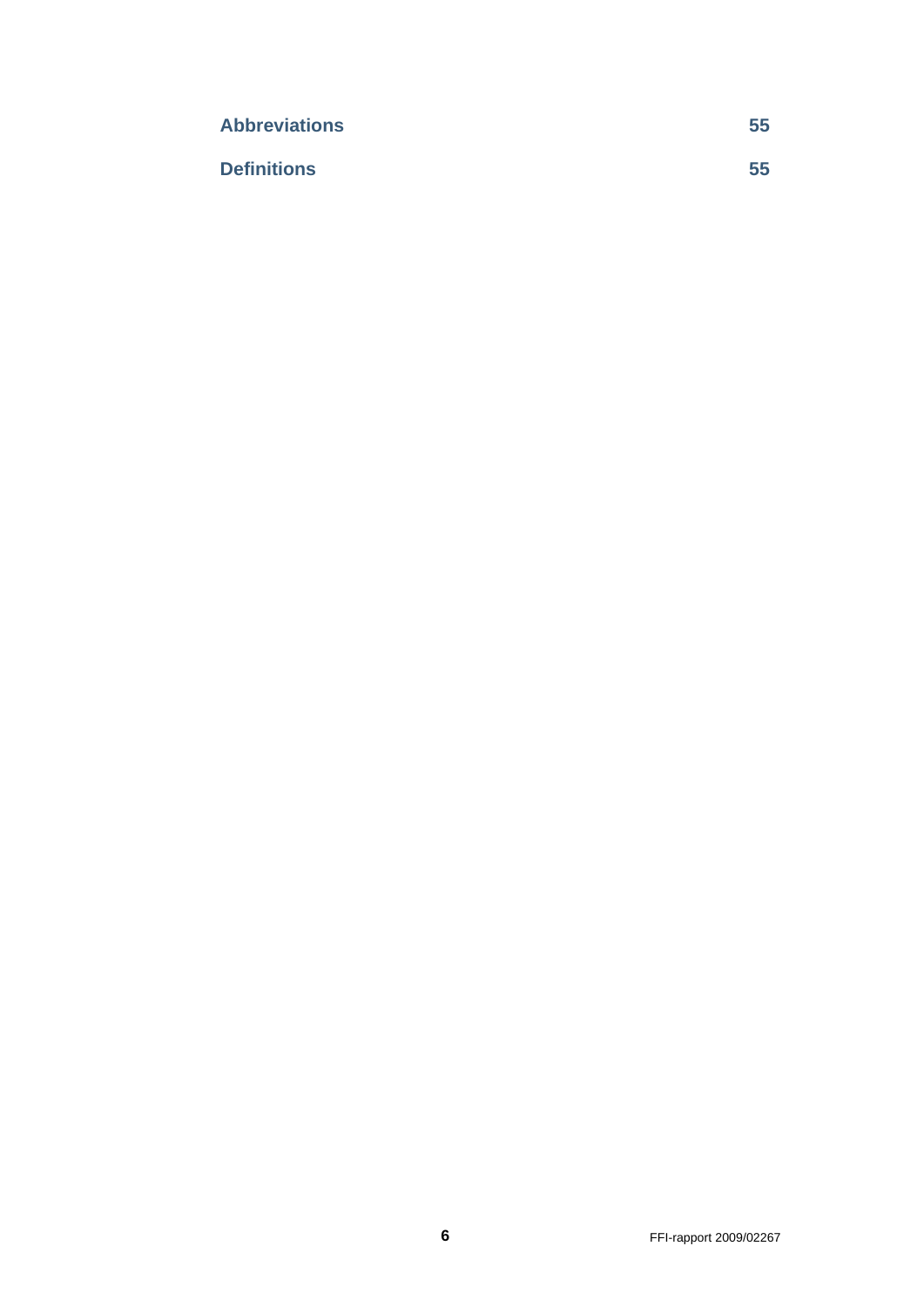## **1 Introduction**

The acoustic ray trace model LYBIN is a well established and frequently used sonar prediction model owned by the Norwegian Defence Logistic Organisation (NDLO). The model is used aboard navy vessels as well as in training situations on shore. LYBIN has become an important tool in both planning and evaluation of maritime operations.

LYBIN is a range dependent two-dimensional model. Several thousand rays are simulated traversing the water volume. Upon hitting the sea surface and sea bed, the rays are reflected and exposed to loss mechanisms. Losses in the water volume itself, due to thermal absorption are accounted for. LYBIN estimates the probability of detection for a given target, based on target strength, the calculated transmission loss, reverberation and noise. LYBIN is a robust, user friendly and fast acoustic ray-trace simulator. The physical foundations for the model are described in more detail in [1] and [2].

On behalf of NDLO, the Norwegian Defence Research Institute (FFI) has been responsible for testing, evaluation and further development of LYBIN since the year 2000. During this period, several new versions of LYBIN have been released. LYBIN 6.0 was released in august 2009.

LYBIN 6.0 is divided into two separate parts: the calculation kernel and the graphical user interface. This separation enables LYBIN to interact with other applications, such as mathematical models, web services, geographic information systems, and more.

The graphical user interface represents the classical LYBIN application, where LYBIN is used as stand-alone software. Environmental data and information about the sonar and sonar platform are sent to the calculation kernel by the operator through the graphical user interface. The calculation results are thereafter displayed by the graphical user interface. A picture of LYBIN 6.0 graphical user interface is shown in Figure 1.1.

The stand-alone calculation kernel, called LybinCom 6.0, enhances the potential applicability of LYBIN by enabling connectivity and communication between systems. LybinCom can be integrated with external applications, and both input and calculation results can be handled automatically from outside applications.

One example of integration of LybinCom is an application displaying sonar coverage. The environmental data are fed into LybinCom and calculations started from the external application, while the calculation results are displayed in the external program. The output from such an application is shown in Figure 1.2, where calculated signal excess is plotted in the geographical information system Maria [3]. The integration between LybinCom and Maria is described in more detail in [4] and [5].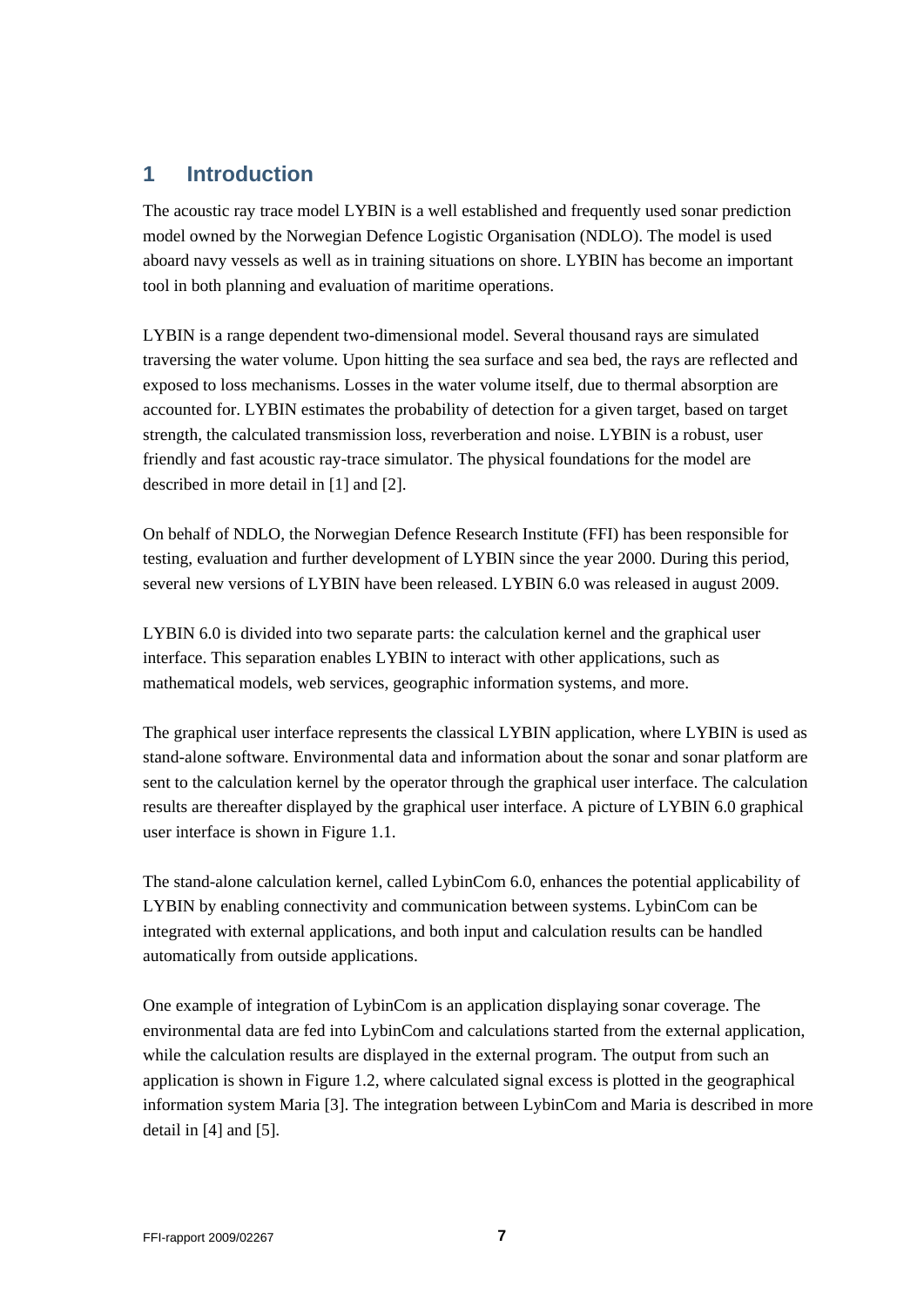

*Figure 1.1 LYBIN 6.0 graphical user interface.* 



*Figure 1.2 LybinCom integrated with the geographical information system Maria.* 

The **C**omponent **O**bject **M**odel (COM) called LybinCom has two different interfaces for data exchange. The two interfaces are the *binary interface* and the *eXtensible Markup Language* (XML) interface. The XML interface uses e**X**tensible **M**arkup **L**anguage (XML) to control and manage the information going to and from LYBIN. XML is an open standard with a simple syntax and an unambiguous structure. The XML interface is very robust since it discards any parts of the code it does not recognize.

The binary interface provides a faster data exchange than the XML interface. The binary file format is more rigorous, though. Deviations from the defined format will lead to failures in the data transfer process. The binary interface contains both method calls and variable calls to access the kernel. The binary interface of LybinCom offers more functionality than the XML interface. In fact, the XML interface can be called through the binary interface of LybinCom as a method call.

LybinCom is implemented as a COM module for the windows platform. COM is a languageneutral way of implementing objects that can be used in environments different from the one they where created in. LybinCom is implemented in  $C_{++}$ , but is available from software languages like C#, C++ and Matlab. LybinCom has a series of interfaces, all with their properties and functions available. The interfaces are listed in Table 1.1.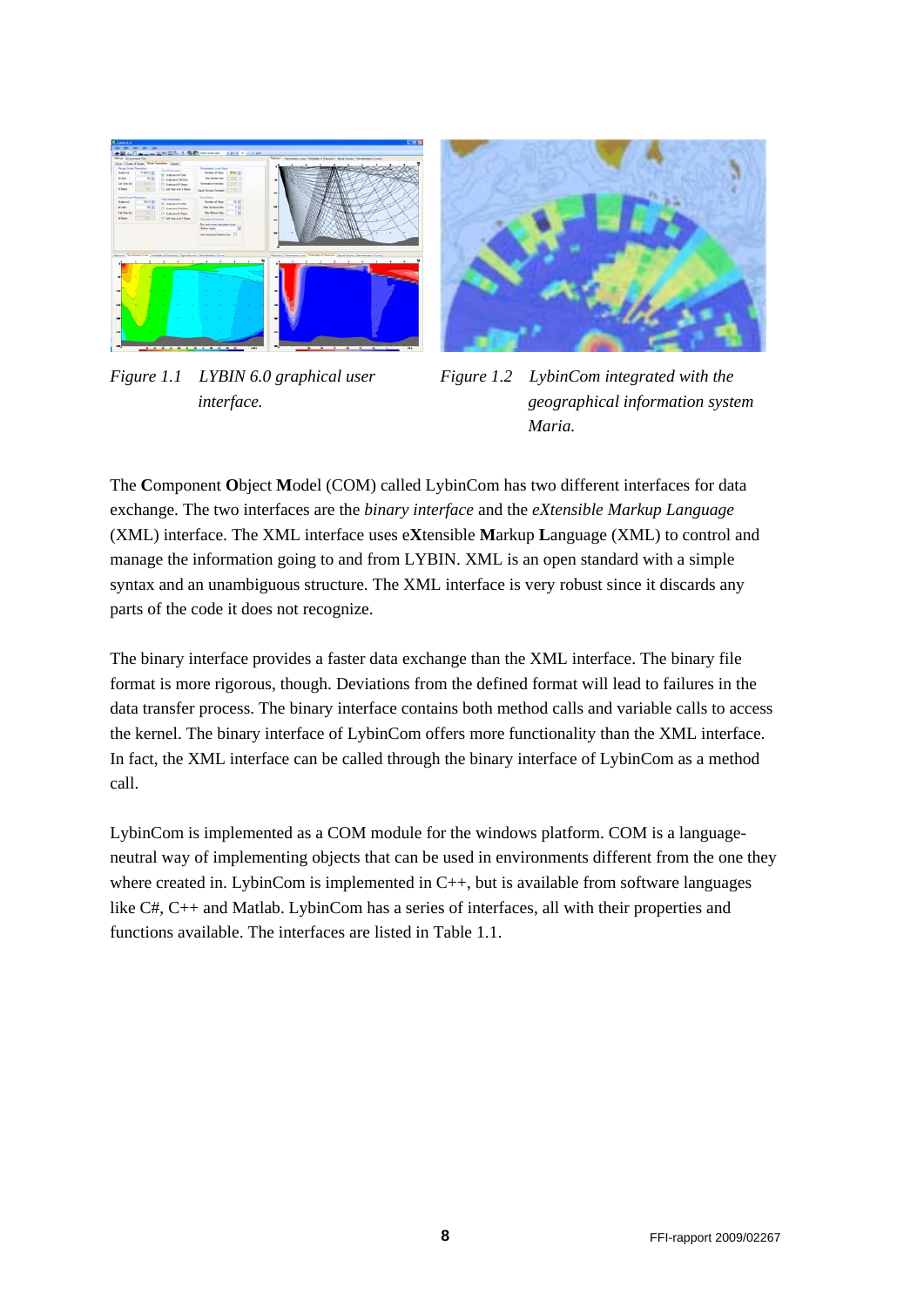| Interface name           | Description                                                                                 |
|--------------------------|---------------------------------------------------------------------------------------------|
| <b>IEnvironment</b>      | Environmental data.                                                                         |
| <b>ILybinModelCom</b>    | Start calculation, get results and see the calculation<br>parameters in XML form.           |
| <b>ILybinModelComBin</b> | Start calculation, get results and see the calculation<br>parameters in binary form.        |
| <b>IModelData</b>        | Parameters controlling the calculations such as<br>accuracy, which datasets to be used etc. |
| <b>IOcean</b>            | Parameters describing the media (ocean) and the<br>assumed target.                          |
| <b>IPlatform</b>         | Description of the platform holding the sensor.                                             |
| <b>IPulse</b>            | Parameters describing the sensor pulse.                                                     |
| <b>ISensor</b>           | Parameters describing the sensor.                                                           |

*Table 1.1 LybinCom interfaces.* 

By using a .NET language such as C#.NET, C++.NET, Visual Basic .NET, Fortran.NET, Pyton.NET etc, classes defined in the COM Type Library is visible. All the code examples in this report are written in C#.NET using the object LybinModelComBinClass. LybinModelComBinClass contain all interfaces, and is thus an alternative to using interfaces directly. LybinModelComClass is a similar class containing only the interface concerning XML, and is thus equal to the ILybinModelCom interface found in Table 1.1.

Using unmanaged languages, like traditional C++ or Matlab, the classes defined in the COM Type Library is not visible. Implementation using these languages is done using the interfaces described in Table 1.1.

This document describes the binary interface of LybinCom 6.0. Documentation of LYBINs earlier software interfaces can be found in [6] and [7].

## **2 Description of LybinCom**

LybinCom is the calculation engine of the total LYBIN software package. LybinCom processes the environmental and sonar information, and perform all the mathematical calculations. If we take a look inside LybinCom, we will see that it is divided into three separate parts. We have the data layer, the calculation layer and the result layer. Each of these is described in more detail below. A schematic description of LybinCom is shown in Figure 2.1. The arrows indicate the data flow in-between the different calculation stages (boxes). The calculation results from one box are used in another of the arrow is pointing to the current box.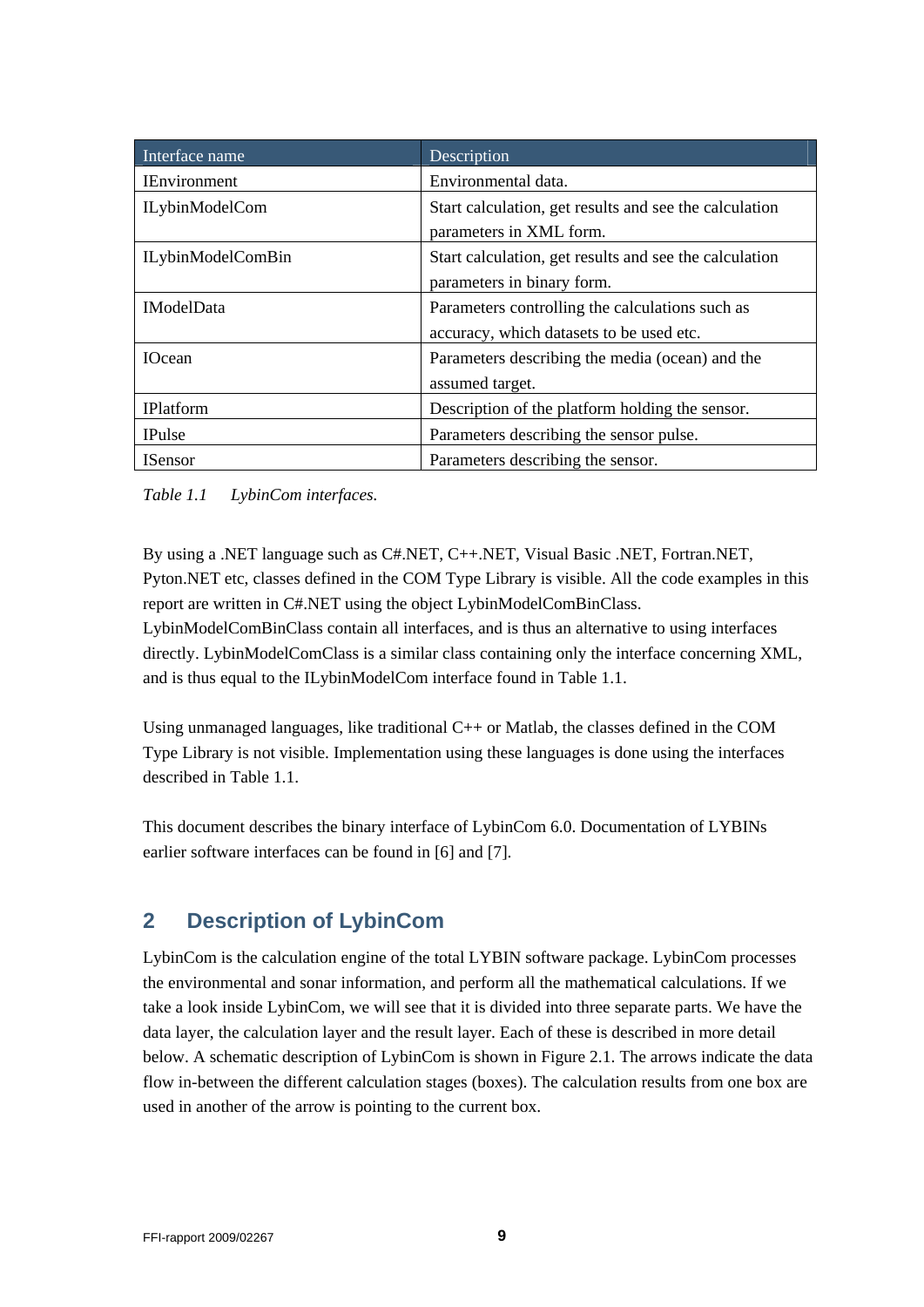

*Figure 2.1 Schematic description of LybinCom.* 

### **2.1 The data layer**

The data layer handles all the data given to the model. All the datasets forming the basis of the acoustic calculations in LybinCom are organized in classes. A class diagram for the LybinCom input data model is showed in Figure 2.2 and each of these classes are described shortly in Table 2.1.

LybinModelData has two members: the environment class and the platform class. The environment class is an assembly of all the environmental data LYBIN uses in the calculations. The platform class holds all the information about the sonar and the sonar platform.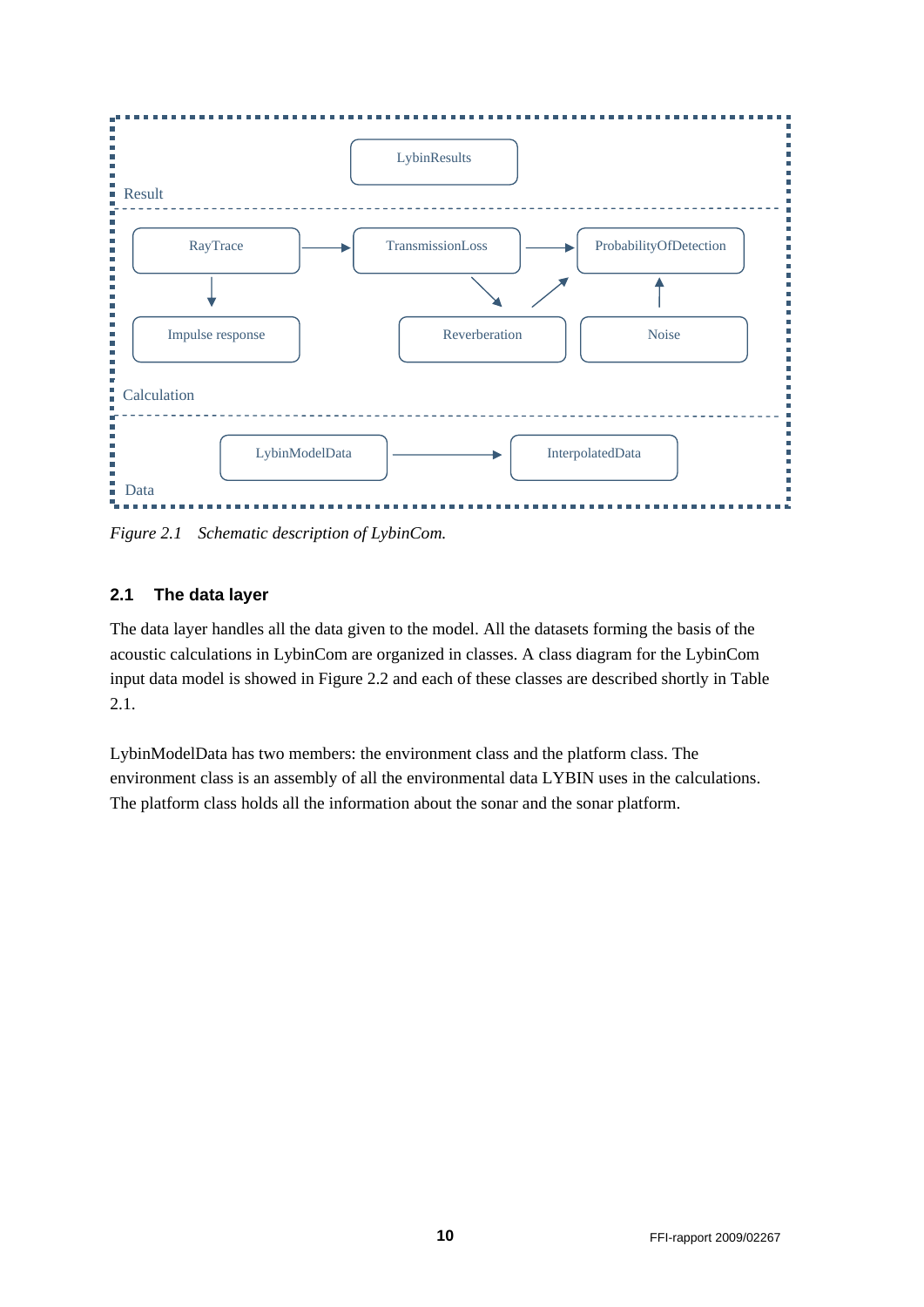

*Figure 2.2 The LybinCom input data model (Class diagram).* 

| Class name           | Description                                              |  |
|----------------------|----------------------------------------------------------|--|
| BottomBackScatter    | Range dependent bottom back scatter values as a          |  |
|                      | function of each ray's grazing angle with the bottom.    |  |
| <b>BottomLoss</b>    | Range dependent bottom loss values as a function of      |  |
|                      | each ray's grazing angle with the bottom.                |  |
| <b>BottomProfile</b> | Single measurements of depth as a function of range.     |  |
| BottomType           | Range dependent bottom types ranging from 0-10. The      |  |
|                      | bottom type is transformed into bottom loss before it is |  |
|                      | used in model calculations.                              |  |
| Environment          | An assembly class for all environmental data: holds no   |  |
|                      | parameters of its own.                                   |  |
| Model                | Parameters controlling the calculations such as          |  |
|                      | accuracy, which datasets to be used etc.                 |  |
| Ocean                | Parameters describing the media (ocean) and the          |  |
|                      | assumed target, such as ambient noise, pH, surface       |  |
|                      | scatter, target strength and ship density.               |  |
| Platform             | Description of the platform holding the sensor.          |  |
|                      | Contains platform speed and noise.                       |  |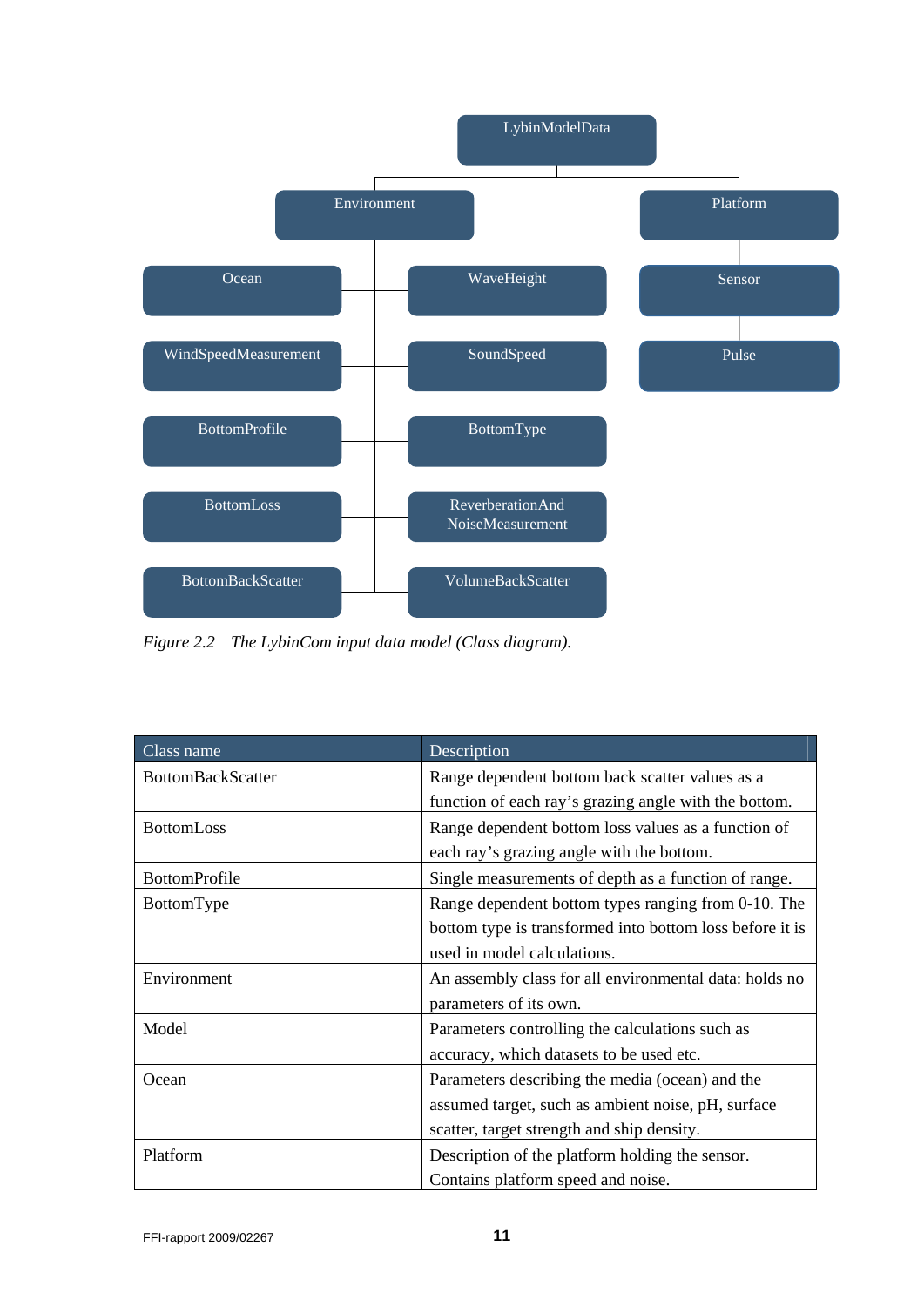| Class name                       | Description                                             |
|----------------------------------|---------------------------------------------------------|
| Pulse                            | Parameters describing the sensor pulse: its form,       |
|                                  | length, bandwidth etc.                                  |
| ReverberationAndNoiseMeasurement | Range dependent total reverberation and noise data.     |
| <b>Sensor</b>                    | Parameters describing the sensor (sonar) such as depth, |
|                                  | tilt, frequency etc.                                    |
| SoundSpeed                       | Range dependent sound speed, temperature and            |
|                                  | salinity measurements as function of depth.             |
| VolumeBackScatter                | Range dependent volume back scatter values.             |
| WaveHeight                       | Range dependent wave height measurements.               |
| WindSpeedMeasurement             | Range dependent wind speed measurements.                |

*Table 2.1 LybinCom classes containing input data.* 

#### 2.1.1 Range dependent input data

LybinCom is able to handle range dependent environments. In LybinCom, range dependent environmental data is specified for certain range intervals from the sonar.

When the environmental properties are entered for a discrete set of locations (ranges), LybinCom will create values at intermediate ranges using interpolation. If no environmental descriptions are given at zero range, LybinCom will substitute the data for the nearest range available, likewise, if data at maximum range are missing.

Except for BottomProfile and ReverberationAndNoiseMeasurement, the range dependent data are given with start and stop values to indicate their range of validity. In this context, we call these datasets, with start and stop related to a value (or sets of values), for a range dependent object. A range dependent object can contain one or more values with their range of validity. The structure of range dependent objects, with start and stop range is shown in *Figure 2.3*. The possible numbers of values to be used in the calculation are only limited by the calculation accuracy.

The start and stop functionality provides great flexibility in defining the environmental range dependent properties. By setting start and stop to the same range, the values will be considered to belong to a point in space, and LybinCom will use interpolation to produce data for intermediate ranges points. The start and stop functionality might be utilized to illustrate meteorological or oceanographic fronts, entering ranges with finite ranges of validity to each side of the front, and separating the sets by any small distance, across which the conditions will change as abruptly as the user intends. In between these two extreme choices all combination of these are possible to use.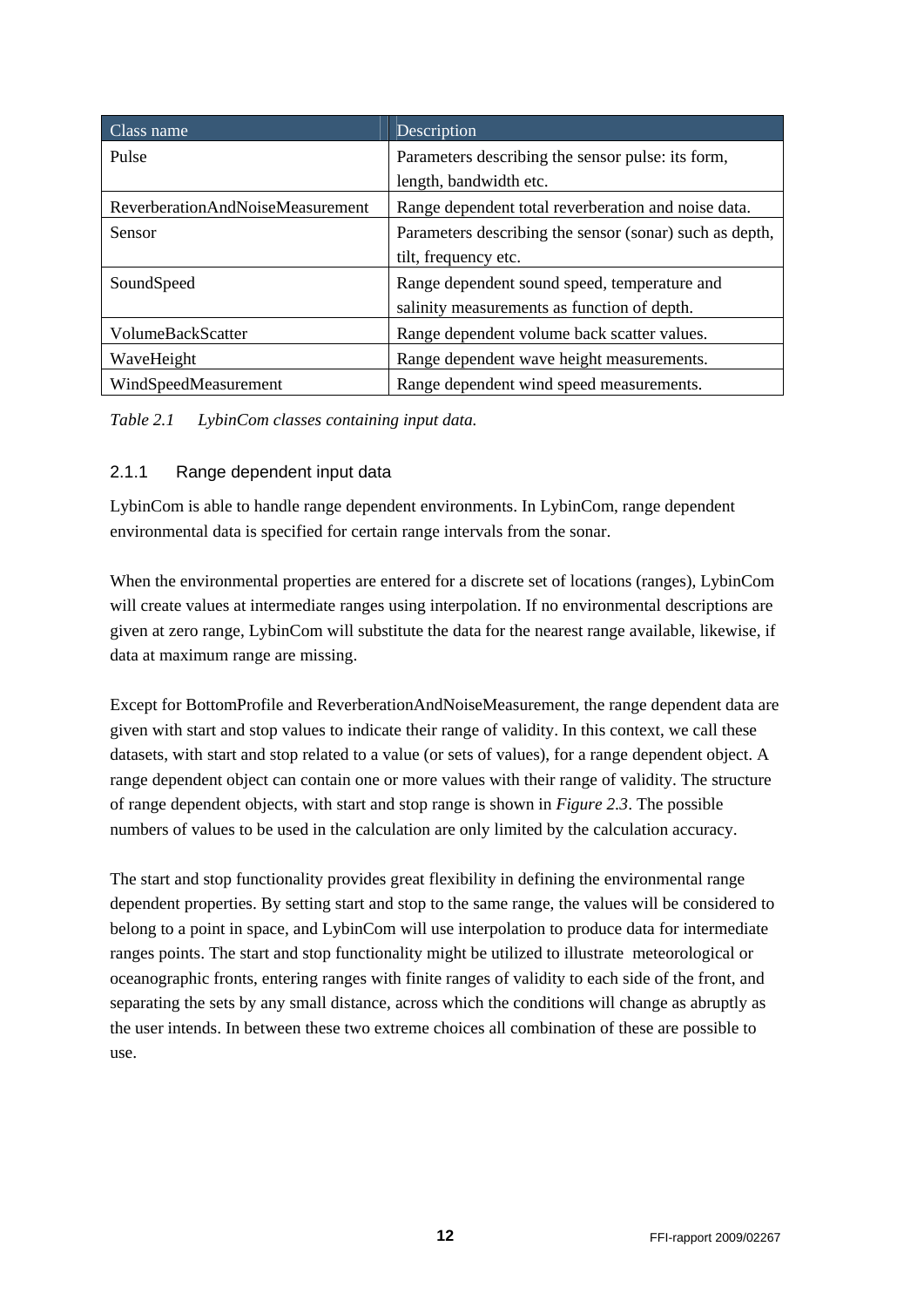

*Figure 2.3 Schematic description of a range dependent object with start and stop parameters.* 

The BottomProfile and the ReverberationAndNoiseMeasurements do not have the start-stop functionality. These datasets are not likely to have constant values over range. Both BottomProfile and the ReverberationAndNoiseMeasurements are to be inserted into LybinCom as single values with corresponding range. The number of data points in each dataset is optional.

### **2.2 The calculation layer**

In the calculation layer, all the acoustic calculations are performed. First the ray trace is calculated. The intensity of all the rays is then summed up within every calculation cell in order to compute the transmission loss. The reverberation is found based on the backscattering properties and the transmission loss at the sea surface, bottom and volume. Noise is calculated as the sum of the ambient noise in the sea and the sonar self noise. Finally the probability of detection is calculated based on target echo strength, detection threshold, transmission loss, reverberation and noise.

Impulse response is calculated directly from the ray trace. The intensity loss and travel time of all points in all rays are sorted according to travel path history. A travel path history, sometimes called ray family, is a unique sequence of the following: surface reflection, bottom reflection, upper turning point or lower turning point.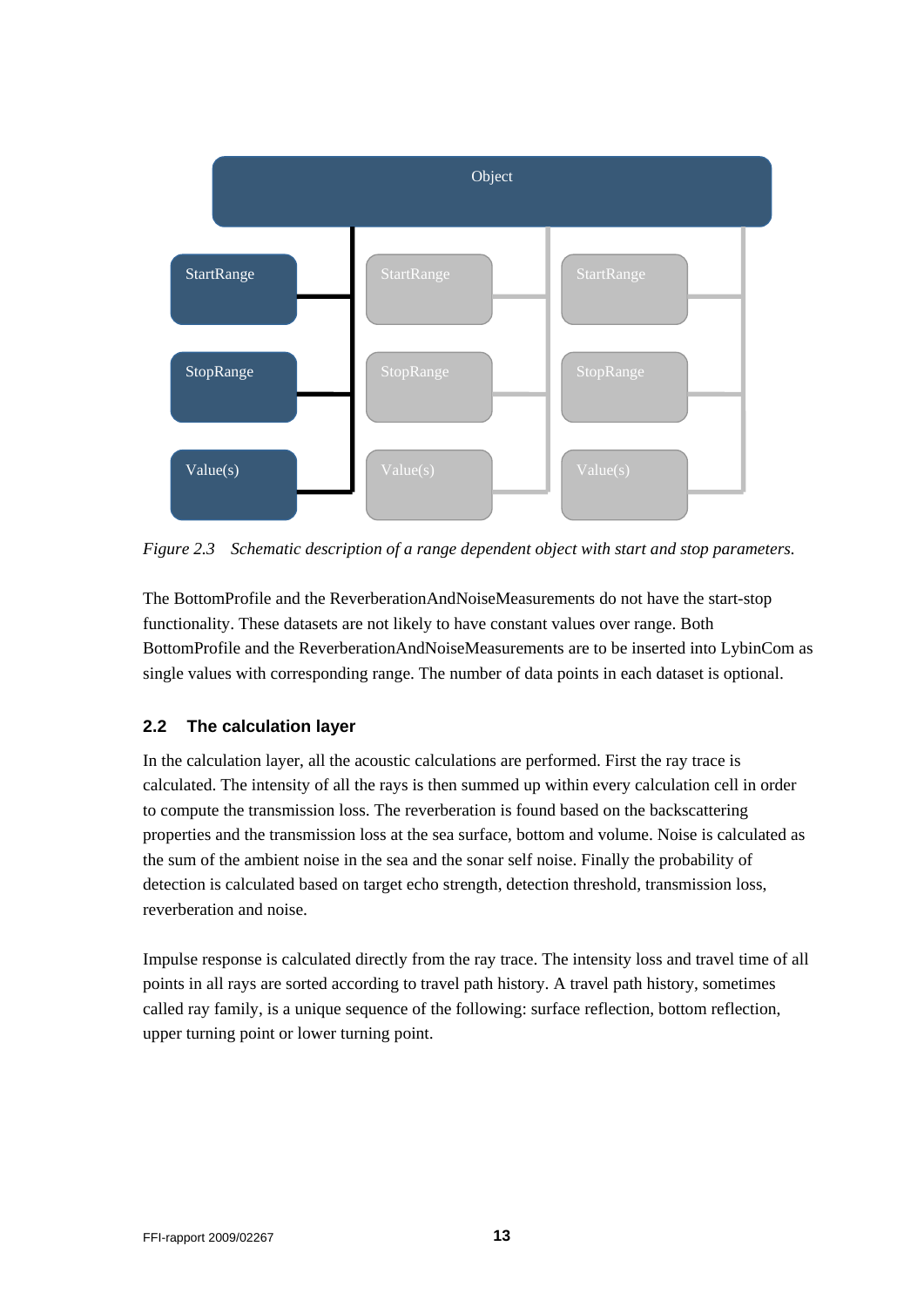### **2.3 The result layer**

The calculation results are managed by the result layer. All the data sets in the result layer are listed below:

- Simple ray trace
- Travel time
- Transmission loss from sonar to target
- Transmission loss from target to sonar
- Impulse response
- Noise
- Surface reverberation
- Volume reverberation
- Bottom reverberation
- Total reverberation
- Signal excess
- Probability of detection

## **3 Input data**

Every class below LybinModelData, as shown in Figure 2.2 is discussed in this section. The access methods and variables are described. Some code examples are also included.

## **3.1 LybinModelData class**

The LybinModelData class contains parameters controlling the acoustic calculations: the resolution of the calculation, what type of calculation to be performed, and so on. All the parameters in LybinModelData are listed in Table 3.1, and the access functions connected to the LybinModelData are described in Table 3.2.

| Parameter                                                       | Type           | Default<br>value | Unit |
|-----------------------------------------------------------------|----------------|------------------|------|
| <b>BottomReverberationCalculation</b>                           | <b>Boolean</b> | true             |      |
| Switch to control whether to calculate the bottom reverberation |                |                  |      |
| or not. The switch is available on the interface but not yet    |                |                  |      |
| <i>implemented, i.e. will always be set to "true".</i>          |                |                  |      |
| This choise is currently not available.<br><i>False:</i>        |                |                  |      |
| Do calculate bottom reverberation.<br>True:                     |                |                  |      |
| <b>DepthCells</b>                                               | Integer        | 50               |      |
| Number of depth cells in the calculation output.                |                |                  |      |
| DepthCell is read only, so the function                         |                |                  |      |
| SetDepthScaleAndDepthCells must be used to set this parameter   |                |                  |      |
| <i>directly.</i>                                                |                |                  |      |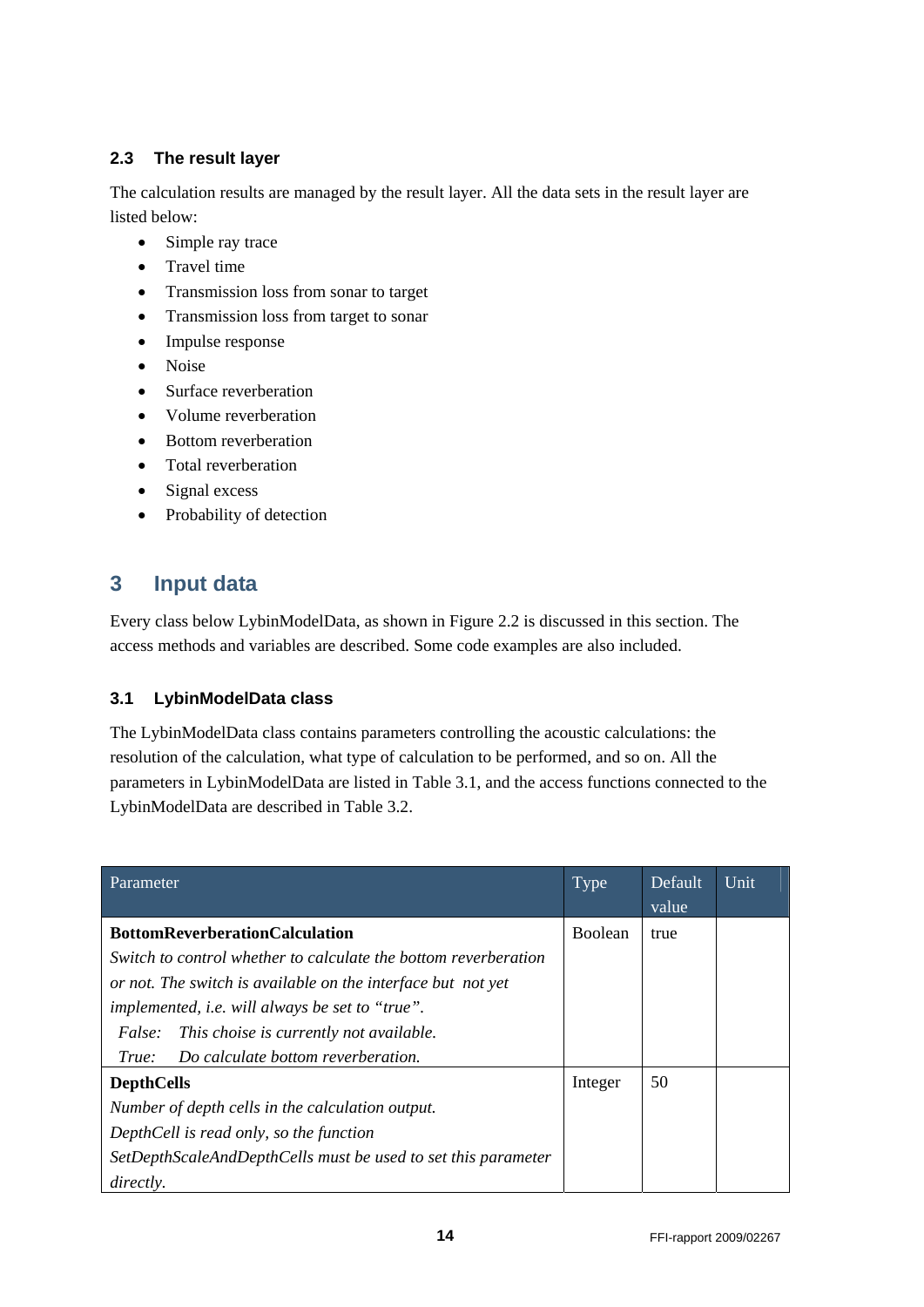| Parameter                                                       | Type          | Default<br>value | Unit          |
|-----------------------------------------------------------------|---------------|------------------|---------------|
| <b>DepthCellSize</b>                                            | Double        | 6                | Meters        |
| Size of the depth cells in the calculation output.              |               |                  |               |
| DepthCellSize is read only, so the functions                    |               |                  |               |
| SetDepthCellSizeAndDepthSteps or                                |               |                  |               |
| SetDepthScaleAndDepthCellSize must be used to set this          |               |                  |               |
| parameter directly.                                             |               |                  |               |
| <b>DepthScale</b>                                               | Double        | 300              | Meters        |
| Maximum depth in the calculation.                               |               |                  |               |
| <b>DepthSteps</b>                                               | Integer       | 1000             |               |
| Number of depth steps to be used during the calculation.        |               |                  |               |
| DepthSteps is read only, so the functions                       |               |                  |               |
| SetDepthCellSizeAndDepthSteps or                                |               |                  |               |
| SetDepthScaleAndDepthCellSteps must be used to set this         |               |                  |               |
| parameter directly.                                             |               |                  |               |
| <b>DepthStepSize</b>                                            | Double        | 0.3              | <b>Meters</b> |
| Size of the depth steps to be used during the calculation.      |               |                  |               |
| This parameter is read only, and is derived by other depth      |               |                  |               |
| calculation parameters.                                         |               |                  |               |
| <b>ImpulseResponseCalculation</b>                               | Boolean       | false            |               |
| Switch to control whether to calculate impulse response or not. |               |                  |               |
| False:<br>Do not calculate impulse response.                    |               |                  |               |
| Calculate impulse response.<br>True:                            |               |                  |               |
| <b>ImpulseResponseDepth</b>                                     | Double        | $\boldsymbol{0}$ | Meters        |
| The depth that the impulse response will be calculated from.    |               |                  |               |
| <b>MaxBorderHits</b>                                            | Integer       | 5000             |               |
| Maximum number of boundary hits allowed before a ray is         |               |                  |               |
| terminated. A boundary is either the sea surface of the sea     |               |                  |               |
| bottom.                                                         |               |                  |               |
| <b>ModelData</b>                                                | <b>String</b> |                  |               |
| Total data model holding all the input parameters to be used in | $(utf-8)$     |                  |               |
| the calculation. The model data are returned as an XML string.  |               |                  |               |
| <b>NoiseCalculation</b>                                         | Boolean       | true             |               |
| Switch to control whether to calculate the noise or not.        |               |                  |               |
| Do not calculate noise.<br><i>False:</i>                        |               |                  |               |
| Do calculate noise.<br>True:                                    |               |                  |               |
| <b>PassiveCalculation</b>                                       | Boolean       | false            |               |
| Switch to control whether to perform calculations for active or |               |                  |               |
| passive sonar.                                                  |               |                  |               |
| False:<br>Calculate for active sonar.                           |               |                  |               |
| True:<br>Calculate for passive sonar.                           |               |                  |               |
|                                                                 |               |                  |               |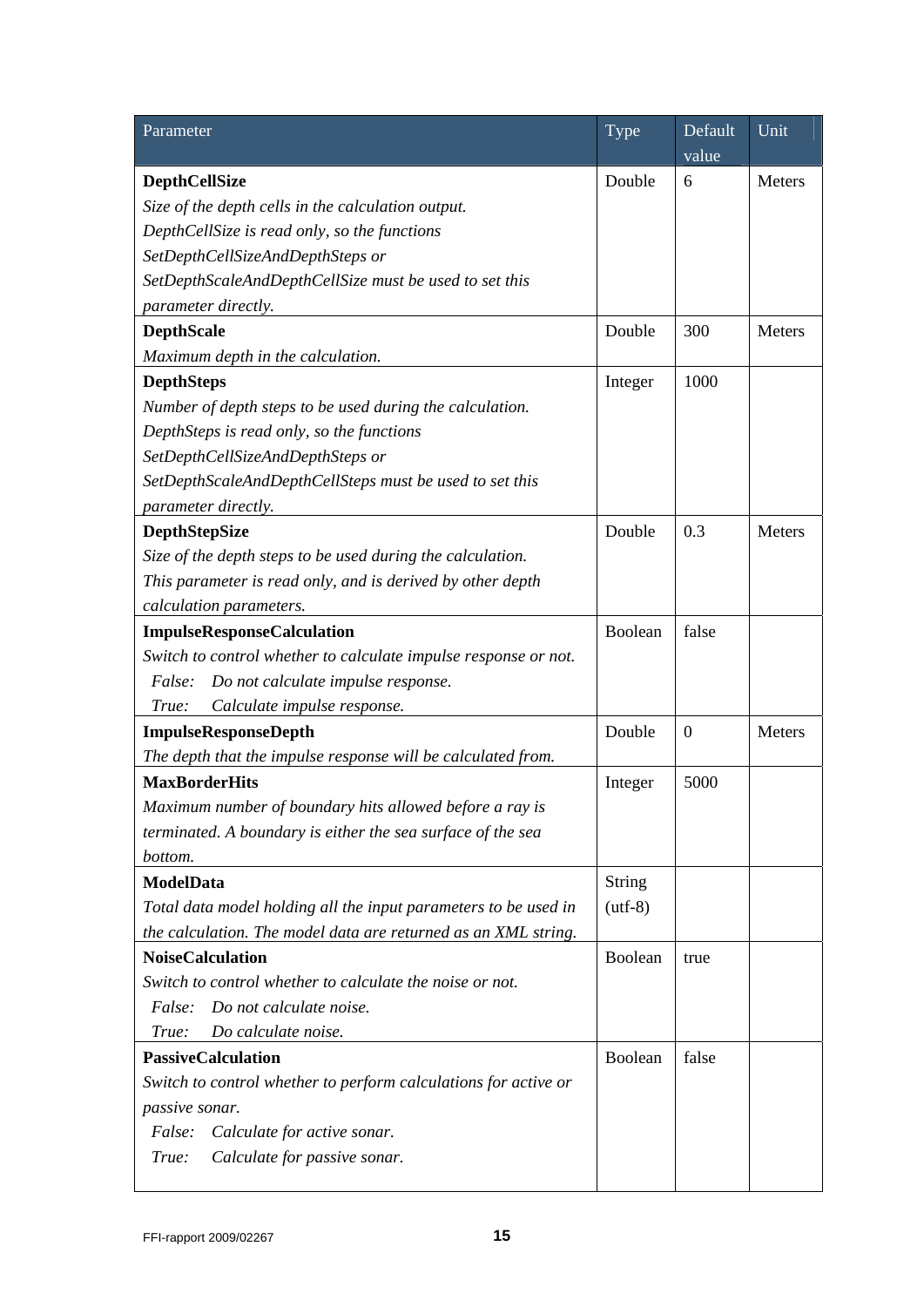| Parameter                                                          | Type    | Default | Unit   |
|--------------------------------------------------------------------|---------|---------|--------|
|                                                                    |         | value   |        |
| <b>ProbabilityOfDetectionCalculation</b>                           | Boolean | true    |        |
| Switch to control whether to calculate the probability of          |         |         |        |
| detection or not. The switch is available on the interface but not |         |         |        |
| yet implemented, i.e. will always be set to "true".                |         |         |        |
| This choise is currently not available.<br><i>False:</i>           |         |         |        |
| Do calculate the probability of detection.<br>True:                |         |         |        |
| <b>RangeCells</b>                                                  | Integer | 50      |        |
| Number of range cells in the calculation output.                   |         |         |        |
| RangeCells is read only, so the function                           |         |         |        |
| SetRangeScaleAndRangeCells must be used to set this parameter      |         |         |        |
| directly.                                                          |         |         |        |
| <b>RangeCellSize</b>                                               | Double  | 200     | Meters |
| Size of the range cells in the calculation output.                 |         |         |        |
| RangeCellSize is read only, so the functions                       |         |         |        |
| SetRangeCellSizeAndRangeSteps or                                   |         |         |        |
| SetRangeScaleAndRangeCellSize must be used to set this             |         |         |        |
| parameter directly.                                                |         |         |        |
| <b>RangeScale</b>                                                  | Double  | 10000   | Meters |
| Maximum range in the calculation.                                  |         |         |        |
| <b>RangeSteps</b>                                                  | Integer | 500     |        |
| Number of range steps to be used during the calculation.           |         |         |        |
| RangeSteps is read only, so the functions                          |         |         |        |
| SetRangeCellSizeAndRangeSteps or                                   |         |         |        |
| SetRangeScaleAndRangeCellSteps must be used to set this            |         |         |        |
| parameter directly.                                                |         |         |        |
| <b>RangeStepSize</b>                                               | Double  | 20      | Meters |
| Size of the range steps to be used during the calculation.         |         |         |        |
| RangeStepSize is read only, and it is derived by other range       |         |         |        |
| calculation parameters.                                            |         |         |        |
| <b>RayTraceCalculation</b>                                         | Boolean | true    |        |
| Switch to control whether to calculate the total ray trace or not. |         |         |        |
| The switch is available on the interface but not yet implemented,  |         |         |        |
| <i>i.e.</i> will always be set to "true".                          |         |         |        |
| This choice is currently not available.<br><i>False:</i>           |         |         |        |
| Calculate the total ray trace.<br>True:                            |         |         |        |
| <b>SignalExcessCalculation</b>                                     | Boolean | true    |        |
| Switch to control whether to calculate the signal excess or not.   |         |         |        |
| The switch is available on the interface but not yet implemented,  |         |         |        |
| <i>i.e.</i> will always be set to "true".                          |         |         |        |
| False:<br>This choice is currently not available.                  |         |         |        |
| Calculate the signal excess.<br>True:                              |         |         |        |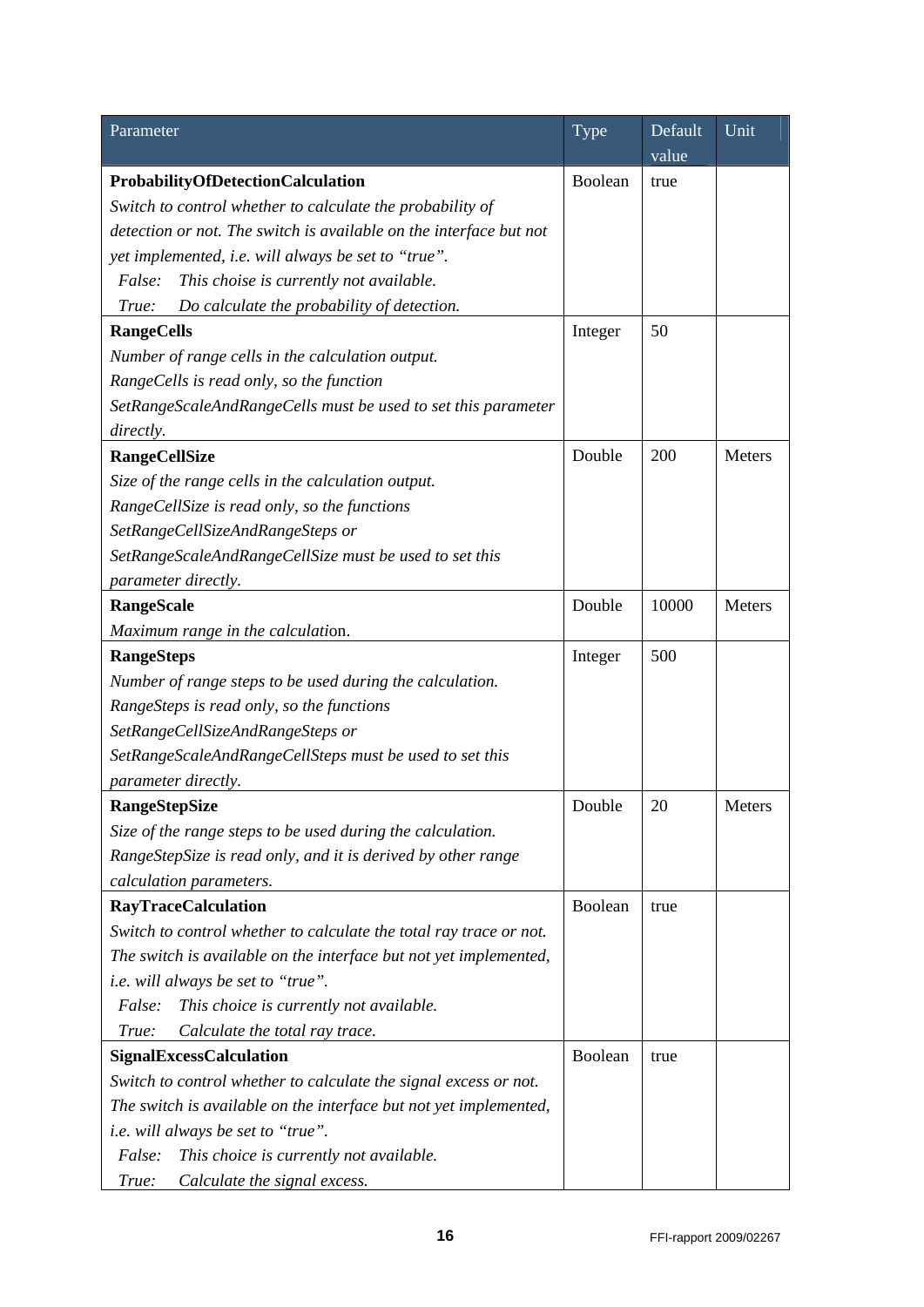| Parameter                                                                   | Type    | Default          | Unit    |
|-----------------------------------------------------------------------------|---------|------------------|---------|
|                                                                             |         | value            |         |
| <b>SignalExcessConstant</b>                                                 | Double  | 3                |         |
| Parameter affecting the relation between signal excess and                  |         |                  |         |
| probability of detection.                                                   |         |                  |         |
| <b>SurfaceReverberationCalculation</b>                                      | Boolean | true             |         |
| Switch to control whether to calculate the surface reverberation            |         |                  |         |
| or not. The switch is available on the interface but not yet                |         |                  |         |
| implemented, i.e. will always be set to "true".                             |         |                  |         |
| This choice is currently not available.<br>False:                           |         |                  |         |
| Do calculate surface reverberation.<br>True:                                |         |                  |         |
| <b>TerminationIntensity</b>                                                 | Double  | $1E-16$          |         |
| Each ray is terminated when its intensity falls below this value.           |         |                  |         |
| <b>TransmissionLossFromTargetCalculation</b>                                | Boolean | true             |         |
| Switch to control whether to calculate the transmission loss from           |         |                  |         |
| target to sonar or not. The switch is available on the interface            |         |                  |         |
| but not yet implemented, i.e. will always be set to "true".                 |         |                  |         |
| False:<br>This choice is currently not available.                           |         |                  |         |
| True:<br>Do calculate the transmission loss from target to                  |         |                  |         |
| sonar.                                                                      |         |                  |         |
| TransmissionLossToTargetCalculation                                         | Boolean | true             |         |
| Switch to control whether to calculate the transmission loss from           |         |                  |         |
| sonar to target or not. The switch is available on the interface            |         |                  |         |
| but not yet implemented, i.e. will always be set to "true".                 |         |                  |         |
| False:<br>This choice is currently not available.                           |         |                  |         |
| True:<br>Do calculate the transmission loss from sonar to                   |         |                  |         |
| target.                                                                     |         |                  |         |
| <b>TravelTimeAngleRes</b>                                                   | Double  | 1                | Degrees |
| The distance in degrees between the start angles of the rays to             |         |                  |         |
| be used in the travel time calculation.                                     |         |                  |         |
|                                                                             |         |                  |         |
| <b>TravelTimeCalculation</b>                                                | Boolean | false            |         |
| Switch to control whether to calculate travel time or not.                  |         |                  |         |
| Do not calculate travel time.<br><i>False:</i>                              |         |                  |         |
| Calculate travel time.<br>True:                                             |         |                  |         |
| <b>TRLRays</b>                                                              | Integer | 1000             |         |
| Number of rays to be used in the transmission loss calculation.             |         |                  |         |
| <b>TypeOfRevNoiseCalculation</b>                                            | Integer | $\boldsymbol{0}$ |         |
| Enumerator used to control how the calculation of reverberation             |         |                  |         |
| is performed:                                                               |         |                  |         |
| Calculate bottom reverberation from bottom types<br>$\theta$ :              |         |                  |         |
| Calculate bottom reverberation from back scatter values<br>$\mathfrak{l}$ : |         |                  |         |
| Use measured reverberation and noise data<br>2:                             |         |                  |         |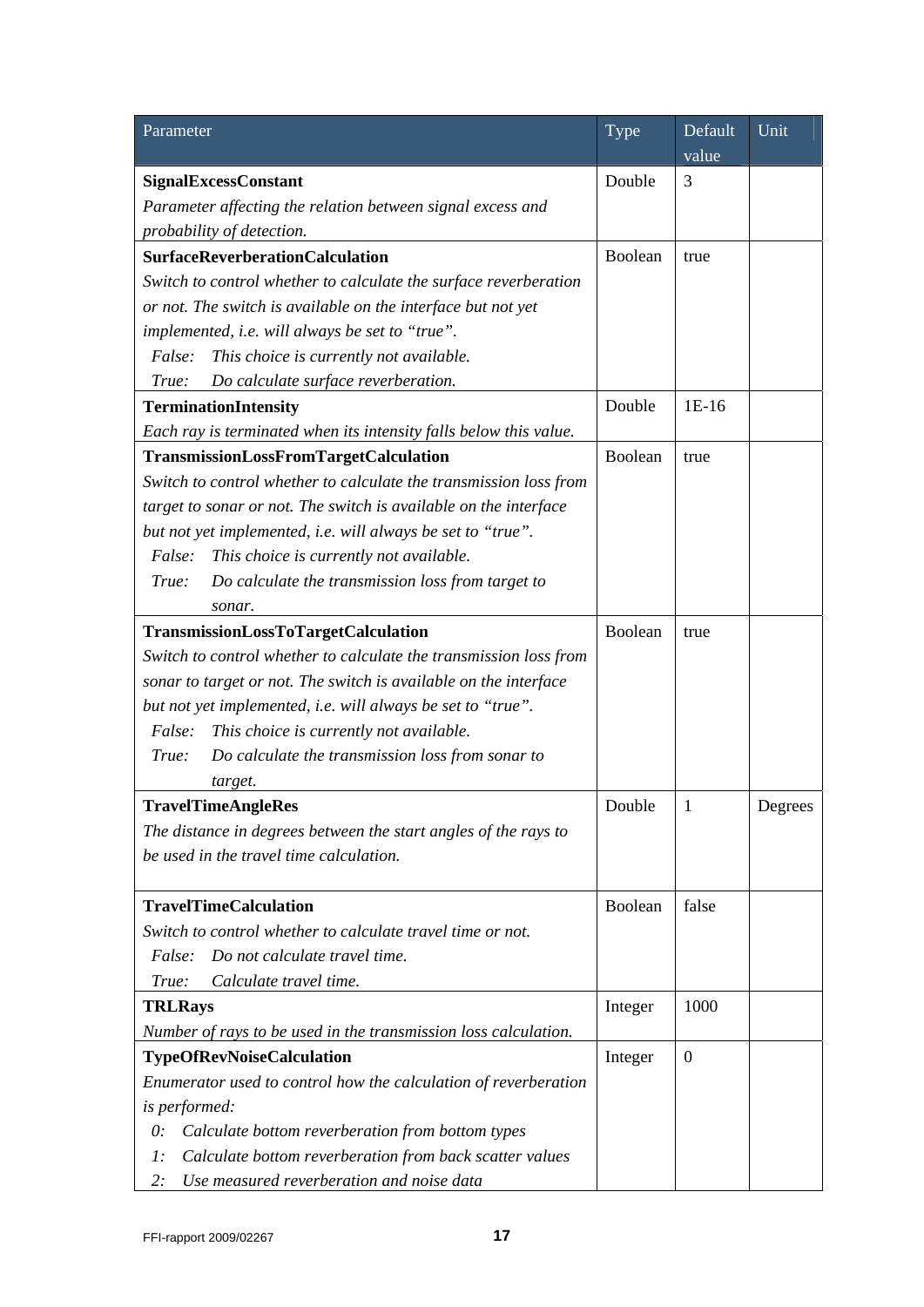| Parameter                                                       | <b>Type</b> | Default        | Unit |
|-----------------------------------------------------------------|-------------|----------------|------|
|                                                                 |             | value          |      |
| <b>UseMeasuredBottomLoss</b>                                    | Boolean     | false          |      |
| Tells the model how to calculate bottom loss. If                |             |                |      |
| $Use RayleighBottomLoss = true$ , it will overrule              |             |                |      |
| UseMeasuredBottomLoss.                                          |             |                |      |
| False:<br>Use bottom types to calculate bottom loss             |             |                |      |
| Use measured or supplied bottom loss values<br>True:            |             |                |      |
| <b>UseRayleighBottomLoss</b>                                    | Boolean     | false          |      |
| Tells the model how to calculate bottom loss. If                |             |                |      |
| $Use RayleighBottomLoss = true$ , it will overrule              |             |                |      |
| UseMeasuredBottomLoss.                                          |             |                |      |
| Use Rayleigh bottom loss<br>False:                              |             |                |      |
| Do not use Rayleigh bottom loss.<br>True:                       |             |                |      |
| <b>UseWaveHeight</b>                                            | Boolean     | false          |      |
| Tells the model to use wave height instead of wind speed.       |             |                |      |
| False:<br>Use wind speed.                                       |             |                |      |
| Use wave height.<br>True:                                       |             |                |      |
| <b>VisualRayTraceCalculation</b>                                | Boolean     | false          |      |
| Switch to control whether to calculate a ray trace plot for     |             |                |      |
| visualisation or not.                                           |             |                |      |
| Do not calculate ray trace for visualisation.<br><i>False:</i>  |             |                |      |
| Calculate ray trace for visualisation.<br>True:                 |             |                |      |
| <b>VisualBottomHits</b>                                         | Integer     | $\mathbf{1}$   |      |
| Number of bottom hits alloved in the ray trace plot.            |             |                |      |
| <b>VisualNumRays</b>                                            | Integer     | 50             |      |
| Number of rays in the visual ray plot.                          |             |                |      |
| <b>VisualSurfaceHits</b>                                        | Integer     | $\overline{2}$ |      |
| Number of surface hits alloved in the ray trace plot.           |             |                |      |
|                                                                 |             |                |      |
|                                                                 |             |                |      |
| <b>VolumeReverberationCalculation</b>                           | Boolean     | true           |      |
| Switch to control whether to calculate the volume reverberation |             |                |      |
| or not. The switch is available on the interface but not yet    |             |                |      |
| implemented, i.e. will always be set to "true".                 |             |                |      |
| False:<br>This choise is currently not available.               |             |                |      |
| Do calculate volume reverberation.<br>True:                     |             |                |      |

*Table 3.1 Parameters in the LybinModelData class.*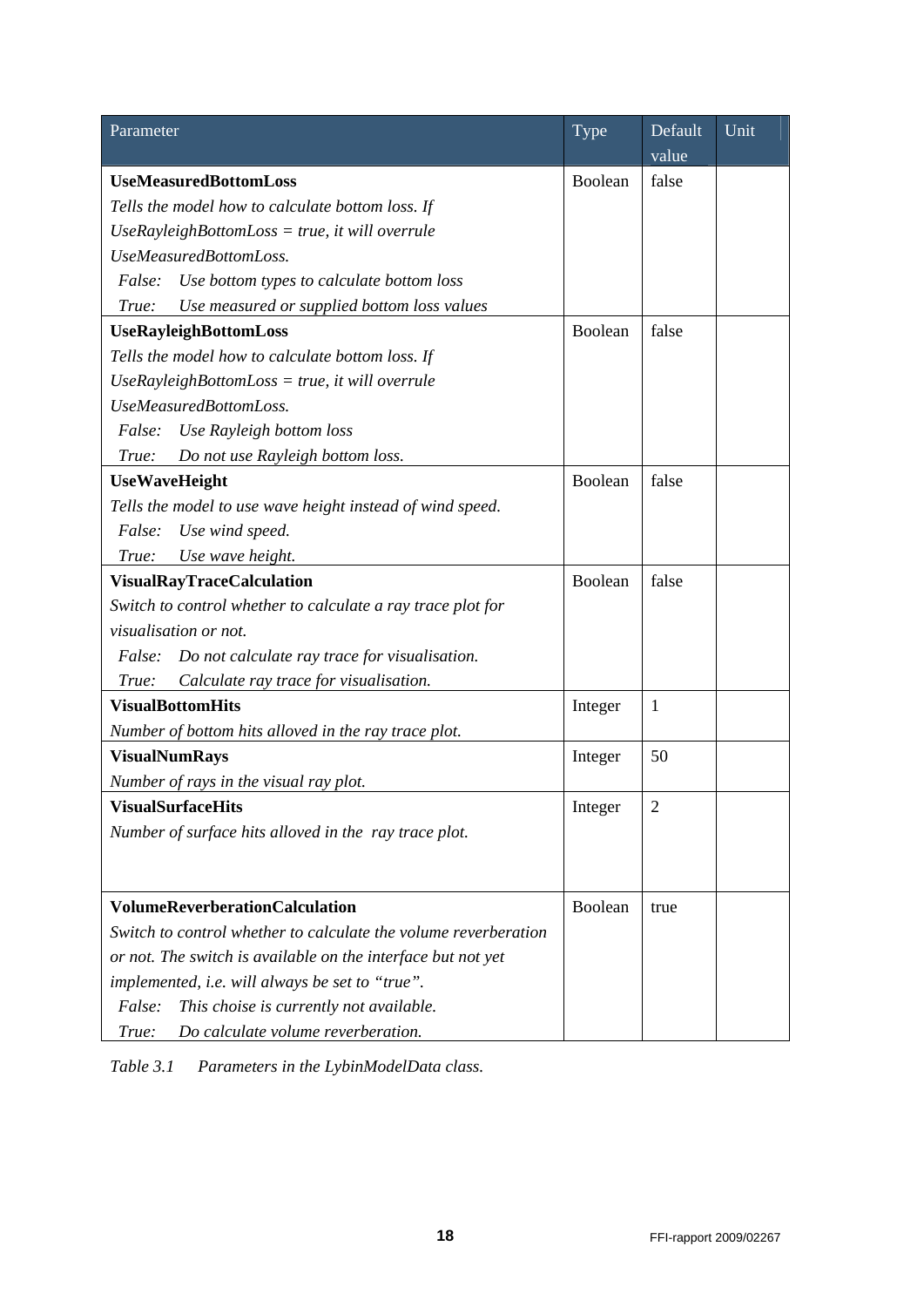#### 3.1.1 Switches

TypeOfRevNoiseCalculation, UseMeasuredBottomLoss and UseRayleighBottomLoss can make LybinCom use certain datasets instead of predefined default values. In order to follow these demands, the spesified datasets must be sent into LybinCom. If LybinCom cannot find these datasets, the switches will be set back to default values. For all the three parameters TypeOfRevNoiseCalculation, UseMeasuredBottomLoss and UseRayleighBottomLoss, default values mean using the predefined bottom types to calculate bottom reverberation and bottom loss respectively.

Both UseMeasuredBottomLoss and UseRayleighBottomLosss tells LybinCom how to calculate the bottom loss. These two parameters can cause a conflict. If both are set to true, RayleighBottomLoss wil be used.

The interface has various calculation switches that will give clients accessing LybinCom the possibility to decide what data to calculate. These switches are available, but will not affect the returned results from the calculation, i.e. they are all set to "true". The intention is to implement these switches further in a future release. The calculation switches are:

- BottomReverberationCalculation
- ProbablityOfDetectionCalculation
- RayTraceCalculation
- SignalExcessCalculation
- SurfaceReverberationCalculation
- TransmissionLossFromTargetCalculation
- TransmissionLossToTargetCalculation
- VolumeReverberationCalculation

| Function                                                                    | Type | Unit of input    |
|-----------------------------------------------------------------------------|------|------------------|
|                                                                             |      | parameters       |
| <b>ChangeModelData(string xmlData)</b>                                      | Void |                  |
| Send in the complete XML LYBIN dataset as one string.                       |      |                  |
| GetCurrentModelData(out string modelData)                                   | Void |                  |
| Get the complete XML LYBIN dataset as one string.                           |      |                  |
| SetDepthCellSizeAndDepthSteps(double cellSize, int steps)                   | Void | cellSize: meters |
| Set the depth cell size and the number of depth steps. This setting will    |      |                  |
| overrule all earlier depth settings affecting the calculation precision.    |      |                  |
| SetDepthScaleAndDepthCells(double scale, int cells)                         | Void | scale: meters    |
| Set the depth scale and the number of depth cells. This setting will        |      |                  |
| overrule all earlier depth settings affecting the calculation precision.    |      |                  |
| SetDepthScaleAndDepthCellSize(double scale, double cellSize)                | Void | scale: meters,   |
| Set the depth scale and the depth cell size. This setting will overrule all |      | cellSize: meters |
| earlier depth settings affecting the calculation precision.                 |      |                  |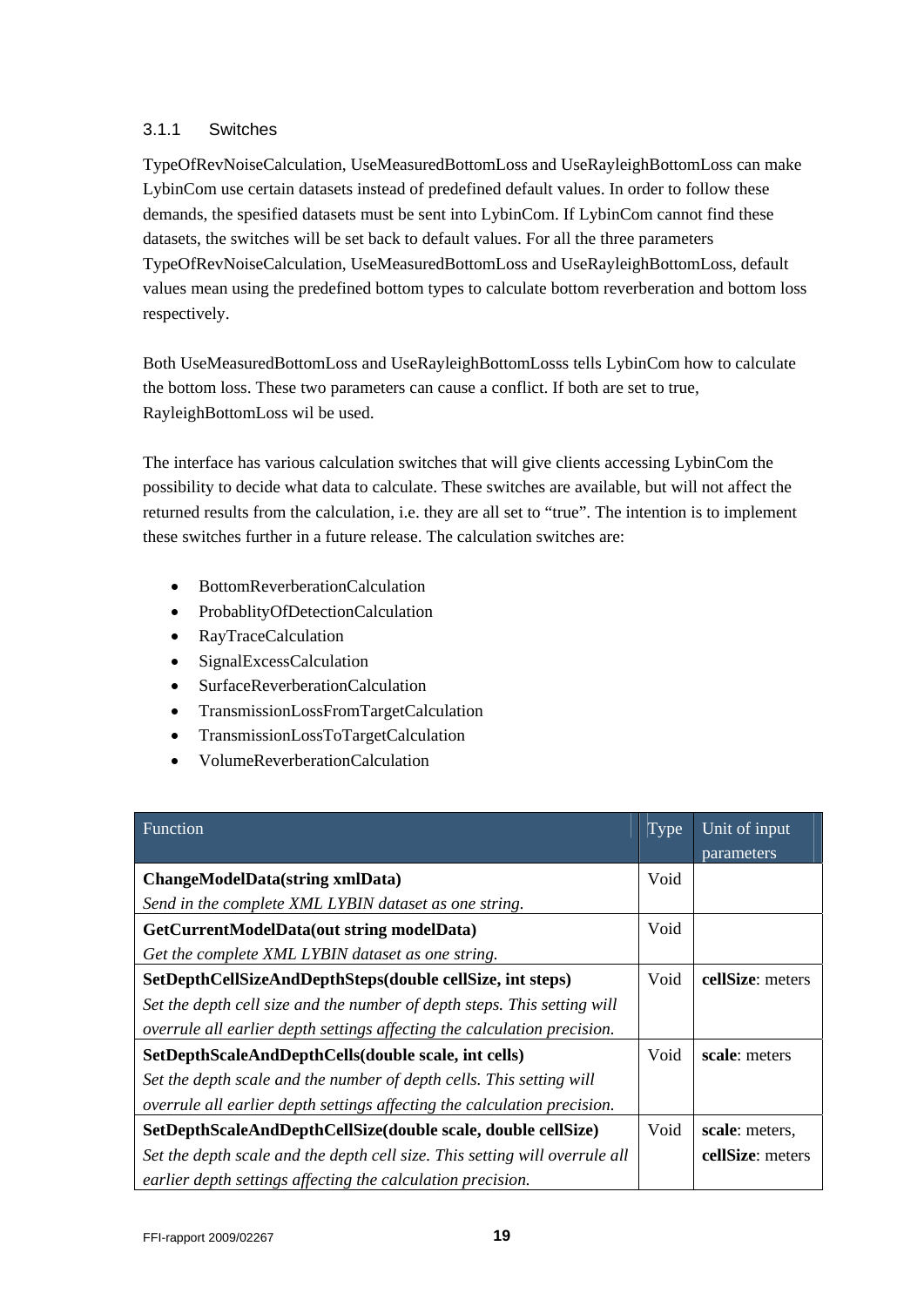| Function                                                                 | Type | Unit of input    |
|--------------------------------------------------------------------------|------|------------------|
|                                                                          |      | parameters       |
| SetDepthScaleAndDepthSteps(double scale, int steps)                      | Void | scale: meters    |
| Set the depth scale and the number of depth steps. This setting will     |      |                  |
| overrule all earlier depth settings affecting the calculation precision. |      |                  |
| SetRangeCellSizeAndRangeSteps(double cellSize, int steps)                | Void | cellSize: meters |
| Set the range cell size and the number of range steps. This setting will |      |                  |
| overrule all earlier range settings affecting the calculation precision. |      |                  |
| SetRangeScaleAndRangeCells(double scale, int cells)                      | Void | scale: meters    |
| Set the range scale and the number of range cells. This setting will     |      |                  |
| overrule all earlier range settings affecting the calculation precision. |      |                  |
| SetRangeScaleAndRangeCellSize(double scale, double cellSize)             | Void | scale: meters,   |
| Set the range scale and the range cell size. This setting will overrule  |      | cellSize: meters |
| all earlier range settings affecting the calculation precision.          |      |                  |
| SetRangeScaleAndRangeSteps(double scale, int steps)                      | Void | scale: meters    |
| Set the range scale and the number of range steps. This setting will     |      |                  |
| overrule all earlier range settings affecting the calculation precision. |      |                  |

*Table 3.2 Functions in the LybinModelData class.* 

#### **3.2 Environment class**

The environment class does not hold any functions or parameters of its own. It is only an assembly class for all the classes holding environmental data.

#### **3.3 Ocean class**

The parameters in the ocean class represent the ocean environment and targets within the sea. All the parameters in the ocean class are listed in Table 3.3. There are no access functions connected to the ocean class.

Ambient noise can either be given as a fixed parameter, AmbientNoiseLevel, or it can be calculated from the given environmental input. Which one of these alternatives to be used is decided by the parameter NoiseCalculation in LybinModelData.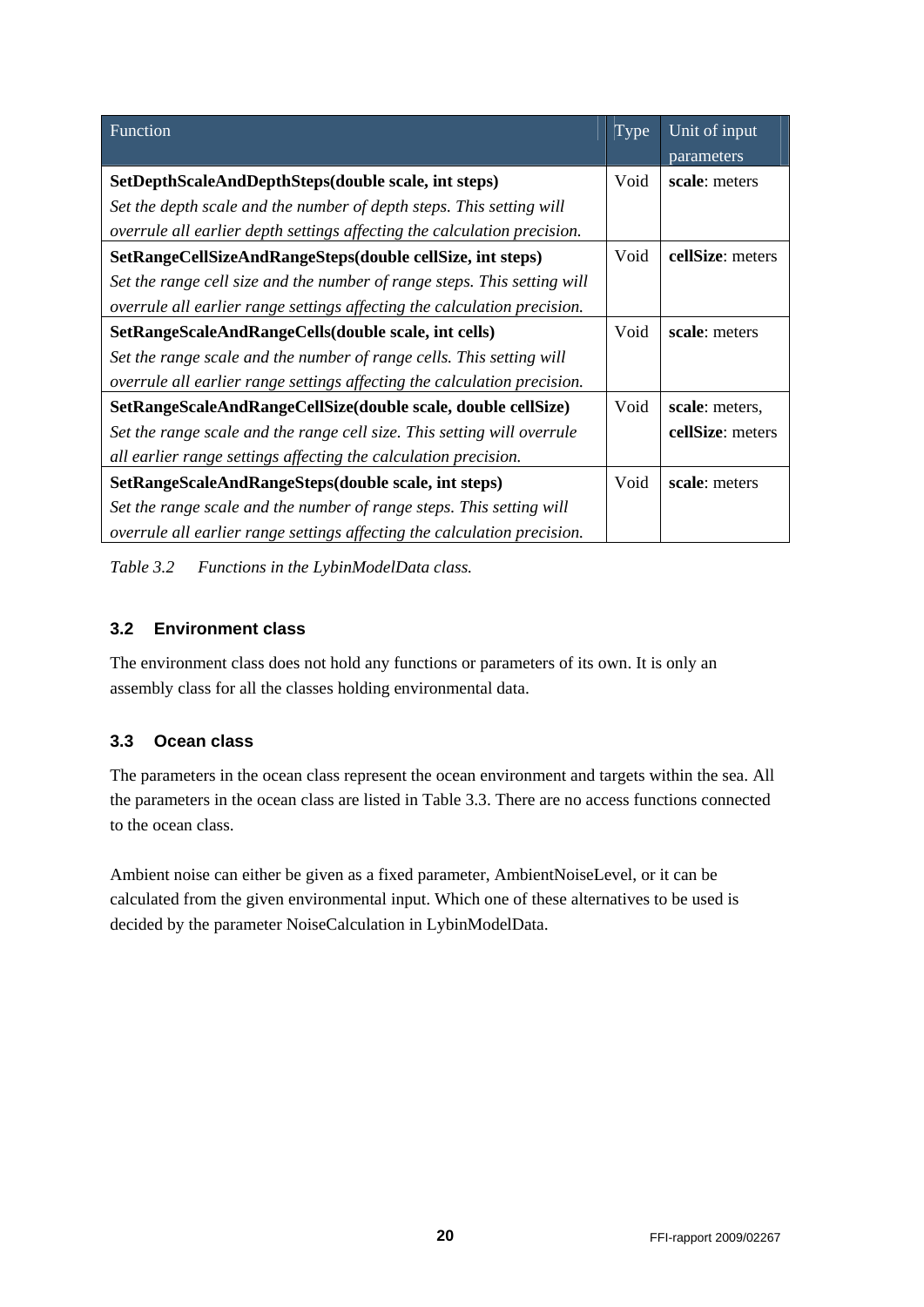| Parameter                                                        | Type    | Default<br>value | Unit  |
|------------------------------------------------------------------|---------|------------------|-------|
| <b>AmbientNoiseLevel</b>                                         | Double  | 50               | dB    |
| Noise from ambient sources.                                      |         |                  |       |
| <b>PH</b>                                                        | Double  | 8                |       |
| pH level in the sea water.                                       |         |                  |       |
| PrecipitationType                                                | Enum    | $\boldsymbol{0}$ |       |
| Type of precipitation in the area.                               |         |                  |       |
| No precipitation<br>$\theta$ :                                   |         |                  |       |
| $\cdot$<br>Light rain                                            |         |                  |       |
| 2:<br>Heavy rain                                                 |         |                  |       |
| $\mathfrak{Z}$ :<br>Hail                                         |         |                  |       |
| 4:<br>Snow                                                       |         |                  |       |
| <b>ShipDensity</b>                                               | Double  | $\overline{4}$   |       |
| Density of ship traffic in the area of the calculation. The ship |         |                  |       |
| density can vary from $1$ (low) to $7$ (high).                   |         |                  |       |
| <b>SurfaceScatterFlag</b>                                        | Boolean | true             |       |
| True:<br>Surface reflected ray angles will be modified in order  |         |                  |       |
| to simulate rough sea scattering.                                |         |                  |       |
| False:<br>Rays hitting the sea surface will be reflected         |         |                  |       |
| specularly, as from a perfectly smooth surface.                  |         |                  |       |
| <b>TargetStrength</b>                                            | Double  | 10               | dB    |
| Target echo strenght.                                            |         |                  |       |
| <b>TargetSpeed</b>                                               | Double  | 10               | Knots |
| Target speed.                                                    |         |                  |       |

*Table 3.3 Parameters in the Ocean class.* 

#### **3.4 WindSpeedMeasurement class**

The WindspeedMeasurement class only has one accessible parameter, WindSpeedMeasurements, which is listed in Table 3.4.

| Parameter                   | Type          | Default values       | <b>Units</b>     |
|-----------------------------|---------------|----------------------|------------------|
| <b>WindSpeedMeasurments</b> | Object        | (0, 0, 0)            | (Meters, Meters, |
| Wind speed in the area of   | (Double[x,3]) | (start, stop, value) | Meters/Second)   |
| <i>calculation.</i>         |               |                      |                  |

*Table 3.4 Parameters in the WindSpeedMeasurement class.* 

An example of how WindSpeedMeasurements can be used is shown in the C# code example below. In the example, the measured wind speed is 2 meters/second from 0 to 5 kilometers, and 4 meters/second from 5 to 10 kilometers.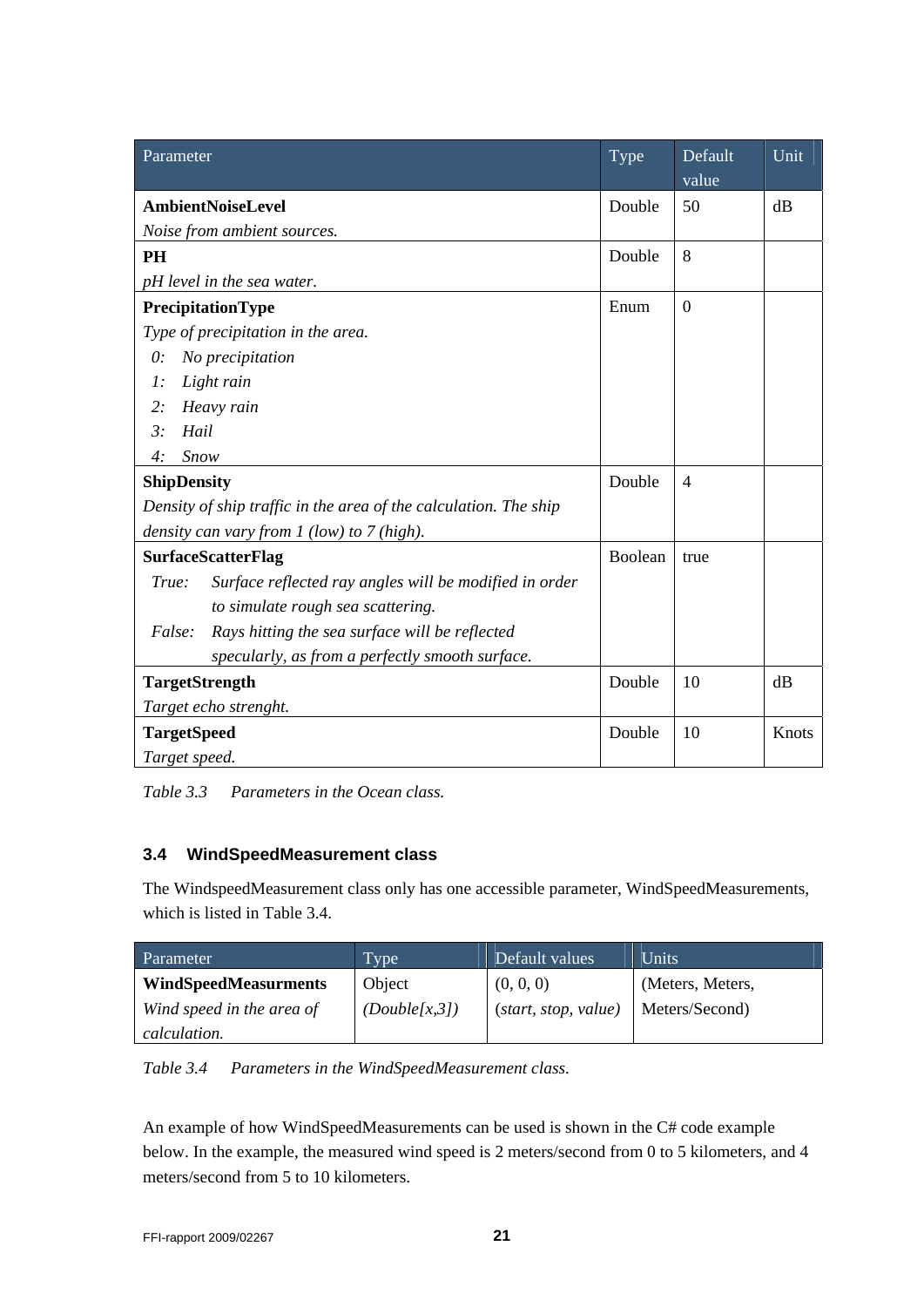```
LybinCom.LybinModelComBinClass Lybin = new 
LybinCom.LybinModelComBinClass(); 
// Wind 
double[,] ws = new double[2, 3]; 
ws[0, 0] = 0; // Start
ws[0, 1] = 5000; // Stop
ws[0, 2] = 2; // Wind speed
ws[1, 0] = 5000; // Start 
ws[1, 1] = 10000; // Stop<br>ws[1, 2] = 4; // Wind// Wind speed
Lybin.WindSpeedMeasurments = ws;
```
#### **3.5 WaveHeight class**

The WaveHeight class only has one accessible parameter, the WaveHeight, which is listed in Table 3.5.

Wave height is an optional parameter to wind speed. If wave height is to be used the parameter UseWaveHeight must be set to true. The parameter UseWaveHeight can be found in the LybinModelData class.

| Parameter                  | Type <sup>1</sup> | Default value         | Unit             |
|----------------------------|-------------------|-----------------------|------------------|
| WaveHeight                 | Object            | (0, 0, 0)             | (Meters, Meters, |
| Wave height in the area of | (Double[x, 3])    | ( <i>start, stop,</i> | Meters)          |
| calculation.               |                   | value)                |                  |

*Table 3.5 Parameters in the WaveHeight class.* 

An example of how WaveHeight can be used is shown below. In the example the wave height is 1 meter from 0 to 5 kilometers, and 2 meters from 5 to 10 kilometers.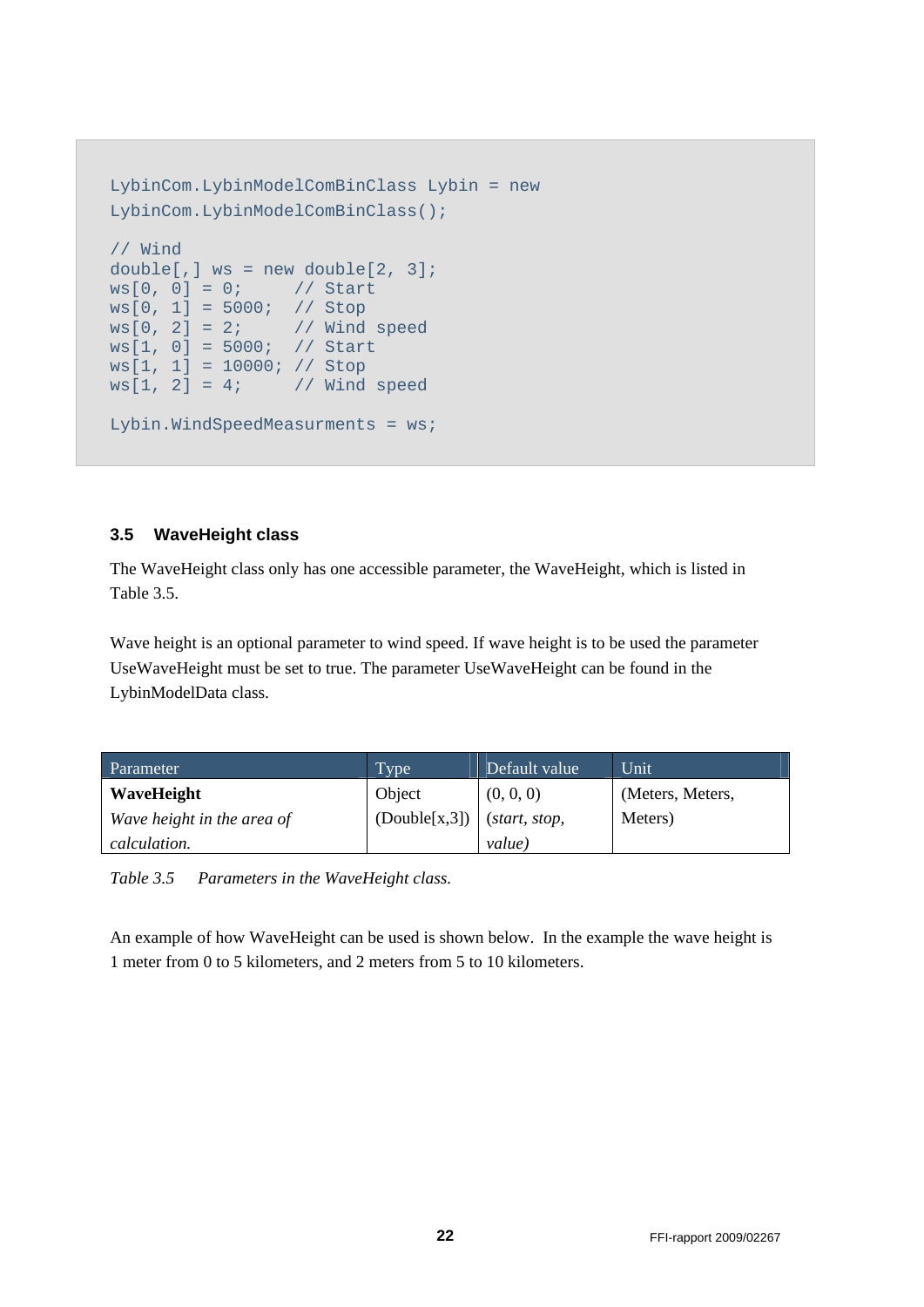```
LybinCom.LybinModelComBinClass Lybin = new 
LybinCom.LybinModelComBinClass(); 
// Wave height 
double[,] wh = new double[2, 3];
wh[0, 0] = 0; // Start
wh[0, 1] = 5000; // Stop
wh[0, 2] = 1; // Wave height
wh[1, 0] = 5000; // Start
wh[1, 1] = 10000; // Stopwh[1, 2] = 2; // Wave height
Lybin.WaveHeight = wh;
Lybin.UseWaveHeight = true;
```
#### **3.6 SoundSpeed class**

The SoundSpeed class handles the sound speed in the water volume. The sound speed is a function of both range and depth. Since the sound speed is most often measured as depth dependant profiles, the SoundSpeed class can contain multiple sound speed profiles, representative of different ranges.

The profile can contain the parameters temperature, salinity and sound speed for a given set of depths. If two of the three parameters are given, LybinCom will estimate the remaining one based on depth and the two given parameters. If only one parameter is available, LybinCom can estimate the missing parameters using depth and a default value. Sound speed, temperature and salinity have default values. They are listed in Table 3.6. If only temperature is given, the default salinity is used to calculate the sound speed. If only sound speed is given, the default salinity is used to calculate temperature. If only salinity is given the default sound speed is used to calculate the temperature. Sound speeds for intermediate depths are computed using linear interpolation.

| Parameter          | Default value | Unit <sup>1</sup> |
|--------------------|---------------|-------------------|
| <b>SoundSpeed</b>  | 1480          | m/s               |
| <b>Temperature</b> | 7,36          | $\circ$           |
| <b>Salinity</b>    | 35            | parts per         |
|                    |               | thousand          |

*Table 3.6 Default values for profile parameters in the SoundSpeed class.* 

There is only one parameter in the SoundSpeed class, the SoundSpeedProfileCount, given in Table 3.7. The functions in the SoundSpeed class are given in Table 3.8. Depth is always the first parameter in a profile. The internal order of the others is given in the function name, and is: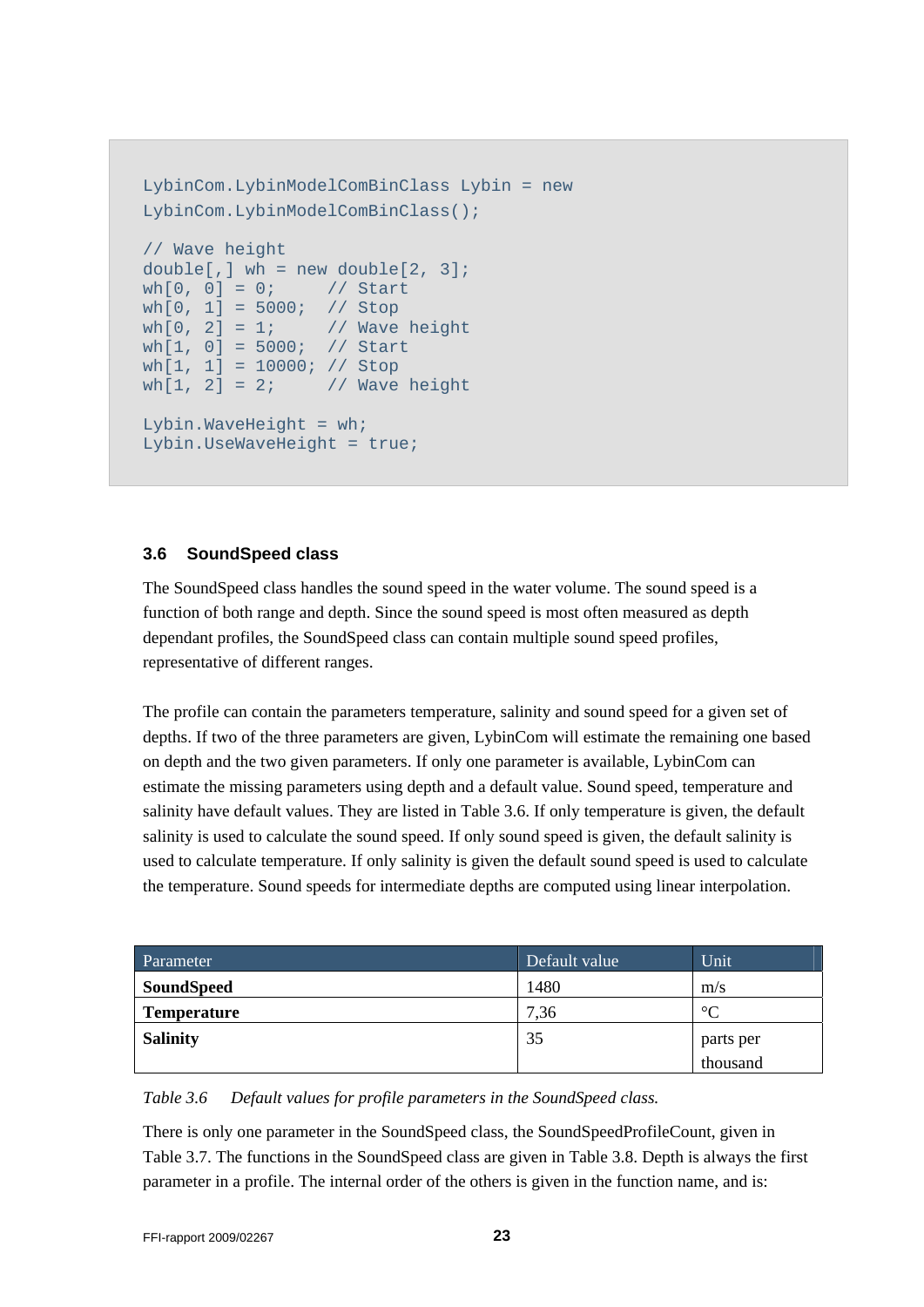- 1. Sound speed
- 2. Temperature
- 3. Salinity

| Parameter                       | Type    | Default value | <b>Unit</b> |
|---------------------------------|---------|---------------|-------------|
| <b>SoundSpeedProfileCount</b>   | Integer |               |             |
| Number of sound speed profiles. |         |               |             |

*Table 3.7 Parameters in the SoundSpeed class.* 

| Function                                                                | Type | Unit of input<br>parameters |
|-------------------------------------------------------------------------|------|-----------------------------|
| AddSalinityProfile(int start, int stop, object profile)                 | Void |                             |
| Add another salinity profile. This function can only be used after the  |      |                             |
| first profile has been added with one of the SetFirstProfile functions. |      |                             |
| AddSoundSpeedProfile(int start, int stop, object profile)               | Void |                             |
| Add another sound speed profile. This function can only be used after   |      |                             |
| the first profile has been added with one of the SetFirstProfile        |      |                             |
| functions.                                                              |      |                             |
| AddSoundSpeedAndSalinityProfile(int start, int stop, object             | Void |                             |
| profile)                                                                |      | start: meters               |
| Add another sound speed and salinity profile. This function can only    |      |                             |
| be used after the first profile has been added with one of the          |      | stop: meters                |
| SetFirstProfile functions.                                              |      |                             |
| AddSoundSpeedAndTempProfile(int start, int stop, object                 | Void | profile:                    |
| profile)                                                                |      | depth:                      |
| Add another sound speed and temperature profile. This function can      |      | meters                      |
| only be used after the first profile has been added with one of the     |      | sound speed:                |
| SetFirstProfile functions.                                              |      | meters/second               |
| AddSoundSpeedTempAndSalinityProfile(int start, int stop,                | Void | temperature:                |
| object profile)                                                         |      | °Celsius                    |
| Add another sound speed, temperature and salinity profile. This         |      | salinity:                   |
| function can only be used after the first profile has been added with   |      | parts per                   |
| one of the SetFirstProfile functions.                                   |      | thousand                    |
| AddTempAndSalinityProfile(int start, int stop, object profile)          | Void | (ppt)                       |
| Add another temperature and salinity profile. This function can only    |      |                             |
| be used after the first profile has been added with one of the          |      |                             |
| SetFirstProfile functions.                                              |      |                             |
| AddTempProfile(int start, int stop, object profile)                     | Void |                             |
| Add another temperature profile. This function can only be used after   |      |                             |
| the first profile has been added with one of the SetFirstProfile        |      |                             |
| functions.                                                              |      |                             |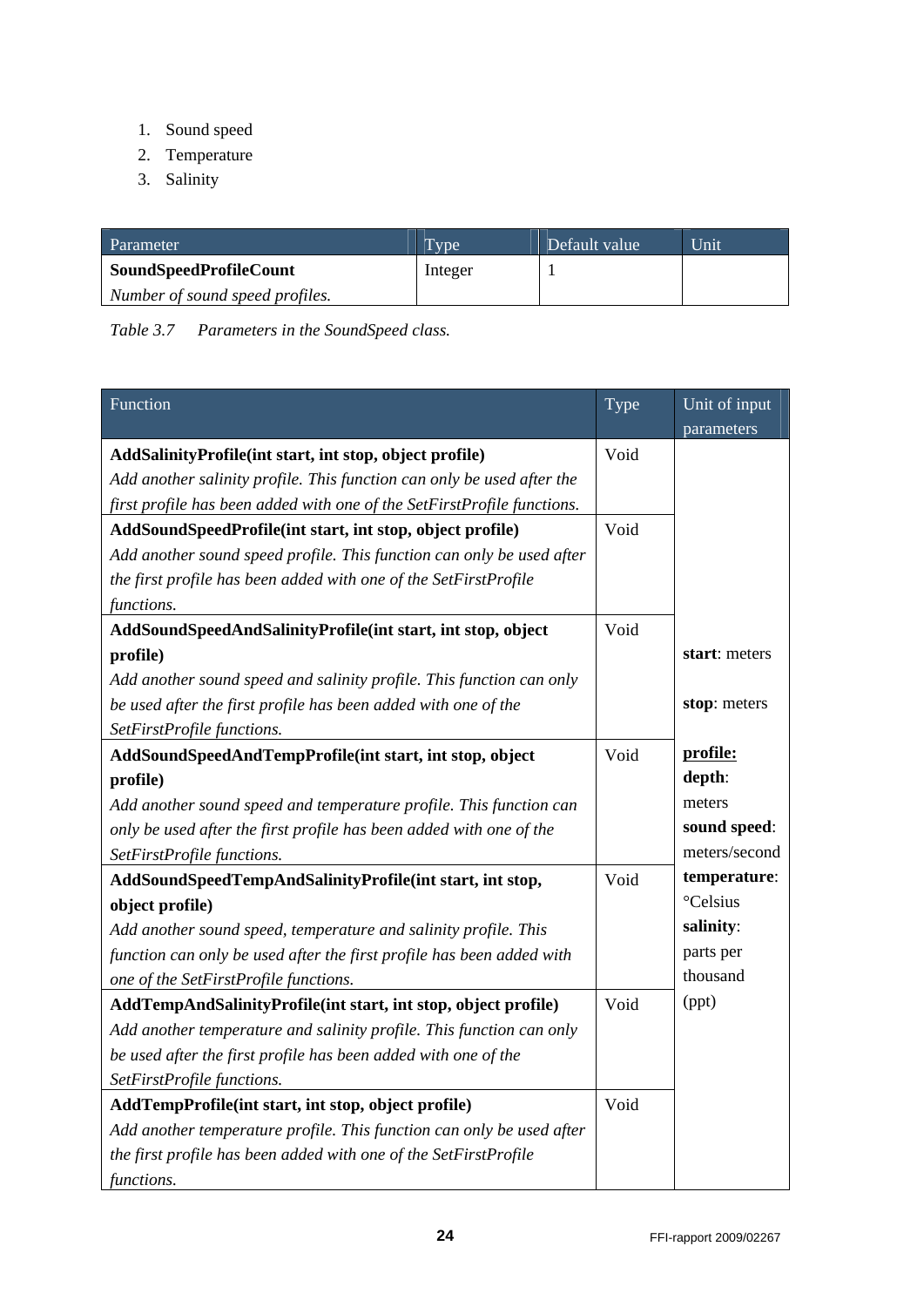| Function                                                            | Type | Unit of input |
|---------------------------------------------------------------------|------|---------------|
|                                                                     |      | parameters    |
| GetSoundSpeedProfile(int index, out int start, out int stop, out    | Void |               |
| object profile)                                                     |      |               |
| Get the sound speed profile corresponding to the given index.       |      |               |
| SetFirstSalinityProfile(int start, int stop, object profile)        | Void |               |
| Set the first salinity profile.                                     |      |               |
| SetFirstSoundSpeedProfile(int start, int stop, object profile)      | Void |               |
| Set the first sound speed profile.                                  |      |               |
| SetFirstSoundSpeedAndSalinityProfile(int start, int stop, object    | Void |               |
| profile)                                                            |      |               |
| Set the first sound speed and salinity profile.                     |      |               |
|                                                                     |      |               |
| SetFirstSoundSpeedAndTempProfile(int start, int stop, object        | Void |               |
| profile)                                                            |      |               |
| Set the first sound speed and temperature profile.                  |      |               |
| SetFirstSoundSpeedTempAndSalinityProfile                            | Void |               |
| (int start, int stop, object profile)                               |      |               |
| Set the first sound speed, temperature and salinity profile.        |      |               |
| SetFirstTempAndSalinityProfile(int start, int stop, object profile) | Void |               |
| Set the first temperature and salinity profile.                     |      |               |
| SetFirstTempProfile(int start, int stop, object profile)            | Void |               |
| Set the first temperature profile.                                  |      |               |

*Table 3.8 Functions in the SoundSpeed class.* 

An example of how some of the sound speed functions can be used is shown below. In the example, the first sound speed profile is set at the range from 0 to 2 kilometres, LybinCom is to use the profile given by the sound speed 1480 m/s, temperature 7° Celsius and a salinity of 35 ppt at 0 meters depth and the sound speed 1510 m/s, temperature 8° Celsius and a salinity of 34 ppt at 620 meters depth.

The second sound speed profile is to be used at ranges from 2 km to 5 km. This profile contains only sound speed measurements. At the depth of 50 m, the sound speed is 1488 m/s, and at the depth of 100 m the sound speed is 1499 m/s.

The third profile contains temperature and salinity measurements and is to be used at the ranges from 5 km to 8 km. At the depth of 10 m, the temperature is 6.1° Celsius and the salinity is 34 ppt. At the depth of 200 m, the temperature is 4.2° Celsius and the salinity is 33 ppt.

At the end of the example, the first sound speed profile is retrieved from LybinCom. This profile contains calculated temperature, salinity and sound speed as used in the calculations.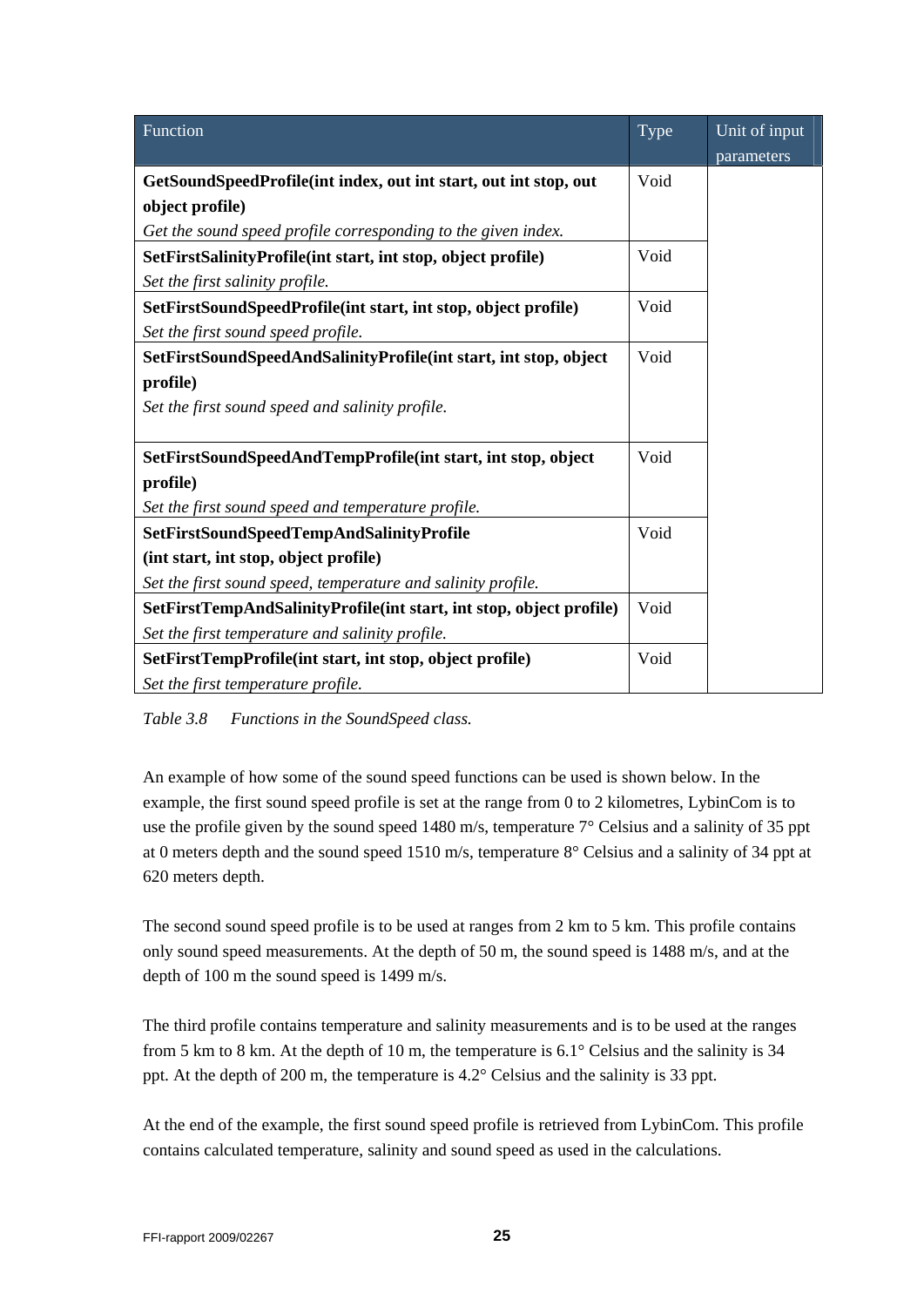```
LybinCom.LybinModelComBinClass Lybin = new 
LybinCom.LybinModelComBinClass(); 
// Set the first sound speed profile 
// Containing sound speed, temperature and salinity 
double[,] ssp = new double[2, 4];ssp[0, 0] = 0; // Depth
ssp[0, 1] = 1480; // Sound speedssp[0, 2] = 7; // Temperature
ssp[0, 3] = 35; // Salinity
ssp[1, 0] = 620; // Depth
ssp[1, 1] = 1510; // Sound speed 
ssp[1, 2] = 8; // Temperature
ssp[1, 3] = 34; // Salinity
Lybin.SetFirstSoundSpeedTempAndSalinityProfile(0, 2000, ssp); 
// Set the second sound speed profile 
// Containing only sound speed 
double[,] sss = new double[2, 2];<br>sss[0, 0] = 50; // Depth
sss[0, 0] = 50;sss[0, 1] = 1488; // Sound speed 
sss[1, 0] = 100; // Depth 
sss[1, 1] = 1499; // Sound speed
Lybin.AddSoundSpeedProfile(2000, 5000, sss); 
// Set the third sound speed profile 
// Containing temperature and salinity 
double[,] tsp = new double[2, 3];tsp[0, 0] = 10; // Depth
tsp[0, 1] = 6.1; // Temperature
tsp[0, 2] = 34; // Salinity
tsp[1, 0] = 200; // Depth
tsp[1, 1] = 4.2; // Temperature
tsp[1, 2] = 33; // Salinity
Lybin.AddTempAndSalinityProfile(5000, 8000, tsp); 
// Get the first SoundSpeedProfile 
int index = 0; 
int start, stop; 
object profile = new object();
Lybin.GetSoundSpeedProfile(index, out start, out stop, out 
profile);
```
#### **3.7 BottomProfile class**

The BottomProfile class only has one accessible parameter, the BottomProfile, which is listed in Table 3.9. The BottomProfile can consist of any number points in range with their corresponding bottom depths.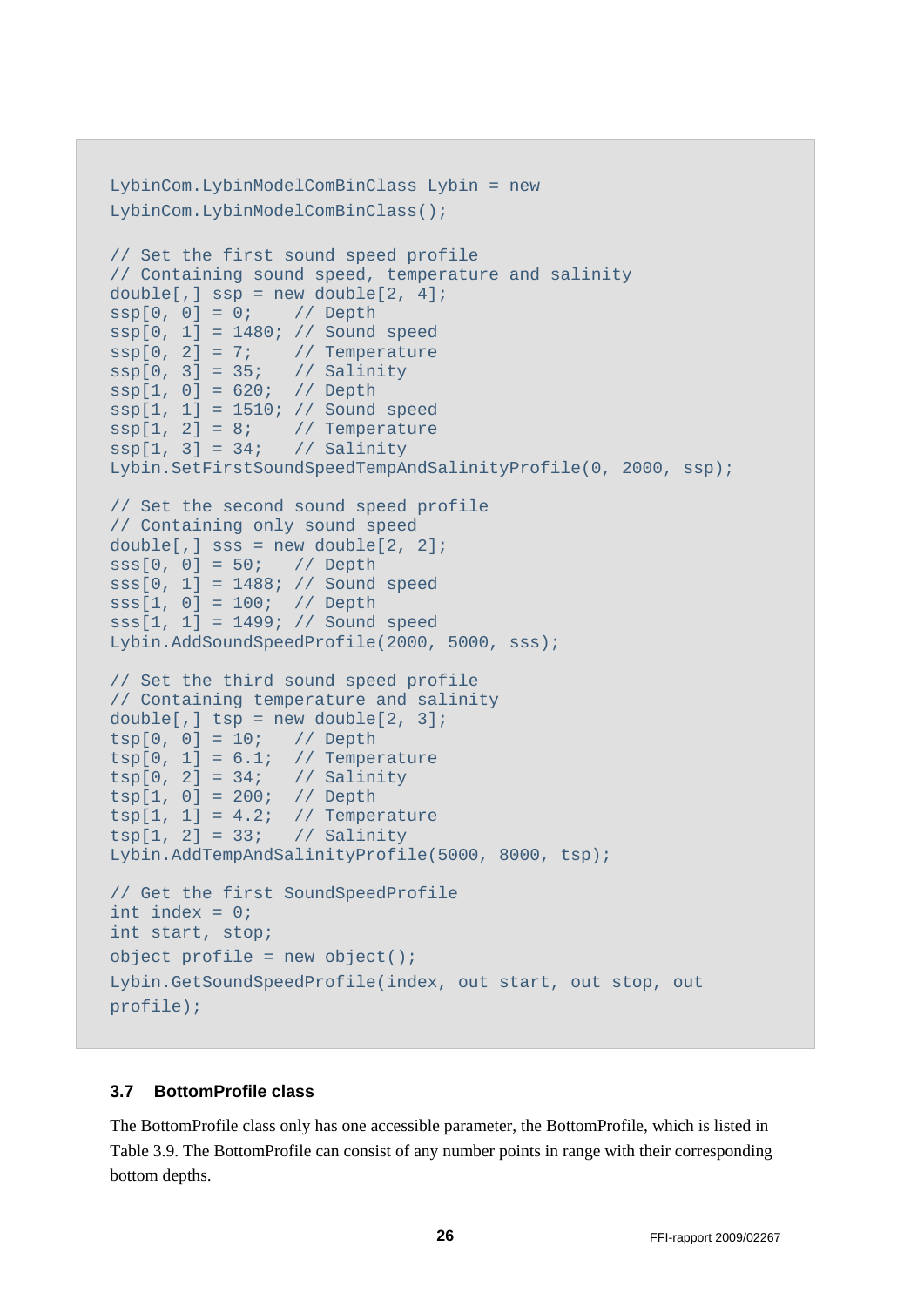| <b>Parameter</b>                                                                   | Type   | Default value | Unit             |
|------------------------------------------------------------------------------------|--------|---------------|------------------|
| <b>BottomProfile</b>                                                               | Object | (0, 280)      | (Meters, Meters) |
| Depth of bottom as function of range. $\vert$ (Double[x,2]) $\vert$ (range, depth) |        |               |                  |

*Table 3.9 Parameter in the bottom profile class.* 

An example on how the BottomProfile can be used is shown below. In the example, two points are inserted. The first is the depth 300 meters at a range of 0 meter. The second is the depth 380 meters at a range of 1000 meters.

```
LybinCom.LybinModelComBinClass Lybin = new 
LybinCom.LybinModelComBinClass(); 
// Bottom 
double[,] bp = new double[2, 2];bp[0, 0] = 0; // Range
bp[0, 1] = 300; // Depth
bp[1, 0] = 1000; // Range
bp[1, 1] = 380; // Depth
Lybin.BottomProfile = bp;
```
#### **3.8 BottomType class**

The geo-acoustic properties of the bottom are coded by a single parameter in LybinCom. Bottom types ranging from 1 to 9, where 1 represents a hard, rock type of bottom with low bottom reflection loss, while 9 represents a soft bottom with a high reflection loss. In addition, bottom types 0 and 10 have been added, representing *lossless* and *fully absorbing* bottoms, respectively.

Bottom type is one of three options for modelling the bottom loss. Bottom type is the default choice if both UseMeasuredBottomLoss and UseRayleighBottomLoss are set to false, which also are their default setting. UseMeasuredBottomLoss and UseRayleighBottomLoss are found in the LybinModelData class.

The BottomType class only has one accessible parameter, BottomType, which is listed in Table 3.10.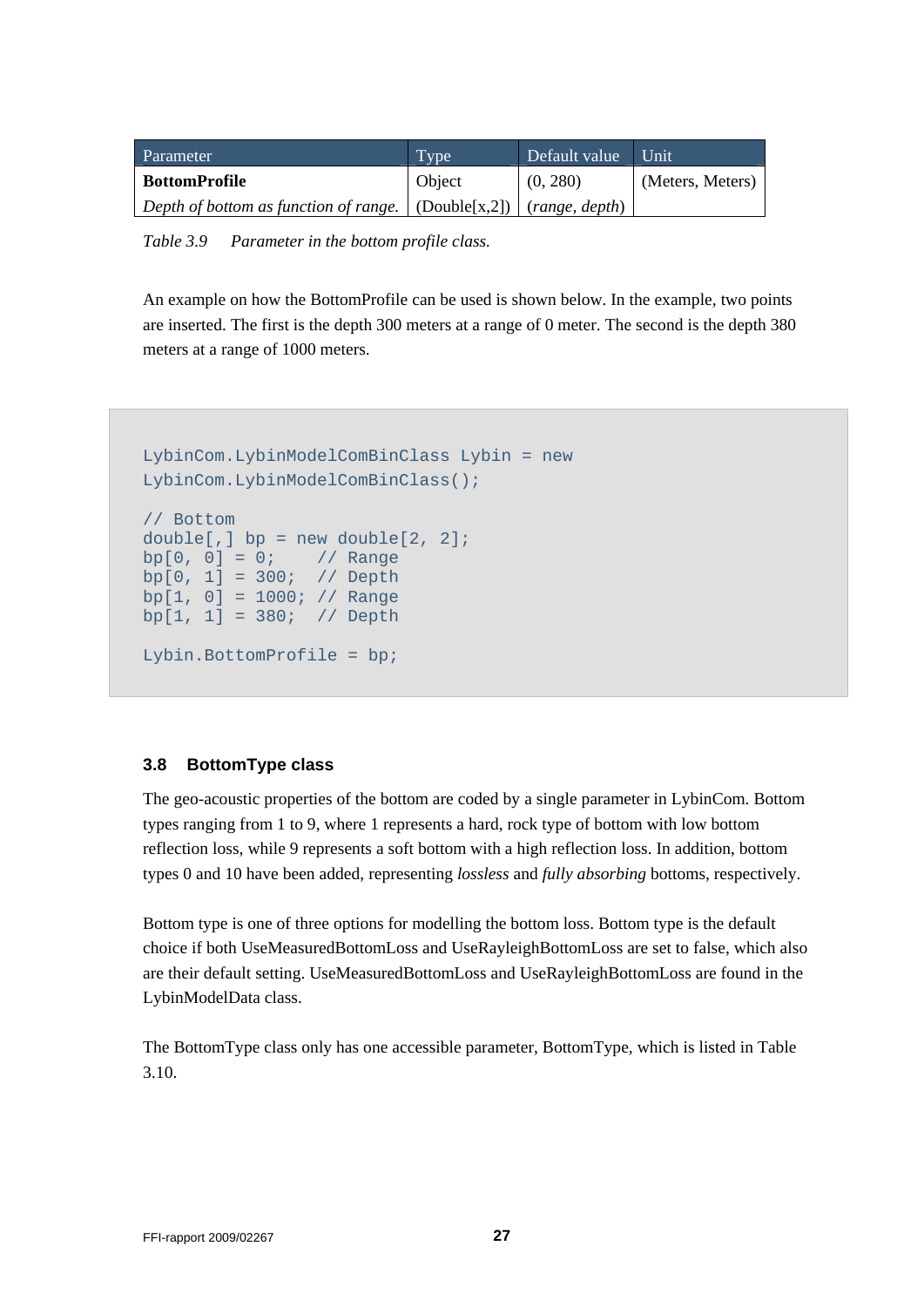| Parameter         | <b>Type</b>    | Default value        | Unit                |
|-------------------|----------------|----------------------|---------------------|
| <b>BottomType</b> | Object         | (0, 0, 0)            | (Metres, Metres, -) |
|                   | (Double[x, 3]) | (start, stop, value) |                     |

*Table 3.10 Parameters in the BottomType class.* 

An example of how BottomType can be used is shown below. In the example two different bottom types are set. From the range of 0 km to 5 km, the bottom type is 4. From the range of 5 km to 10 km, the bottom type is 2.3.

```
LybinCom.LybinModelComBinClass Lybin = new 
LybinCom.LybinModelComBinClass(); 
// Bottom type 
double[,] bt = new double[2, 3];bt[0, 0] = 0; // Start
bt[0, 1] = 5000; // Stop
bt[0, 2] = 4; // Bottom type<br>bt[1, 0] = 5000; // Start
bt[1, 0] = 5000;bt[1, 1] = 10000; // Stopbt[1, 2] = 2.3; // Bottom type
Lybin.BottomType = bt;
```
#### **3.9 BottomLoss class**

Bottom loss is the fraction of energy that is lost after the sound has been reflected from the ocean bottom, usually expressed in dB. The bottom loss is also referred to as *forward scattering* in underwater acoustic terminology. Bottom loss is generally a function of bottom type, gracing angle and frequency. A dataset representing bottom loss is entered into LybinCom in tabular form, giving bottom loss (in dB) for a set of grazing angles. Based on the tabulated values, LybinCom interpolates between tabulated values to create loss values for equidistantly spaced grazing angles.

The parameter UseMeasuredBottomLoss tells LybinCom to use BottomLossTable instead of calculating the bottom loss. If UseRayleighBottomLoss is set to true, UseMeasuredBottomLoss will be ignored. UseRayleighBottomLoss must always be set to false and

UseMeasuredBottomLoss to true if one wants to use predefined bottom loss values in LybinCom. Both UseMeasuredBottomLoss and UseRayleighBottomLoss can be found in the LybinModelData class.

There is only one parameter in the BottomLoss class, the BottomLossTableCount, given in Table 3.11. The functions in the BottomLoss class are given in Table 3.12.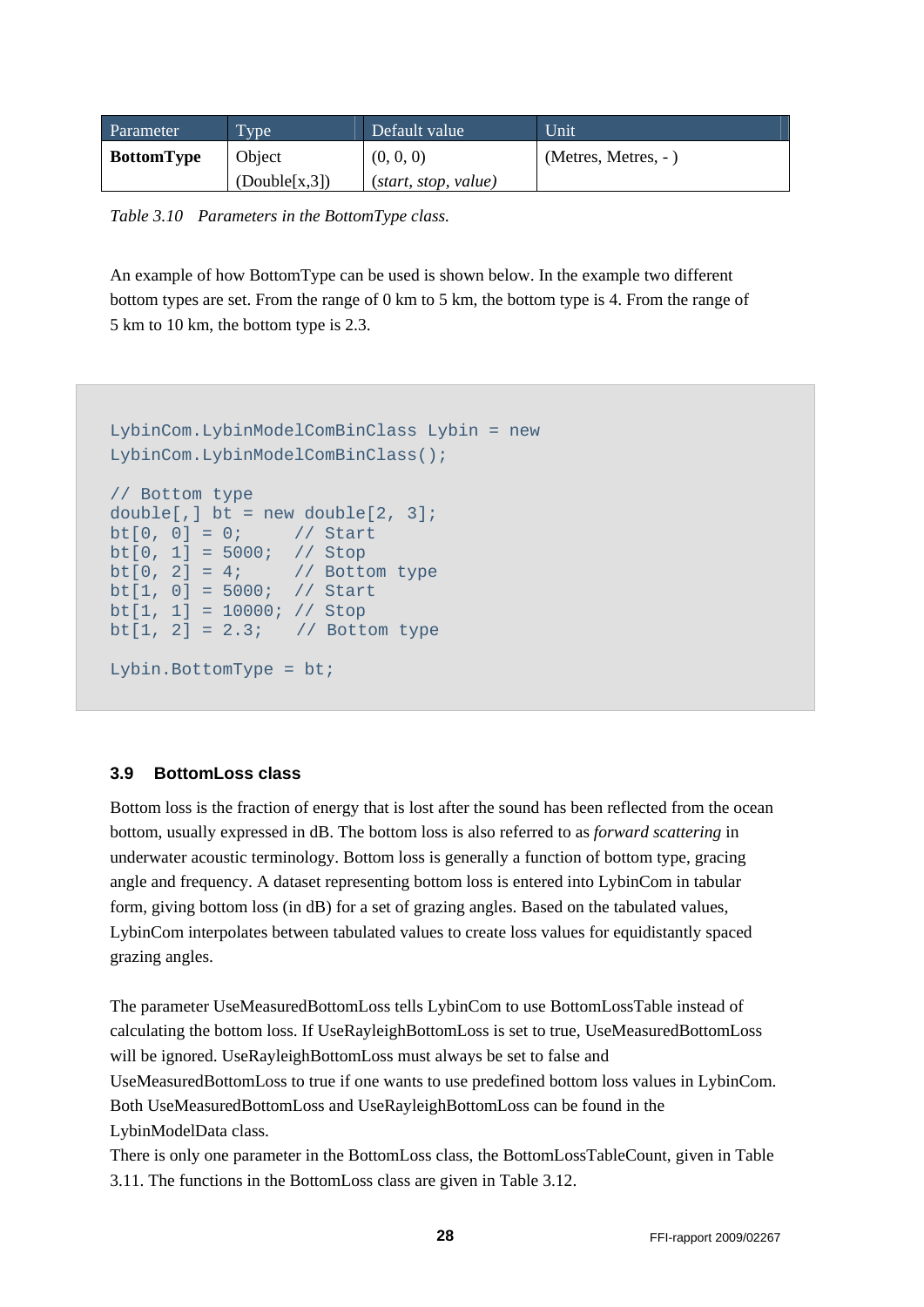| Parameter                     | <b>Type</b> | Default value | Unit |
|-------------------------------|-------------|---------------|------|
| <b>BottomLossTableCount</b>   | Integer     |               |      |
| Number of bottom loss tables. |             |               |      |

*Table 3.11 Parameters in the BottomLoss class.* 

| Function                                                               | Type | Unit of input<br>parameters |
|------------------------------------------------------------------------|------|-----------------------------|
|                                                                        |      |                             |
| AddBottomLossTable(int start, int stop, object table)                  | Void |                             |
| Add another bottom loss table. This function can only be used once the |      | start: meters.              |
| first bottom loss table is added with the SetFirstBottomLossTable      |      | stop: meters                |
| function.                                                              |      | table:                      |
| GetBottomLossTable(int index, out int start, out int stop, out object  | Void | dB vs. degrees              |
| table)                                                                 |      |                             |
| Get the bottom loss table corresponding to the given index.            |      |                             |
| SetFirstBottomLossTable(int start, int stop, object table)             | Void |                             |
| Set the first bottom loss table.                                       |      |                             |

*Table 3.12 Functions in the BottomLoss class.* 

An example of how some of the bottom loss functions can be used is shown below. In the example, the first bottom loss fan is set to be valid from 0 km to 30 km. The loss table consist of the following data:  $10^{\circ}$ , 4.2 dB,  $30^{\circ} = 6.4$  dB and  $80^{\circ} = 9$  dB. At the end of the example, the first bottom loss table is fetched back from LybinCom.

```
LybinCom.LybinModelComBinClass Lybin = new 
LybinCom.LybinModelComBinClass(); 
// Set the first bottom loss table 
double[,] b1 = new double[3, 2];bl[0, 0] = 10; // Grazing angle
bl[0, 1] = 4.2; // Bottom loss
bl[1, 0] = 30; // Grazing angle 
bl[1, 1] = 6.4; // Bottom loss
bl[2, 0] = 80; // Grazing angle
bl[2, 1] = 9; // Bottom loss
Lybin.SetFirstBottomLossTable(0, 30000, bl);
Lybin.UseMeasuredBottomLoss = true; 
Lybin.UseRayleighBottomLoss = false; 
// Get the first bottom loss table 
int index = 0; 
int start, stop; 
object table = new object();
Lybin.GetBottomLossTable(index, out start, out stop, out table);
```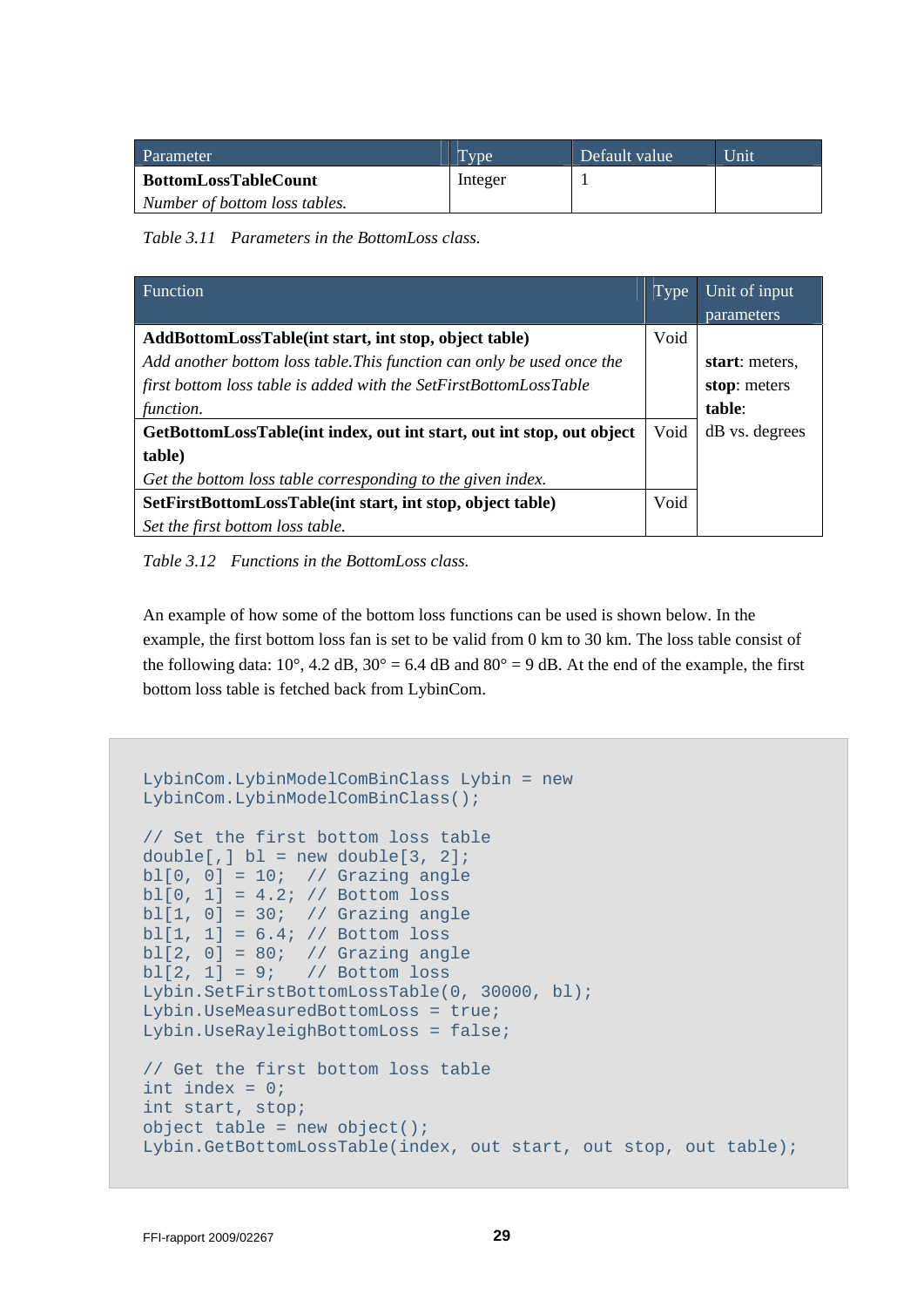#### **3.10 Rayleigh bottom loss**

In order to calculate the bottom loss more accurately, a Rayleigh bottom loss model is included. The Rayleigh bottom loss is based on the physical parameters: bottom attenuation, bottom sound speed and density ratio. In order to relate these bottom parameters to other bottom models, the sound speed in the water at bottom depth is assumed to be 1500 m/s. This sound speed is only used in the calculation of bottom loss, and will not influence any other part of the model. The Rayleigh bottom loss is not allowed to be range dependent.

| Parameter                 | Type          | Default value                    | Unit          |
|---------------------------|---------------|----------------------------------|---------------|
| <b>RayleighBottomLoss</b> | Object        | (0.5, 1700, 2.0)                 |               |
|                           | (Double[1,3]) | (bottom attenuation,             | dB/wavelength |
|                           |               | bottom sound speed,              | Meters/second |
|                           |               | density ratio between density in | scalar        |
|                           |               | water and density in the bottom) |               |

*Table 3.13 Parameters in the RayleighBottomLossClass.* 

In order to make LybinCom calculate and use Rayleigh bottom loss, the UseRayleighBottomLoss parameter in LybinModelData class must be set to true. This parameter will overrule the parameter UseMeasuredBottomLoss if there is any conflict between the settings of the two.

An example of how the Rayleigh bottom loss is used is shown in the C# code example below:

```
Lybin = new LybinCom.LybinModelComBinClass();
// Rayleigh parameters 
double[,] rb1 = new double[1, 3];rb1[0, 0] = 0.92; // BottomAttentionrbl[0, 1] = 1717i // BottomSoundSpeed;
rbl[0, 2] = 1.81; // DensityRatio;Lybin.RayleighBottomLoss = rbl; 
Lybin.UseRayleighBottomLoss = true;
```
### **3.11 BottomBackScatter class**

Bottom back scatter is the fraction of energy that is scattered back towards to the receiver when a ray hits the sea bottom. The bottom back scattering is generally a function of bottom type, grazing angle and frequency. A dataset representing bottom back scattering coefficients is entered into LybinCom in tabular form, giving backscattering coefficients (in dB) for a set of grazing angles. Based on the tabulated values, LybinCom interpolates between tabulated values to create backscattering coefficients for equidistantly spaced grazing angles. The back scattering coefficients are given as dB per square meter.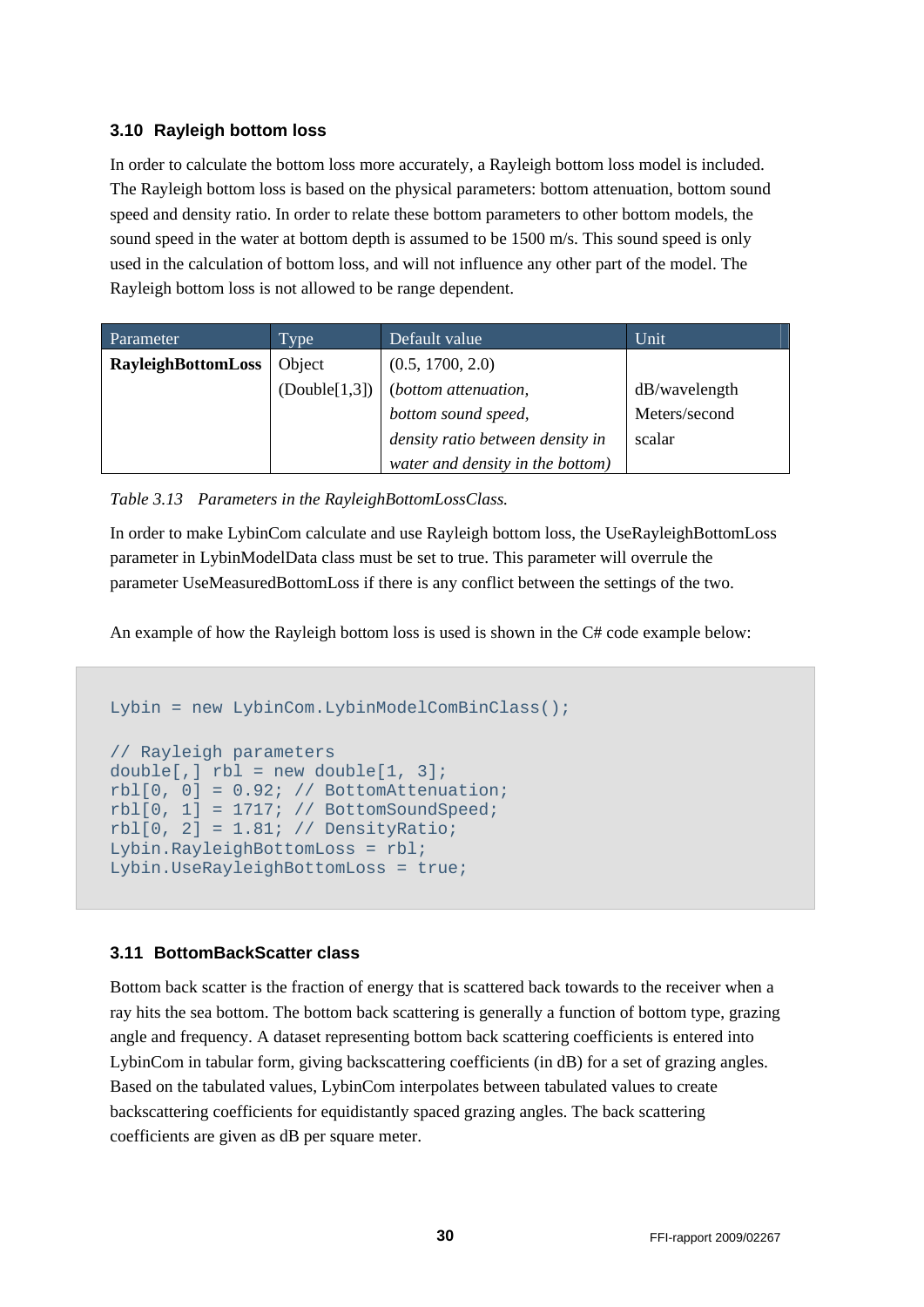Bottom back scatter is an optional choice to calculate bottom reverberation. LybinCom will only use the bottom back scatter values given if the TypeOfRevNoiseCalculation parameter in LybinModelData class is set to 1 (Calculate bottom reverberation from back scatter values).

There is only one parameter in the BottomBackScatter class, the BottomBackScatterTableCount, given in Table 3.14. The functions in BottomBackScatter class are given in Table 3.15.

| Parameter                             | Type <sup>1</sup> | Default value | Unit |
|---------------------------------------|-------------------|---------------|------|
| <b>BottomBackScatterTableCount</b>    | Integer           |               |      |
| Number of bottom back scatter tables. |                   |               |      |

*Table 3.14 Parameters in the BottomBackScatter class.* 

| <b>Function</b>                                                       | Type | Unit of input   |
|-----------------------------------------------------------------------|------|-----------------|
|                                                                       |      | parameters      |
| AddBottomBackScatterTable(int start, int stop, object table)          | Void |                 |
| Add another bottom back scatter table. This function can only be used |      | start: meters.  |
| once the first bottom back scatter table is added with the            |      | stop: meters    |
| SetFirstBottomBackScatterTable function.                              |      | table:          |
| GetBottomBackScatterTable(int index, out int start, out int stop, out | Void | $dB/meter2$ vs. |
| object table)                                                         |      | degrees         |
| Get the bottom back scatter table corresponding to the given index.   |      |                 |
| SetFirstBottomBackScatterTable(int start, int stop, object table)     | Void |                 |
| Set the first bottom back scatter table.                              |      |                 |

*Table 3.15 Functions in the BottomBackScatter class.* 

An example of how the some of the bottom back scatter functions can be used is shown in the code example below. In the example, the first bottom back scatter table is set. At the range from 0 km to 30 km LybinCom shall use the data points:  $10^{\circ} = 35$  dB,  $30^{\circ} = 25$  dB and  $80^{\circ} = 23$  dB. At the end of the example, the first bottom back scatter table is fetched back from LybinCom.

```
LybinCom.LybinModelComBinClass Lybin = new 
LybinCom.LybinModelComBinClass(); 
// Set the first bottom back scatter table 
double[,] bc = new double[3, 2];bc[0, 0] = 10; // Grazing angle
bc[0, 1] = 35; // Back scatter
bc[1, 0] = 30; // Grazing anglebc[1, 1] = 25; // Back scatter
bc[2, 0] = 80; // Grazing angle
```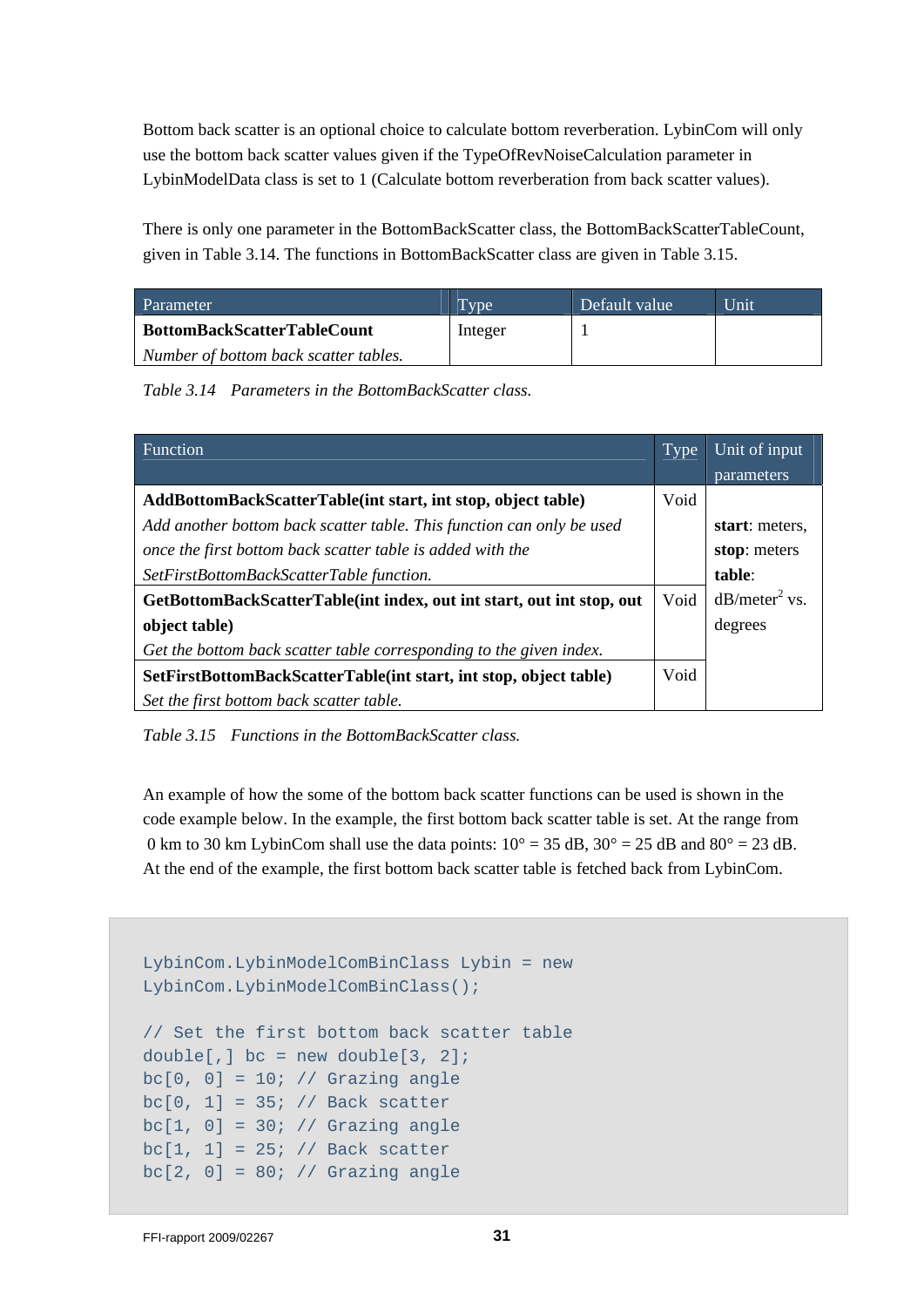```
bc[2, 1] = 23; // Back scatterLybin.SetFirstBottomBackScatterTable(0, 30000, bc); 
Lybin.TypeOfRevNoiseCalculation = 1; 
// Get the first bottom back scatter table 
int index = 0; 
int start, stop; 
object table = new object();
Lybin.GetBottomBackScatterTable(index, out start, out stop, out 
table);
```
#### **3.12 VolumeBackScatter class**

Volume back scatter is fraction of energy scattered back towards the receiver from the sea volume. Scattering elements in the sea volume can be particles or organic life, like plankton, fish or sea mammals. The volume back scatterers are not distributed uniformly in the sea, and may vary considerably as a function of depth, range and time of the day. In LybinCom, the volume back scatter is given as a profile of back scattering coefficients as a function of depth. Scatter values for the depths between data points are calculated using linear interpolation. The influence region of each profile is determined from the corresponding start range and stop range values.

There is only one parameter in the VolumeBackScatter class, the VolBackScatterProfileCount, given in Table 3.16. The functions in the VolumeBackScatter class are given in Table 3.17.

| Parameter                               | Type <sup>.</sup> | Default value | Unit |
|-----------------------------------------|-------------------|---------------|------|
| <b>VolBackScatterProfileCount</b>       | Integer           |               |      |
| Number of volume back scatter profiles. |                   |               |      |

*Table 3.16 Parameters in the VolumeBackScatter class.*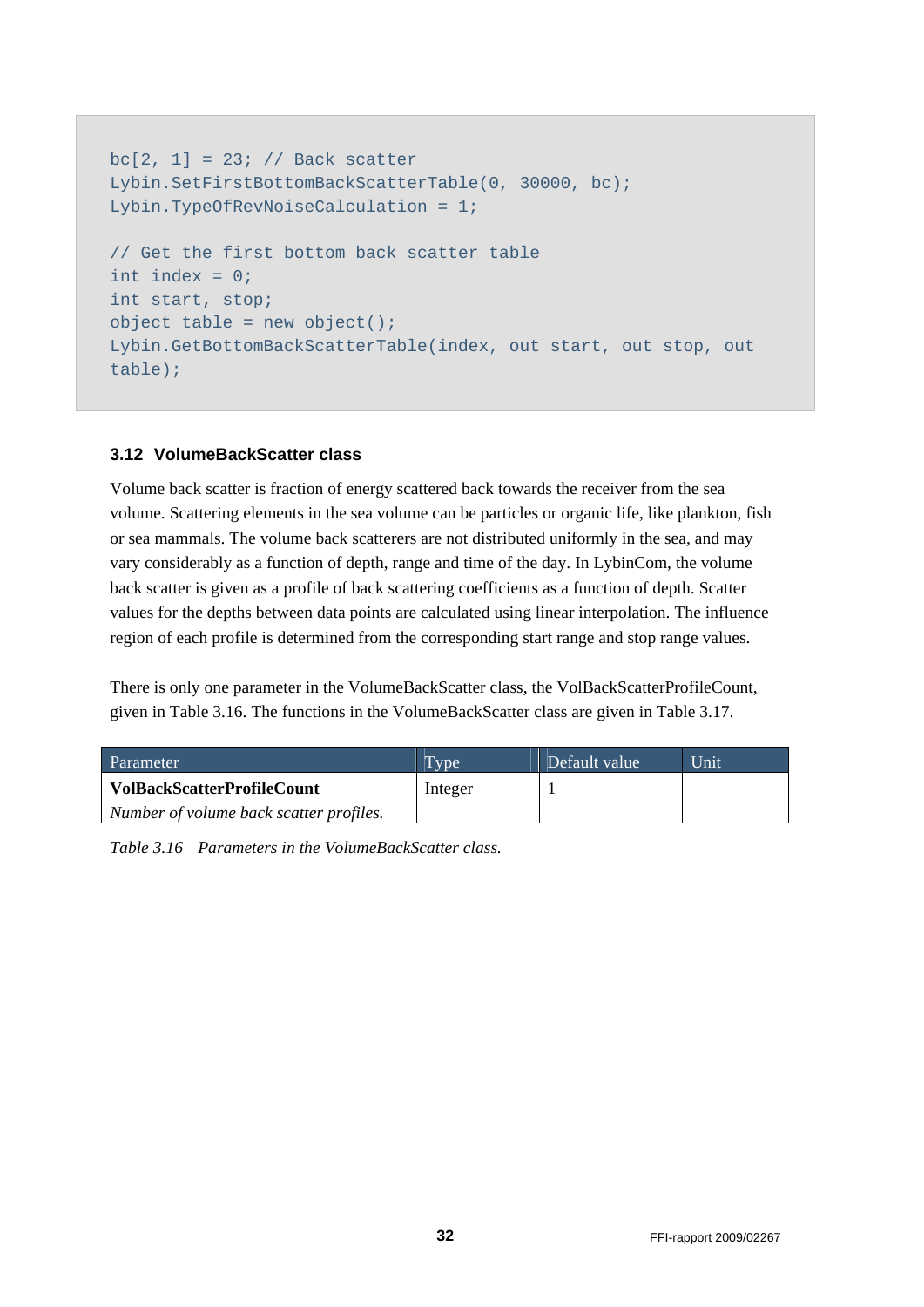| Function                                                                | Type | Unit of input            |
|-------------------------------------------------------------------------|------|--------------------------|
|                                                                         |      | parameters               |
| AddVolBackScatterProfile(int start, int stop, object profile)           | Void |                          |
| Add another volume back scatter profile. This function can only be used |      | start: meters.           |
| when the first volume back scatter profile is added with the            |      | stop: meters             |
| SetFirstVolumeBackScatterFan function.                                  |      | profile:                 |
| GetVolBackScatterProfile(int index, out int start, out int stop, out    | Void | $dB$ /meter <sup>3</sup> |
| object profile)                                                         |      |                          |
| Get the volume back scatter profile corresponding to the given index.   |      |                          |
| SetFirstVolBackScatterProfile (int start, int stop, object profile)     | Void |                          |
| Set the first volume back scatter profile.                              |      |                          |

*Table 3.17 Functions in the VolumeBackScatter class.* 

An example of how some of the volume back scatter functions can be used is shown below. In the example, the first volume back scatter profile is set. At the range from 0 km to 10 km, LybinCom is to use the values: 10 meters = -80 dB and 50 meters = -92 dB. At the end of the example, the first volume back scatter profile is fetched back from LybinCom.

Volume reverberation back scatter coefficients are given as dB per cubic metre.

```
LybinCom.LybinModelComBinClass Lybin = new 
LybinCom.LybinModelComBinClass(); 
// Set the first volume back scatter profile 
double[,] vc = new double[2, 2]; 
vc[0, 0] = 10; // Depthvc[0, 1] = -80; // Back scattervc[1, 0] = 50; // Depth 
vc[1, 1] = -92; // Back scatter 
Lybin.SetFirstVolBackScatterProfile(0, 10000, vc); 
// Get the first volume back scatter profile 
int index = 0; 
int start, stop; 
object profile = new object();
Lybin.GetVolBackScatterProfile(index, out start, out stop, out 
profile);
```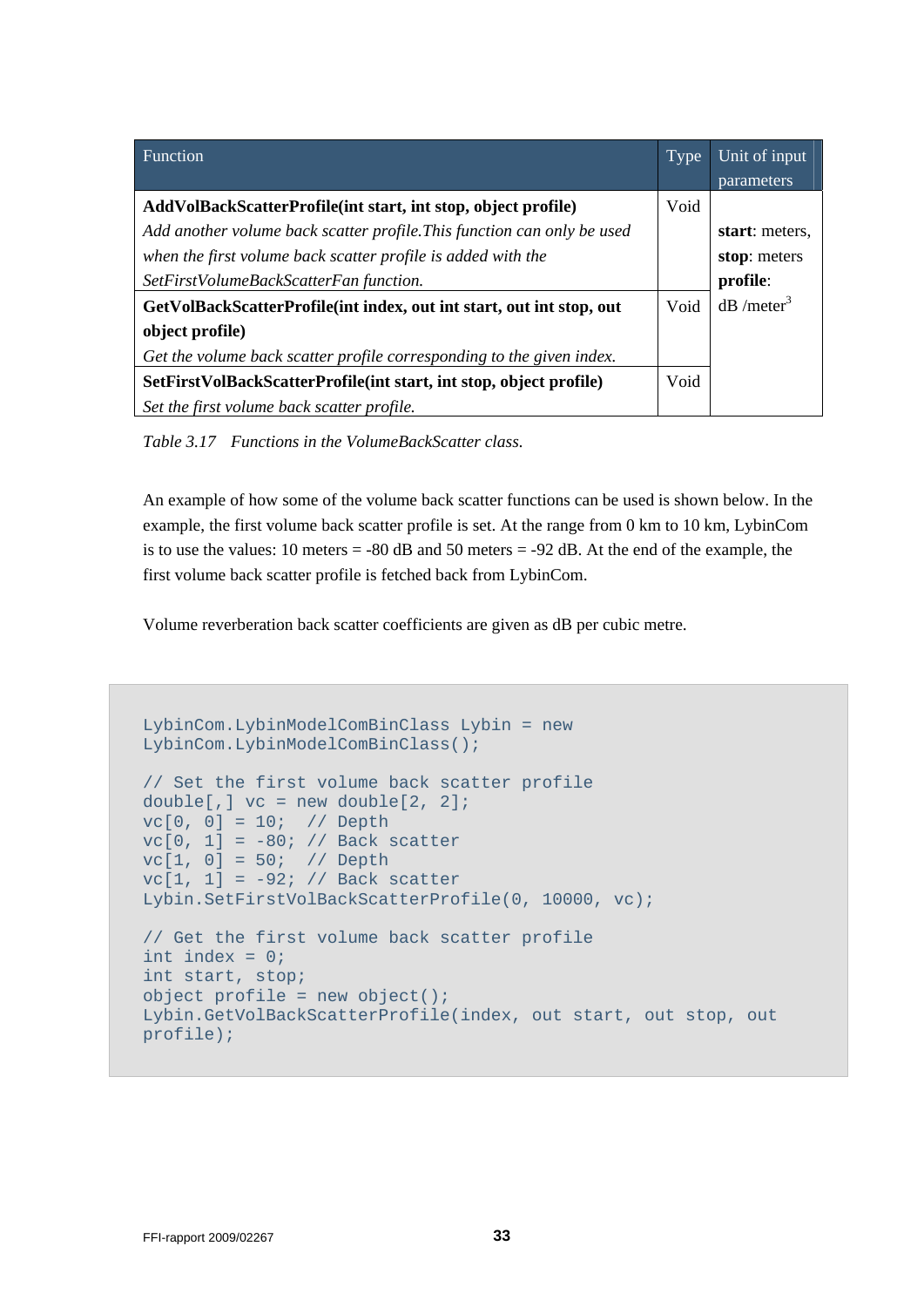#### **3.13 ReverberationAndNoiseMeasurements class**

The ReverberationAndNoiseMeasurements class only has one accessible parameter, ReverberationAndNoiseMeasurements, which is listed in Table 3.18. The ReverberationAndNoiseMeasurements can consist of any number of measurements with corresponding ranges. To find values for the ranges not given as measurements, LybinCom uses linear interpolation.

Reverberation and noise measurements are an optional choice where one uses measured values instead of letting LybinCom estimate reverberation and noise. LybinCom will only use the reverberation and noise measurements values given if the TypeOfRevNoiseCalculation parameter in LybinModelData class is set to 2 (Use measured reverberation and noise data).

| Parameter                                  | Type | Default value                                      | Unit         |
|--------------------------------------------|------|----------------------------------------------------|--------------|
| ReverberationAndNoiseMeasurements   Object |      | (0, 80)                                            | (Meters, dB) |
| Reverberation and noise measurement        |      | $\vert$ (Double[x,2]) $\vert$ (range, measurement) |              |
| as function of range.                      |      |                                                    |              |

*Table 3.18 Parameter in the ReverberationAndNoiseMeasurements class.* 

An example on how the ReverberationAndNoiseMeasurements can be used is shown below. In the example, two points are inserted. The first is the value 80 dB at a range of 2 km. The second is the value 70 dB at a range of 8 km.

```
LybinCom.LybinModelComBinClass Lybin = new 
LybinCom.LybinModelComBinClass(); 
// Reverberation and noise measurements 
double[,] ran = new double[2, 2];
ran[0, 0] = 2000; // Range 
ran[0, 1] = 80; // Measurement
ran[1, 0] = 8000; // Range
ran[1, 1] = 70; // Measurement
Lybin.ReverberationAndNoiseMeasurements = ran; 
Lybin.TypeOfRevNoiseCalculation = 2;
```
### **3.14 Platform class**

The platform class contains all the relevant information about the platform holding the sonar. The platform is most often a ship, but can also be a helicopter or a buoy. The parameters in the platform class are listed in Table 3.19.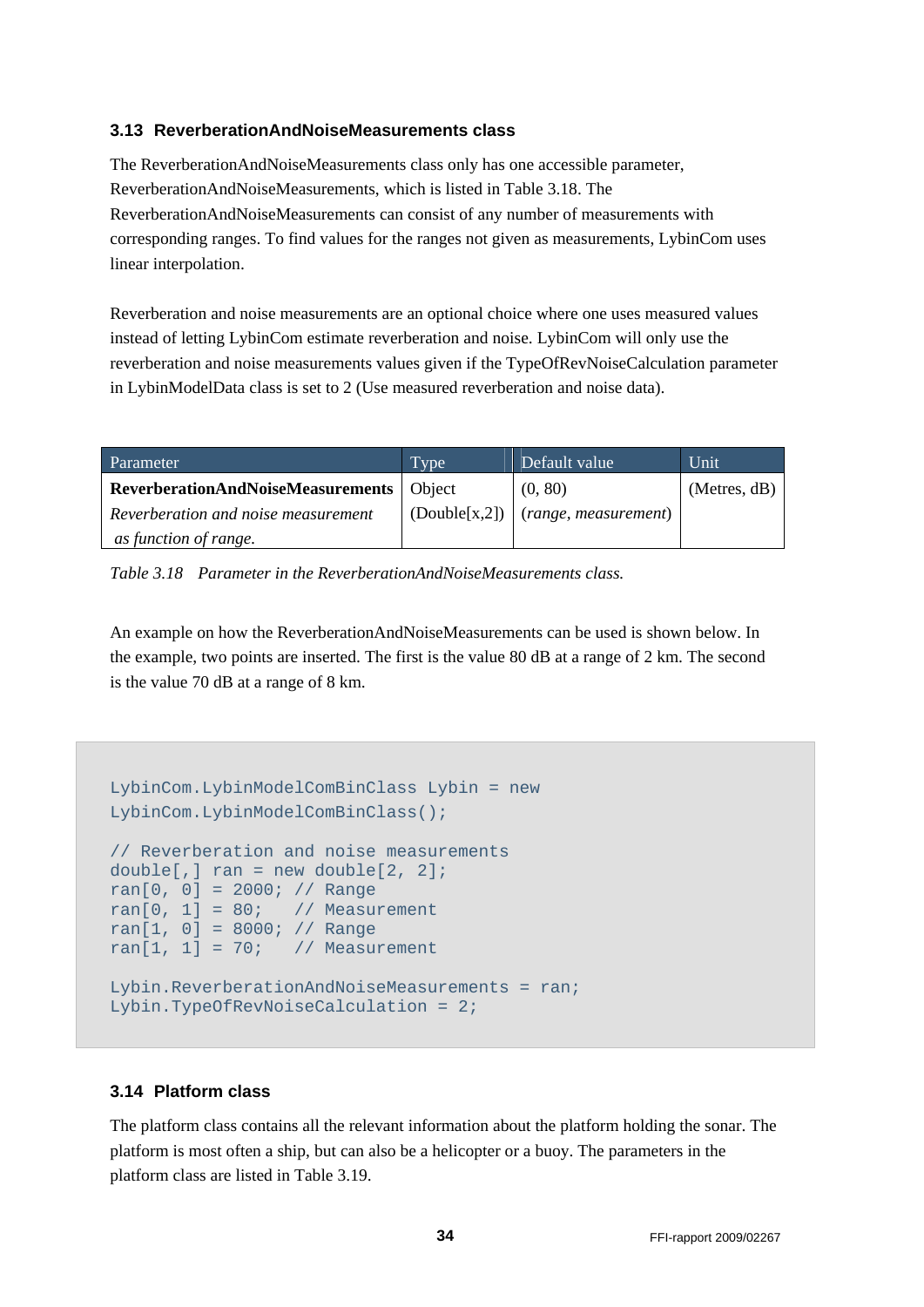| Parameter                                                   | <b>Type</b> | Default | Unit  |
|-------------------------------------------------------------|-------------|---------|-------|
|                                                             |             | value   |       |
| <b>SelfNoise</b>                                            | Double      | 50      | dB    |
| Noise from the platform that holds the sonar.               |             |         |       |
| <b>SelfNoisePassive</b>                                     | Double      | 50      | dB    |
| Noise from the platform that holds the sonar. To be used in |             |         |       |
| calculations for passive sonars.                            |             |         |       |
| <b>Speed</b>                                                | Double      | 10      | Knots |
| Speed of the platform that holds the sonar.                 |             |         |       |

*Table 3.19 Parameters in the platform class.* 

### **3.15 Sensor class**

The sensor class contains all the relevant information about the sonar. The parameters in the sensor class are listed in Table 3.20. There are no access functions in to the sensor class.

| Parameter                                                      | Type   | Default      | Unit    |
|----------------------------------------------------------------|--------|--------------|---------|
|                                                                |        | value        |         |
| <b>BeamWidthReceiver</b>                                       | Double | 15           | Degrees |
| Vertical beam width of the receiving part of the sonar.        |        |              |         |
| <b>BeamWidthTransmitter</b>                                    | Double | 15           | Degrees |
| Vertical beam width of the transmitting part of the sonar.     |        |              |         |
| <b>CalibrationFactor</b>                                       | Double | $\theta$     | dB      |
| The parameter is on the interface, but are not yet             |        |              |         |
| implemented or used in the calculations.                       |        |              |         |
| Depth                                                          | Double | 5            | Meters  |
| Depth of the sonar.                                            |        |              |         |
| <b>DetectionThreshold</b>                                      | Double | 10           | dB      |
| The strength of the signal relative to the masking level       |        |              |         |
| necessary to see an object with the sonar.                     |        |              |         |
| <b>DirectivityIndex</b>                                        | Double | $\mathbf{1}$ | dB      |
| The sonars ability to suppress isotropic noise relative to the |        |              |         |
| response in the steering direction.                            |        |              |         |
| <b>Frequency</b>                                               | Double | 7000         | Hz      |
| Centre frequency of the sonar.                                 |        |              |         |
| <b>IntegrationTimePassive</b>                                  | Double | $\mathbf{1}$ | Seconds |
| Integration time for the passive sonar.                        |        |              |         |
| <b>PassiveBandWidth</b>                                        | Double | 100          | Seconds |
| Band width of the passive sonar.                               |        |              |         |
| <b>PassiveFrequency</b>                                        | Double | 800          | Hz      |
| Centre frequency of the passive sonar.                         |        |              |         |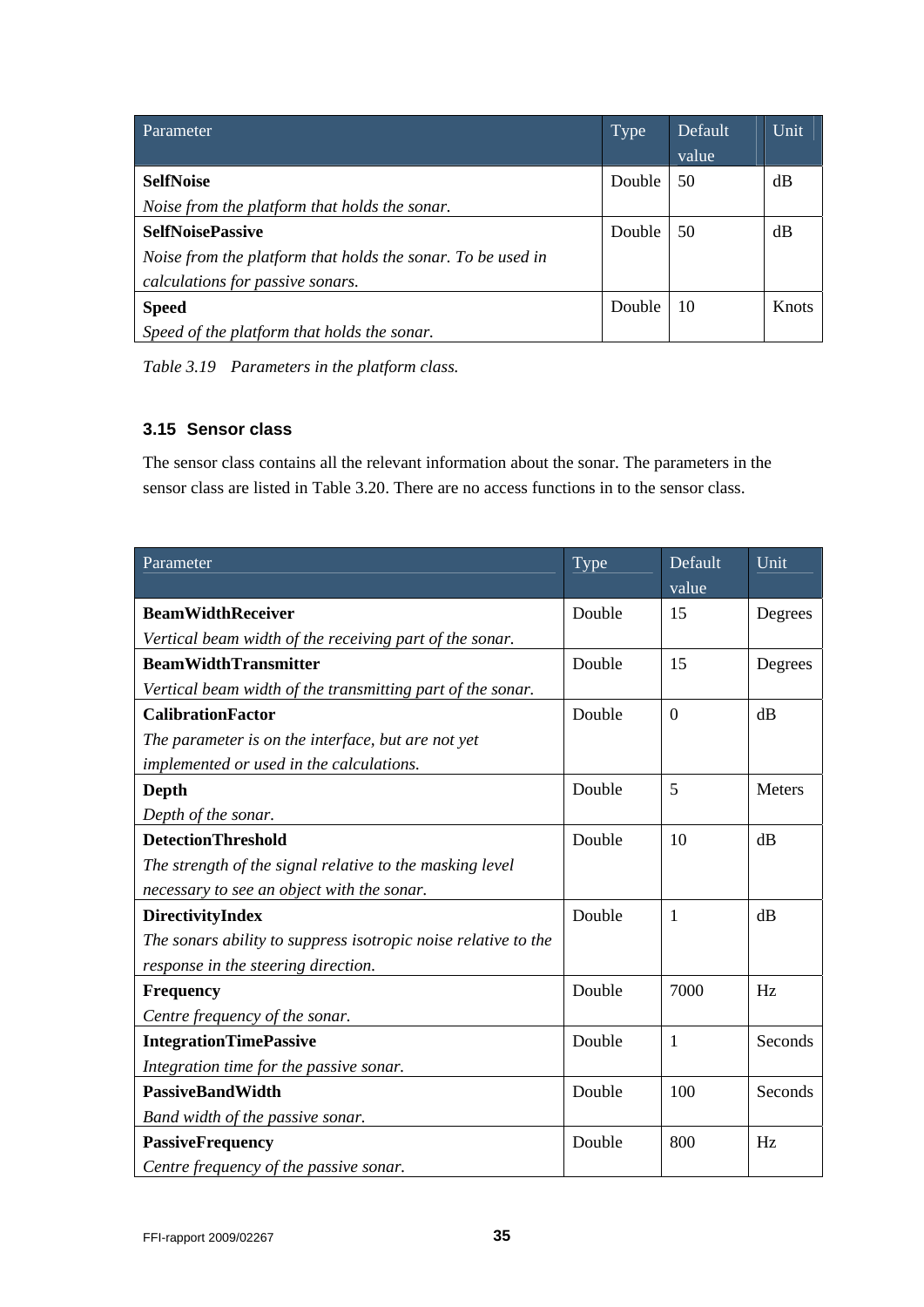| Parameter                                                  | Type       | Default        | Unit    |
|------------------------------------------------------------|------------|----------------|---------|
|                                                            |            | value          |         |
| <b>SideLobeReceiver</b>                                    | Double     | 13             | dB      |
| The suppression of the highest side lobe relative to the   |            |                |         |
| centre of the beam for the receiving sonar.                |            |                |         |
| <b>SideLobeTransmitter</b>                                 | Double     | 13             | dB      |
| The suppression of the highest side lobe relative to the   |            |                |         |
| centre of the beam for the transmitting sonar.             |            |                |         |
| <b>SonarTypePassive</b>                                    | Enumerator | $\Omega$       |         |
| Tells whether the passive sonar is broad- or narrowband.   |            |                |         |
| Narrowband<br>$\theta$ :                                   |            |                |         |
| <b>Broadband</b><br>$\mathfrak{I}$ :                       |            |                |         |
| <b>SourceLevel</b>                                         | Double     | 221            | dB      |
| Source level of the sonar.                                 |            |                |         |
| <b>SourceLevelPassive</b>                                  | Double     | 100            | dB      |
| Source level of the possible target in the calculation for |            |                |         |
| passive sonar.                                             |            |                |         |
| <b>SystemLoss</b>                                          | Double     | $\theta$       | dB      |
| System loss due to special loss mechanisms in the sea or   |            |                |         |
| sonar system, not otherwise accounted for.,                |            |                |         |
| <b>TiltReceiver</b>                                        | Double     | $\overline{4}$ | Degrees |
| Tilt of the receiving part of the sonar.                   |            |                |         |
| <b>TiltTransmitter</b>                                     | Double     | 4              | Degrees |
| Tilt of the transmitting part of the sonar.                |            |                |         |

*Table 3.20 Parameters in the sensor class.* 

## **3.16 Pulse class**

All the information about the pulse is gathered in the pulse class. All the access parameters in the pulse class are listed in Table 3.21 below. The pulse class does not have any access functions.

| Parameter                                                  | Type          | Default | Unit |
|------------------------------------------------------------|---------------|---------|------|
|                                                            |               | value   |      |
| <b>EnvelopeFunc</b>                                        | <b>String</b> | Hann    |      |
| Envelope function of the signal. Currently, only "Hann" is |               |         |      |
| <i>available.</i>                                          |               |         |      |
| <b>FilterBandWidth</b>                                     | Double        | 100     | Hz   |
| Filter bandwidth of the pulse.                             |               |         |      |
| <b>FMBandWidth</b>                                         | Double        | 100     | Hz   |
| Frequency modulation bandwidth of the pulse. Applicable    |               |         |      |
| for FM signals only.                                       |               |         |      |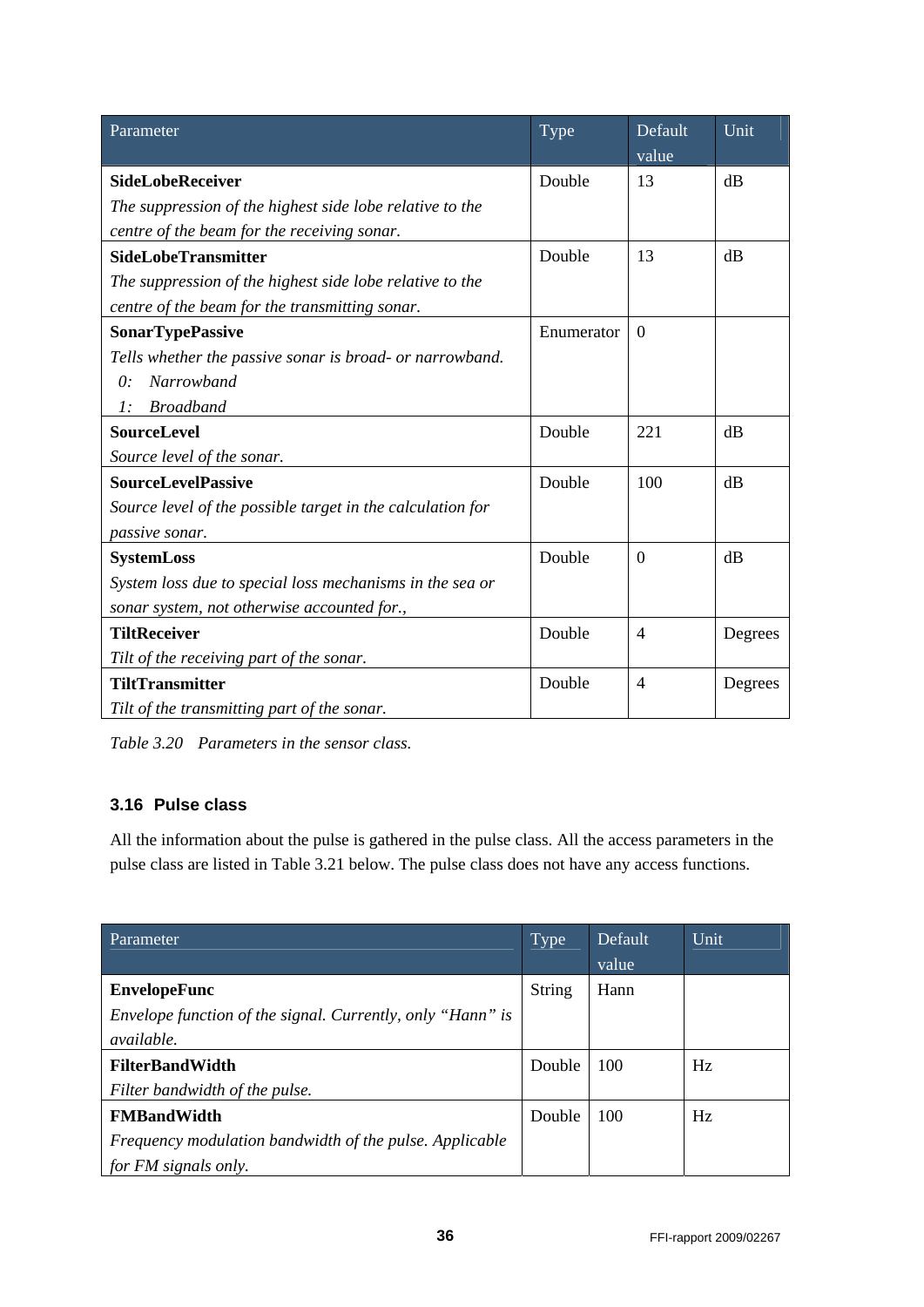| Parameter               | Type          | Default   | Unit         |
|-------------------------|---------------|-----------|--------------|
|                         |               | value     |              |
| Form                    | <b>String</b> | <b>FM</b> |              |
| Pulse type:             |               |           |              |
| FM: Frequency modulated |               |           |              |
| Continuous wave<br>CW:  |               |           |              |
| Length                  | Double        | 60        | Milliseconds |
| Pulse length.           |               |           |              |

| Table 3.21 Parameters in the pulse class. |  |  |
|-------------------------------------------|--|--|
|                                           |  |  |

## **4 Initiate calculation**

The DoCalculation function initiates a new LYBIN calculation. Before the DoCalculation function is called, all input parameters must be set, otherwise default parameters are used.

DoCalculation is implemented to throw an exception containing a message describing the cause of the error.

| <b>Function</b>        | <b>Type</b> |
|------------------------|-------------|
| DoCalculation()        | Void        |
| Start the calculation. |             |

*Table 4.1 Function for initiation of calculation.* 

## **5 Calculation results**

The calculation results can be accessed through parameters or functions found in LybinModelData. The result parameters are listed in Table 5.1. Each parameter represents a complete dataset. The result functions give more flexibility in the way that you can access the calculated results. All the functions delivering calculation results are listed in Table 5.2. If a calculation fails, the returned value properties will be NULL.

| Parameter                                        | Access | Type               | Unit |
|--------------------------------------------------|--------|--------------------|------|
| <b>AmbientNoiseLevelUsed</b>                     | Read   | Double             | dB   |
| The ambient noise used in the calculations.      |        |                    |      |
| <b>BottomReverberation</b>                       | Read   | Double[RangeCells] | dB   |
| Calculated bottom reverberation values.          |        |                    |      |
| <b>EchoLevel</b>                                 | Read   | Double $[0,0]$     | dB   |
| Not yet implemented inside LybinCom. This object |        |                    |      |
| will not have any data.                          |        |                    |      |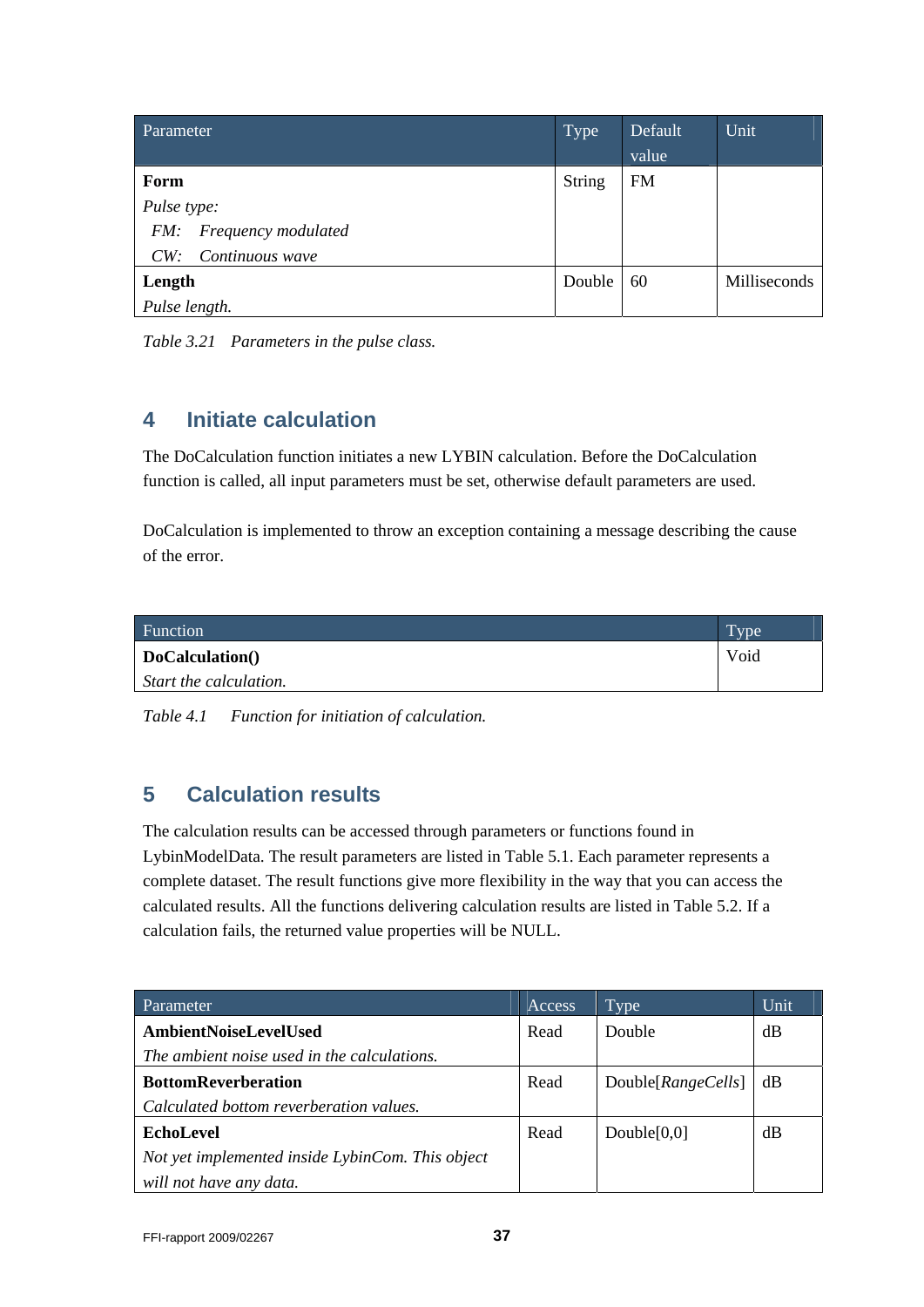| Parameter                                             | Access | Type               | Unit     |
|-------------------------------------------------------|--------|--------------------|----------|
| <b>ImpulseResponseNumRanges</b>                       | Read   | Integer            |          |
| Returns total number of equidistant ranges the        |        |                    |          |
| impulse response is calculated for.                   |        |                    |          |
| <b>NoiseAfterProcessing</b>                           | Read   | Double             | dB       |
| Calculated noise after processing.                    |        |                    |          |
| ProbabilityOfDetection                                | Read   | Double[DepthCells, | $\%$     |
| Calculated probability of detection.                  |        | RangeCells]        |          |
| <b>RayTrace</b>                                       | Read   | Double[0,0]        |          |
| Not implemented inside LybinCom. This object will     |        |                    |          |
| not have any data.                                    |        |                    |          |
| <b>ResultModelData</b>                                | Read   | <b>String</b>      |          |
| The model data used during the calculation.           |        |                    |          |
| <b>SignalExcess</b>                                   | Read   | Double[DepthCells, | dB       |
| Calculated signal excess.                             |        | RangeCells]        |          |
| <b>SurfaceReverberation</b>                           | Read   | Double[RangeCells] | dB       |
| Calculated surface reverberation.                     |        |                    |          |
| <b>TotalReverberation</b>                             | Read   | Double[RangeCells] | dB       |
| Calculated total reverberation.                       |        |                    |          |
| <b>TransmissionLossReceiver</b>                       | Read   | Double[DepthCells, | $\rm dB$ |
| Calculated transmission loss from the target to the   |        | RangeCells]        |          |
| receiver.                                             |        |                    |          |
| <b>TransmissionLossTransmitter</b>                    | Read   | Double[DepthCells, | dB       |
| Calculated transmission loss from the transmitter to  |        | RangeCells]        |          |
| the target.                                           |        |                    |          |
| <b>TravelTimePathCount</b>                            | Read   | Integer            |          |
| Returns total number of travel time paths calculated. |        |                    |          |
| <b>VisualRayTraceCount</b>                            | Read   | Integer            |          |
| Returns the total number of visual ray trace paths    |        |                    |          |
| calculated.                                           |        |                    |          |
| <b>VolumeReverberation</b>                            | Read   | Double[RangeCells] | dB       |
| Calculated volume reverberation.                      |        |                    |          |

*Table 5.1 Parameters containing calculation results.*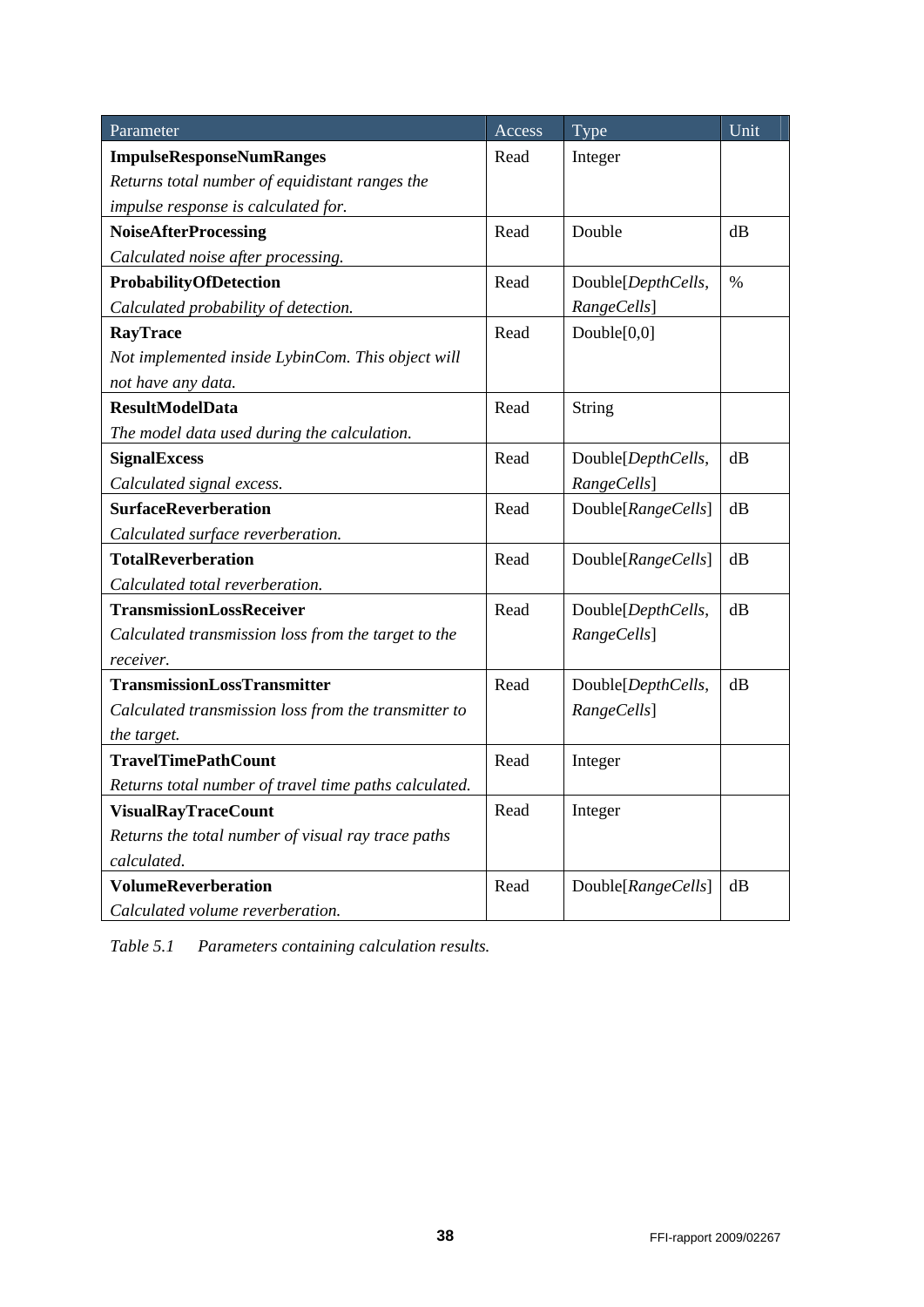| Function                                                                               | <b>Result format</b> |  |
|----------------------------------------------------------------------------------------|----------------------|--|
| <b>GetAllResults(out string xmlResult)</b>                                             | String               |  |
| Gets all results from the calculation in a single XML-string. The ray                  |                      |  |
| trace, travel time and impulse response are not accessible as XML-                     |                      |  |
| strings, so they will not be returned through this function call.                      |                      |  |
| GetImpulseResponseFamilliesAsArray(int pIndex)                                         | Object[x,6]          |  |
| Returns all the ray families <sup>2</sup> in the range corresponding to pIndex as an   |                      |  |
| array. Each family has the following order of parameters:                              |                      |  |
| Ray family identifier (string)<br>$\int$ ,0]:                                          |                      |  |
| The ray family identifier represents the ray family's                                  |                      |  |
| travel history, using the letter codes:                                                |                      |  |
| Surface reflection<br>$s$ :                                                            |                      |  |
| <b>Bottom</b> reflection<br>$b$ :                                                      |                      |  |
| Upper turning point<br>u:                                                              |                      |  |
| Lower turning point<br>l:                                                              |                      |  |
| $[$ , $1$ ]:<br>Intensity loss (double)                                                |                      |  |
| $[$ ,2]:<br>Mean arrival time $-$ first arrival time in seconds (double)               |                      |  |
| $[$ ,3]:<br>Arrival time standard deviation in seconds (double)                        |                      |  |
| Phase identifier <sup>1</sup> (double)<br>$[$ ,4]:                                     |                      |  |
| $[$ ,5]:<br>First arrival in seconds (double)                                          |                      |  |
| GetImpulseResponseFamily(int pIndex, int pFamilieIndex, out                            | String,              |  |
| string pFamiliName, out double pIntensity, out double                                  | Double,              |  |
| pMeanArrivalTime, out double pStandardDeviation, out double                            | Double,              |  |
| pPhase, out double pFirstArrival)                                                      | Double,              |  |
| Double,<br>Returns the calculated ray family identifier, intensity, mean arrival time, |                      |  |
| arrival time standard deviation, phase and first arrival from one single<br>Double     |                      |  |
| ray family.                                                                            |                      |  |
| pIndex represents the corresponding range.                                             |                      |  |
| <i>pFamilieIndex</i> is the running number of the family at the specified              |                      |  |
| range, resulting from the ray tracing calculation. There is no direct                  |                      |  |
| connection between pFamilieIndex and pFamiliName. pFamiliName is                       |                      |  |
| the ray family identifier.                                                             |                      |  |
| pIntensity is the intensity loss.                                                      |                      |  |
| pMeanArrivalTime is the mean arrival time – first arrival time in                      |                      |  |
| seconds.                                                                               |                      |  |
| <i>pStandardDeviation</i> is the arrival standard deviation in seconds.                |                      |  |
| <i>pPhase</i> is the phase identifier <sup>1</sup> .                                   |                      |  |
| pFirstArrival is the time of the first arrival in seconds.                             |                      |  |
|                                                                                        |                      |  |
|                                                                                        |                      |  |
|                                                                                        |                      |  |

<sup>&</sup>lt;sup>1</sup> The phase identifier is incremented by 2 each time the ray hits the sea surface. Phase shifts originated from bottom hits or caustics are not accounted for in this release.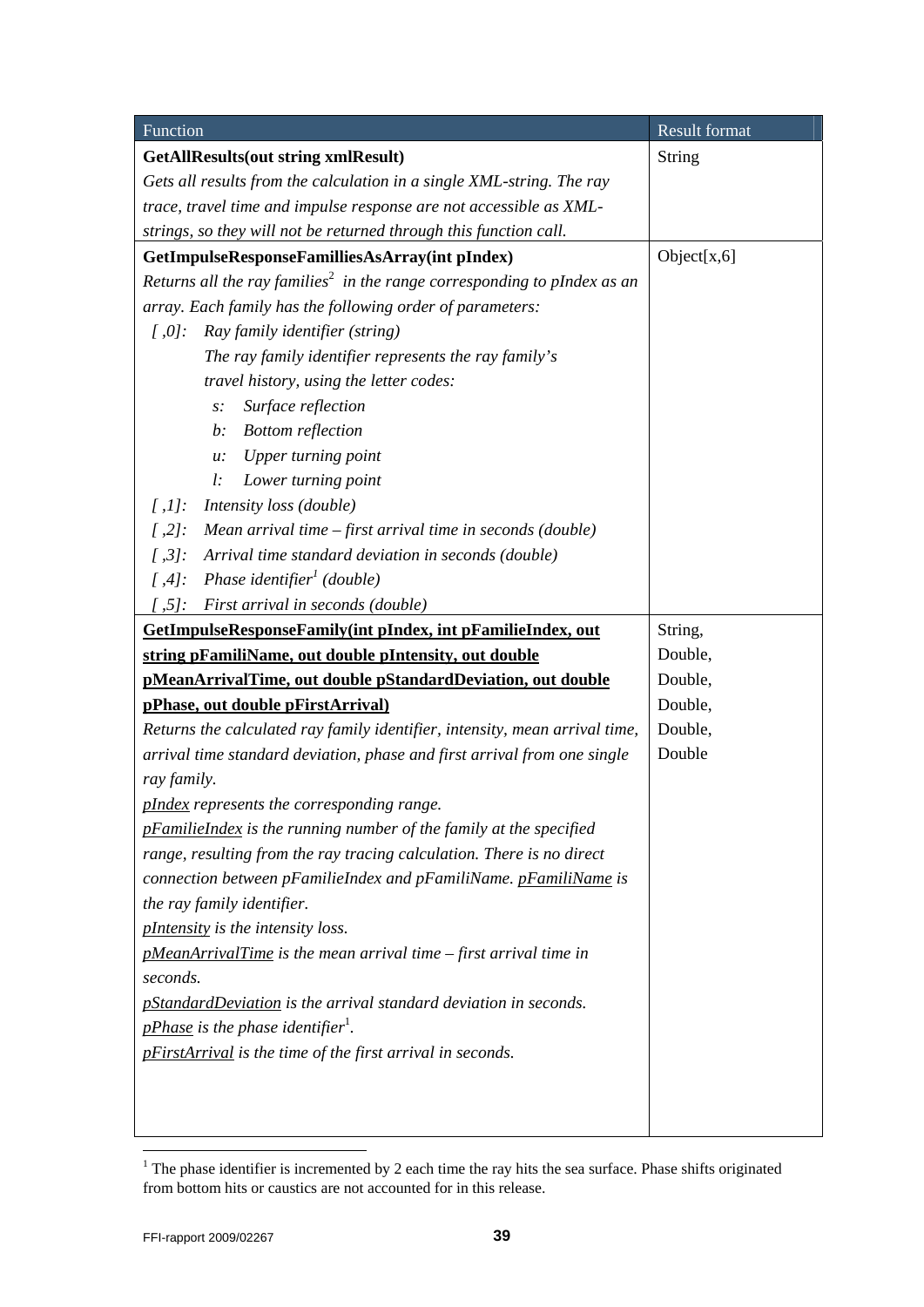| Function                                                                             | Result format          |  |
|--------------------------------------------------------------------------------------|------------------------|--|
| GetImpulseResponseNumFamilies(int pIndex)                                            | Integer                |  |
| Returns the number of different ray families <sup>2</sup> at the range corresponding |                        |  |
| to pIndex.                                                                           |                        |  |
| GetInterpolatedBottomProfile(out object pProfile)                                    | Double[x,2]            |  |
| Get the interpolated bottom profile.                                                 |                        |  |
| <b>GetResultModelData(out string xmlData)</b>                                        | String                 |  |
| Gets all the model data used in the calculation in a single XML-string.              |                        |  |
| GetResults(int resultCat, out string xmlResult)                                      | String                 |  |
| Gets the result specified in resultCat as a XML-string. The possible                 |                        |  |
| choices of resultCat are listed in Table 5.3.                                        |                        |  |
| GetResultsBin(int resultCat, out object result)                                      | Format depends on      |  |
| Gets the result specified in resultCat as an object. The possible choices            | type of returned       |  |
| of resultCat are listed in Table 5.3.                                                | object. See Table 5.1. |  |
| GetResultsBinValue(int resultCat, int xVal, int yVal, out double                     | Double                 |  |
| result)                                                                              |                        |  |
| Get a single value from the result specified in resultCat and by the                 |                        |  |
| indexes x and y. The possible choices of resultCat are listed in Table               |                        |  |
| 5.3.                                                                                 |                        |  |
| GetTravelTimePath(int pIndex)                                                        | Array of               |  |
| Returns all the points in a travel time path. pIndex is path number.                 | TravelTimePoint        |  |
| Each point in the travel time path contains depth in meters, initial ray             |                        |  |
| angle in degrees, range in meters and travel time in seconds.                        |                        |  |
| GetTravelTimePathAsDoubleArray(int pIndex)                                           | Double $[x,4]$         |  |
| Returns all the points in a travel path as a double array. pIndex is the             |                        |  |
| path number. Each point has the following order of parameters:                       |                        |  |
| Initial ray angle (degrees)<br>$\int$ ,0]:                                           |                        |  |
| $[$ ,1]: Range (meters)                                                              |                        |  |
| Depth (meters)<br>$[$ ,2]:                                                           |                        |  |
| [ ,3]:<br>Travel time (seconds)                                                      |                        |  |
| GetTravelTimePathLength(int pIndex)                                                  | Integer                |  |
| Returns the length of a travel time path. pIndex is path number.                     |                        |  |
| GetTravelTimePoint(int pIndex, int pPointNum)                                        | <b>TravelTimePoint</b> |  |
| Returns the calculated parameters in one single point. pIndex is path                |                        |  |
| number and pPointNum is point number in the path. The travel time                    |                        |  |
| point contains depth in meters, initial ray angle in degrees, range in               |                        |  |
| meters and travel time in seconds.                                                   |                        |  |
|                                                                                      |                        |  |
|                                                                                      |                        |  |
|                                                                                      |                        |  |

 $2$  A ray family is a set of rays that share a unique ray history, a sequence of the following: surface reflection, bottom reflection, upper turning point or lower turning point.

-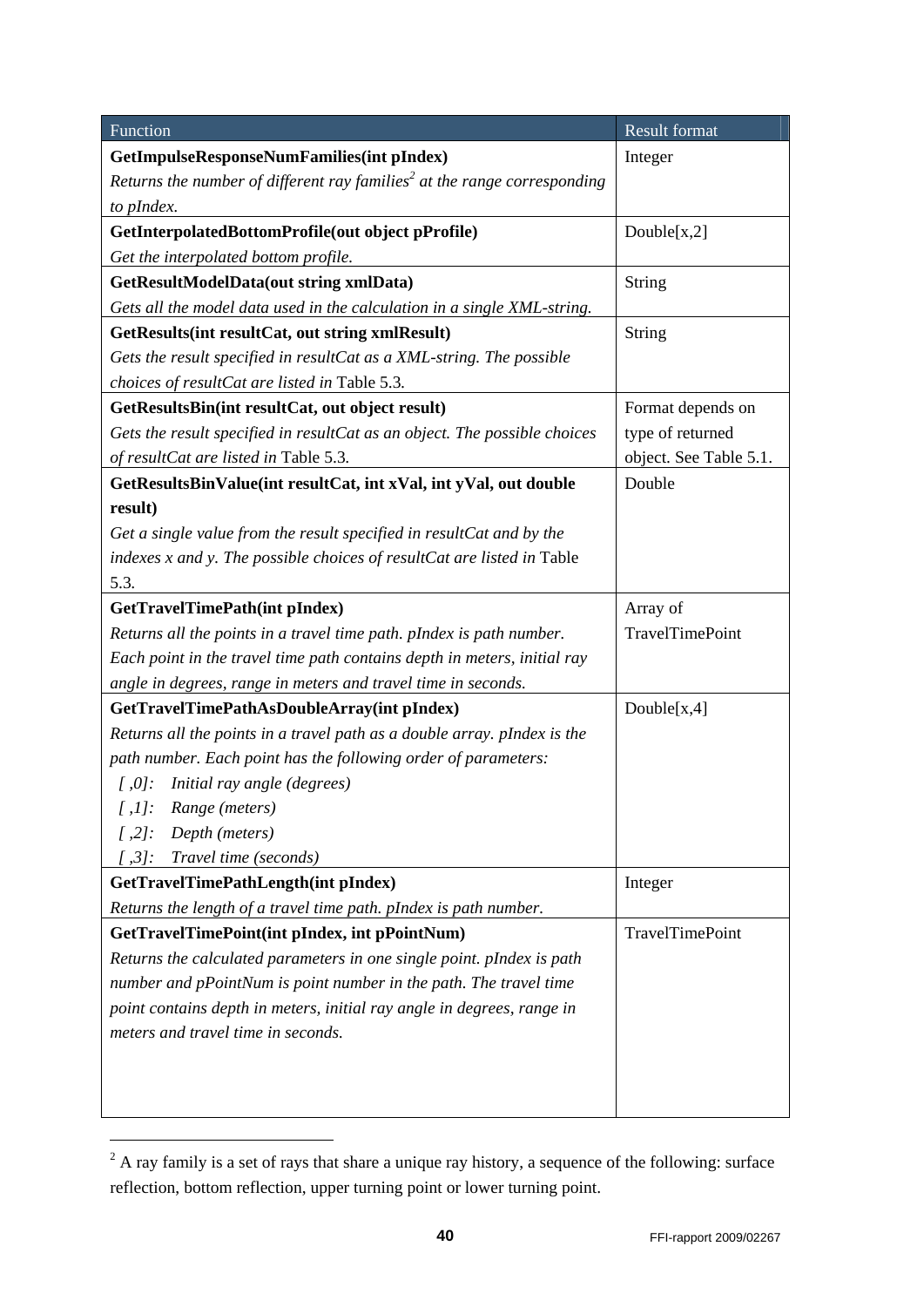| Function                                                                  | <b>Result format</b> |
|---------------------------------------------------------------------------|----------------------|
| GetTravelTimePoint2(int pIndex, int pPointNum, out double                 | Boolean              |
| pInitialAngle, out double pRange, out double pDepth, out double           |                      |
| pTraveTime)                                                               |                      |
| Returns the calculated parameters in one single point as parameters.      |                      |
| pIndex is path number and pPointNum is point number in the path.          |                      |
| pInitialAngle is in degrees, pRange in meters, pDepth in meters and       |                      |
| pTravelTime in seconds.                                                   |                      |
| GetVisualRayTrace(int pIndex)                                             | Double $[x,3]$       |
| Returns all the points in a visual ray trace path as a double array.      |                      |
| pIndex is path number.                                                    |                      |
| Each point has the following order of parameters:                         |                      |
| Initial ray angle (radians)<br>$\int$ ,0]:                                |                      |
| $[$ ,1]: Range (meters)                                                   |                      |
| $[$ ,2]: Depth (meters)                                                   |                      |
| GetVisualRayTraceLength(int pIndex)                                       | Integer              |
| Returns the length of a visual ray trace path. pIndex is path number.     |                      |
| GetVisualRayTracePoint(int pIndex, int pPointNum, out double              | Boolean              |
| pInitialAngle, out double pRange, out double pDepth)                      |                      |
| Returns a single point in the visual ray trace. pIndex is path number and |                      |
| pPointNum is point number in the path. pInitialAngle is in radians,       |                      |
| pRange in meters and pDepth in meters.                                    |                      |

*Table 5.2 Functions delivering calculation results* 

| resultCat | Description                                  |
|-----------|----------------------------------------------|
| $\theta$  | Transmission loss from transmitter to target |
|           | Transmission loss from target to receiver    |
|           | Signal excess                                |
| 3         | Probability of detection                     |
|           | Total reverberation                          |
| 5         | Surface reverberation                        |
| 6         | Volume reverberation                         |
|           | Bottom reverberation                         |
| 8         | Noise after processing                       |
| 9         | Ambient noise                                |

*Table 5.3 Available values of resultCat with description.*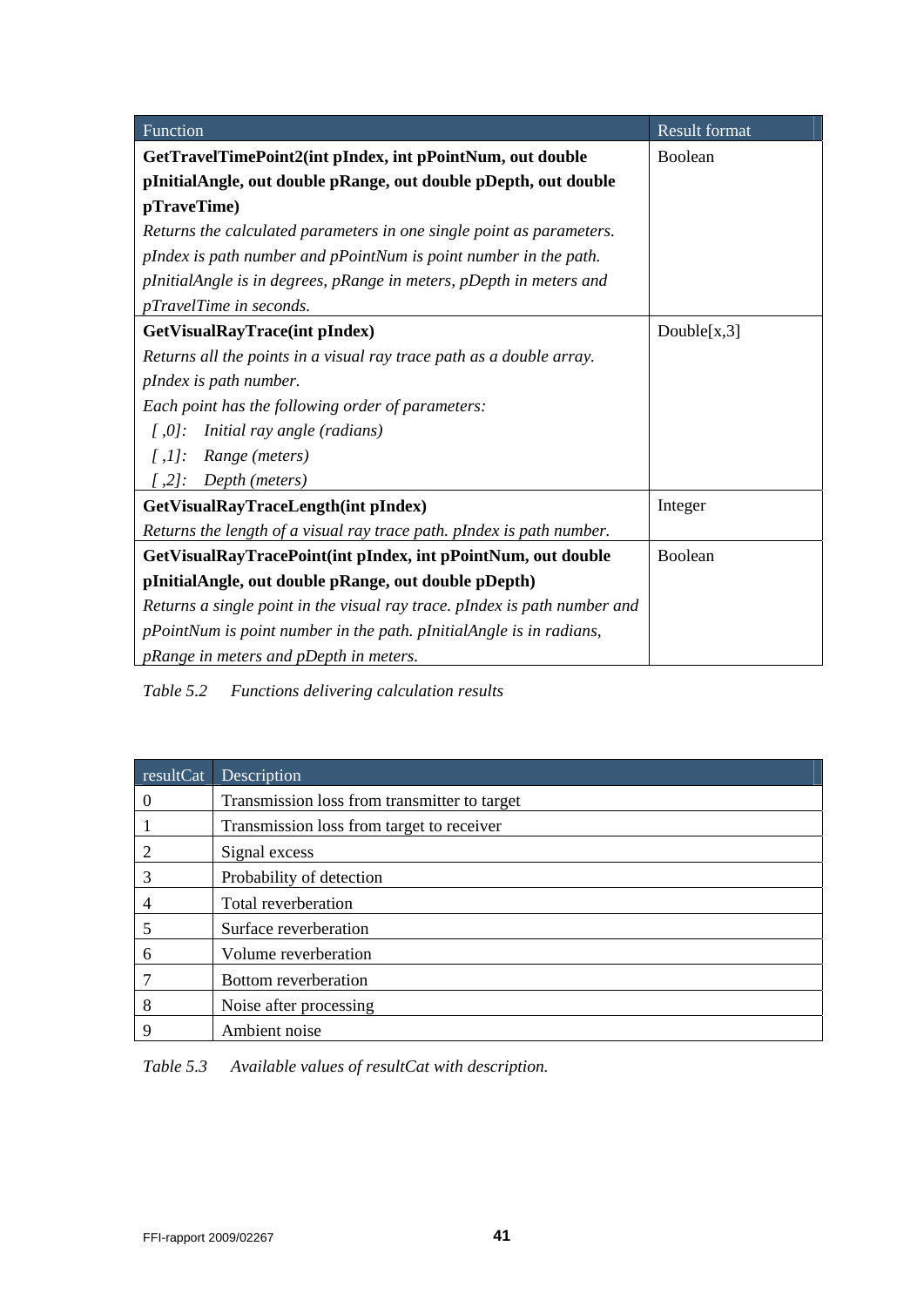An example of how some of the result functions can be used is shown below. Three methods are defined, returning the bottom reverberation, the noise after processing and the parameters used in the calculations.

```
LybinCom.LybinModelComBinClass Lybin = new 
LybinCom.LybinModelComBinClass(); 
public double[] GetBottomReverberation() 
\left\{ \right. // Initiate the reverberation array 
     int NumberOfValues = Lybin.rangeCells; 
     double[] BottomReverberationValues = new 
double[NumberOfValues]; 
     Object Objekt; 
     Lybin.GetResultsBin(7, out Objekt); 
    BottomReverberationValues = (double[])Objekt;
     return BottomReverberationValues; 
} 
public double GetNoise() 
\left\{ \right. double noise; 
     Object Objekt; 
     Lybin.GetResultsBin(8, out Objekt); 
     noise = (double)Objekt; 
     return noise; 
} 
public string GetUsedParameters() 
\{ string parameters; 
     Lybin.GetResultModelData(out parameters); 
     return parameters; 
}
```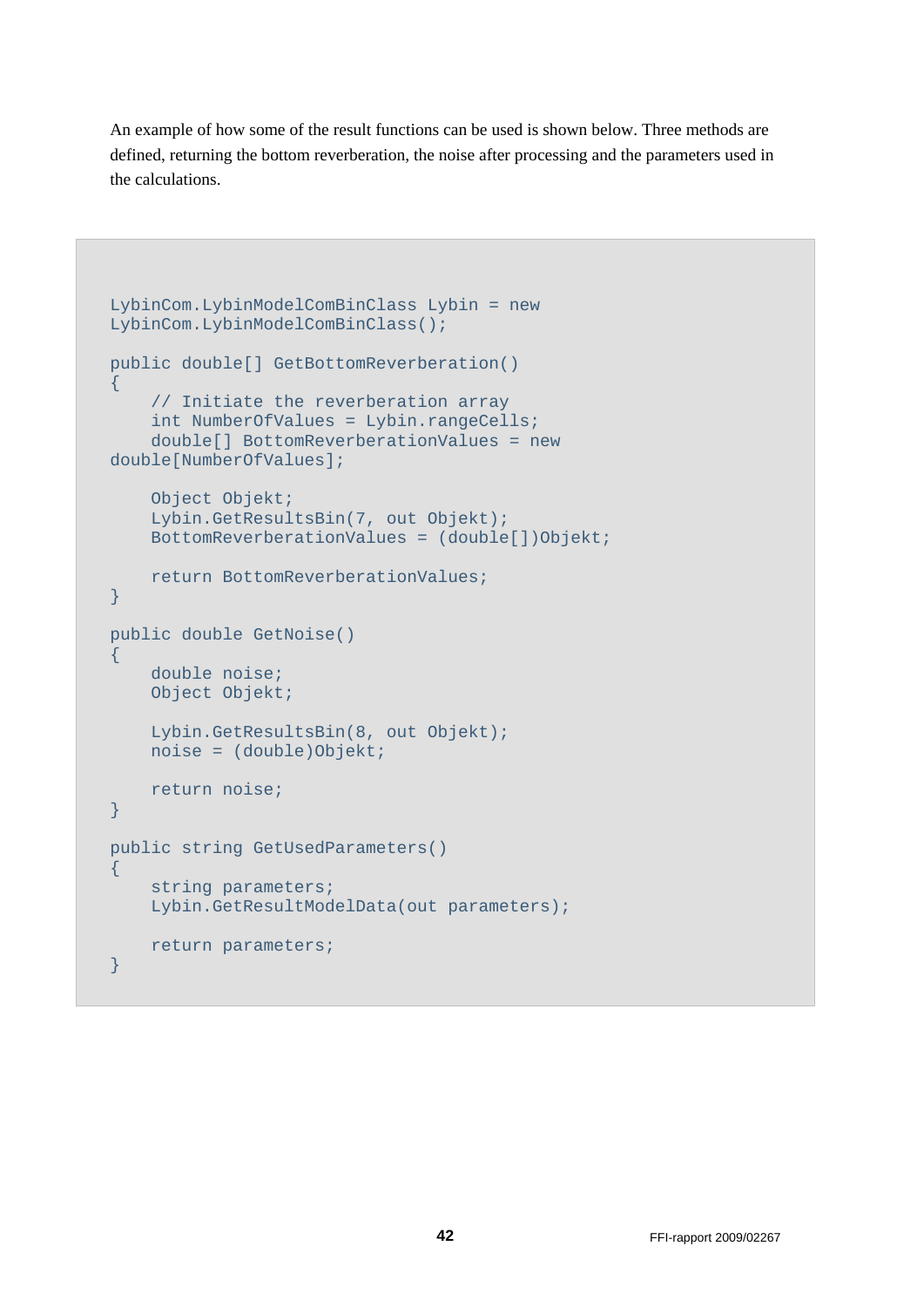The results from the impulse response calculations can only be accessed through the binary interface. The following gives an example of how to use the impulse response functions. The example is written in C#. The passive frequency and the Rayleigh bottom loss are also set in this example because these parameters are to be used in the calculation of the impulse response.

```
Lybin = new LybinCom.LybinModelComBinClass();
Lybin.PassiveFrequency = 500; 
// Rayleigh parameters 
double[,] rb1 = new double[1, 3];rb1[0, 0] = 0.92; // bottomAttentionrbl[0, 1] = 1717i // bottomSoundSpeed;
rbl[0, 2] = 1.81; // densityRatio;Lybin.RayleighBottomLoss = rbl; 
Lybin.UseRayleighBottomLoss = true; 
// Initiate impulse response 
Lybin.ImpulseResponseCalculation = true; 
Lybin.ImpulseResponseDepth = 100; 
Lybin.DoCalculation(); 
// Number of ranges calculated 
int ranges = Lybin.ImpulseResponseNumRanges; 
// Number of families at range number 4 
int numFamilies = Lybin.GetImpulseResponseNumFamilies(4); 
// Get values from family 5 at range 4: 
string familyName; 
double intensity; 
double meanArrivalTime; 
double arrivalTimeStandardDeviation; 
double phase; 
double firstArrival; 
Lybin.GetImpulseResponseFamily(4, 5, out familyName, out 
intensity, 
out meanArrivalTime, out arrivalTimeStandardDeviation, out phase, 
out firstArrival); 
// Get all families at range 4 
object families = Lybin.GetImpulseResponseFamiliesAsArray(4);
```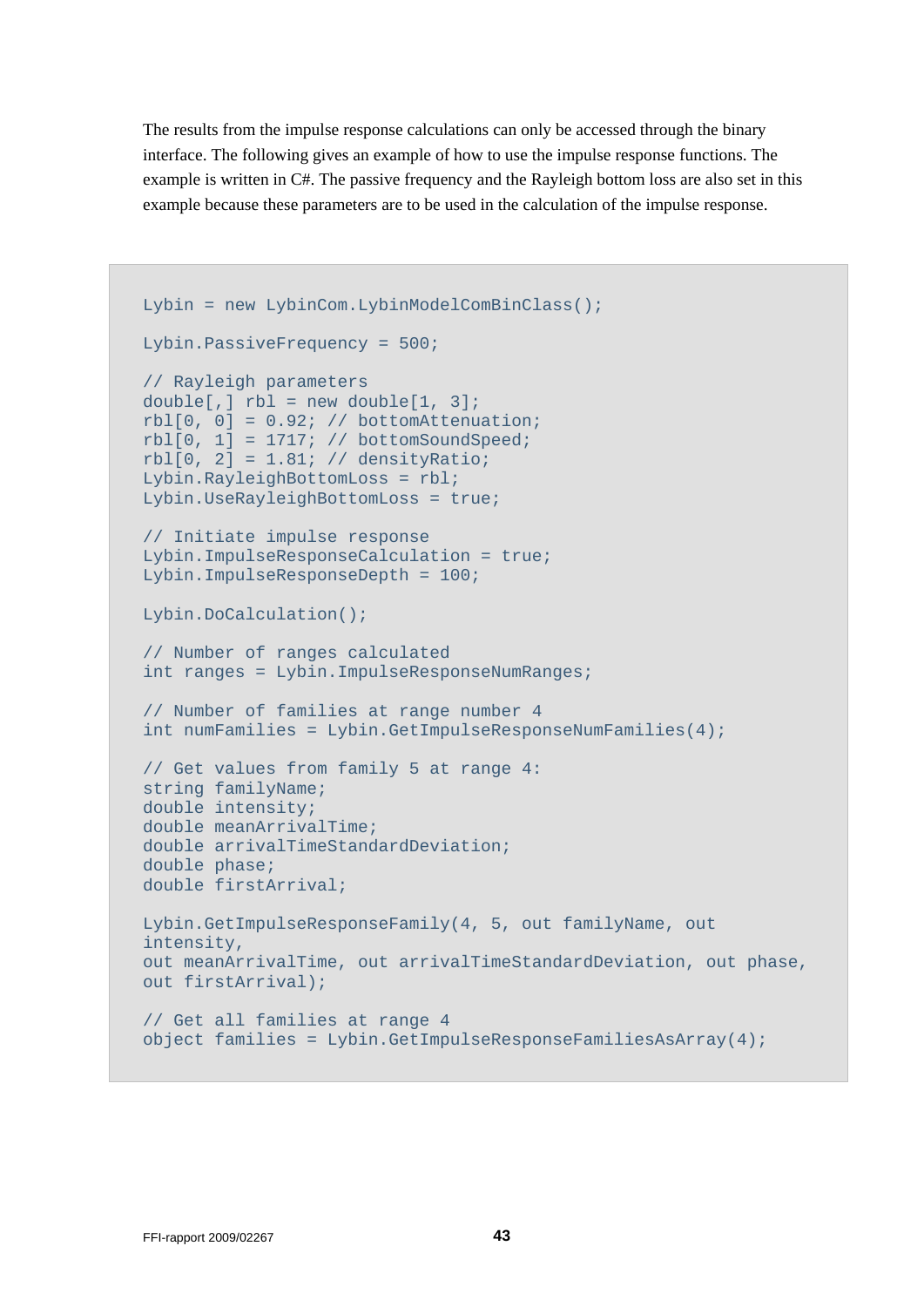The results from the travel time calculations can only be accessed through the binary interface. The following gives an example of how to use the travel time functions. The example is written in  $C#$ 

```
Lybin = new LybinCom.LybinModelComBinClass();
Lybin.TravelTimeCalculation = true; 
Lybin.TravelTimeAngleRes = 0.5; 
Lybin.DoCalculation(); 
Object obj; 
Object obj2; 
// Number of rays calculated 
int pathCount = Lybin.TravelTimePathCount; 
//Length of middle ray 
int travelLength = Lybin.GetTravelTimePathLength(pathCount / 2); 
double[,] values = new double[travelLength, 4];
obj = Lybin.GetTravelTimePathAsDoubleArray(pathCount / 2); 
obj2 = Lybin.GetTravelTimePath(pathCount / 2);if ( obj2 is LybinCom.TravelTimePoint[]) 
{ 
      LybinCom.TravelTimePoint[] ttp = 
(LybinCom.TravelTimePoint[])obj2; 
} 
values = (double[,])obj;
```
The results from the visual ray trace calculations can only be accessed through the binary interface. The following gives an example of how to use the visual ray trace functions. The example is written in C#:

```
lybin = new LybinCom.LybinModelComBinClass(); 
lybin.VisualRayTraceCalculation = true; 
lybin.VisualSurfaceHits = 6; 
lybin.VisualBottomHits = 8; 
lybin.VisualNumRays = 66; 
lybin.DoCalculation(); 
Object obj;
// Number of rays calculated 
int pathCount = lybin.VisualRayTraceCount; 
//Length of middle ray 
int travelLength = lybin.GetVisualRayTraceLength(pathCount / 2); 
double[,] values = new double[travelLength, 3];
obj = lybin.GetVisualRayTrace(pathCount / 2); 
values = (double[,])obj;
```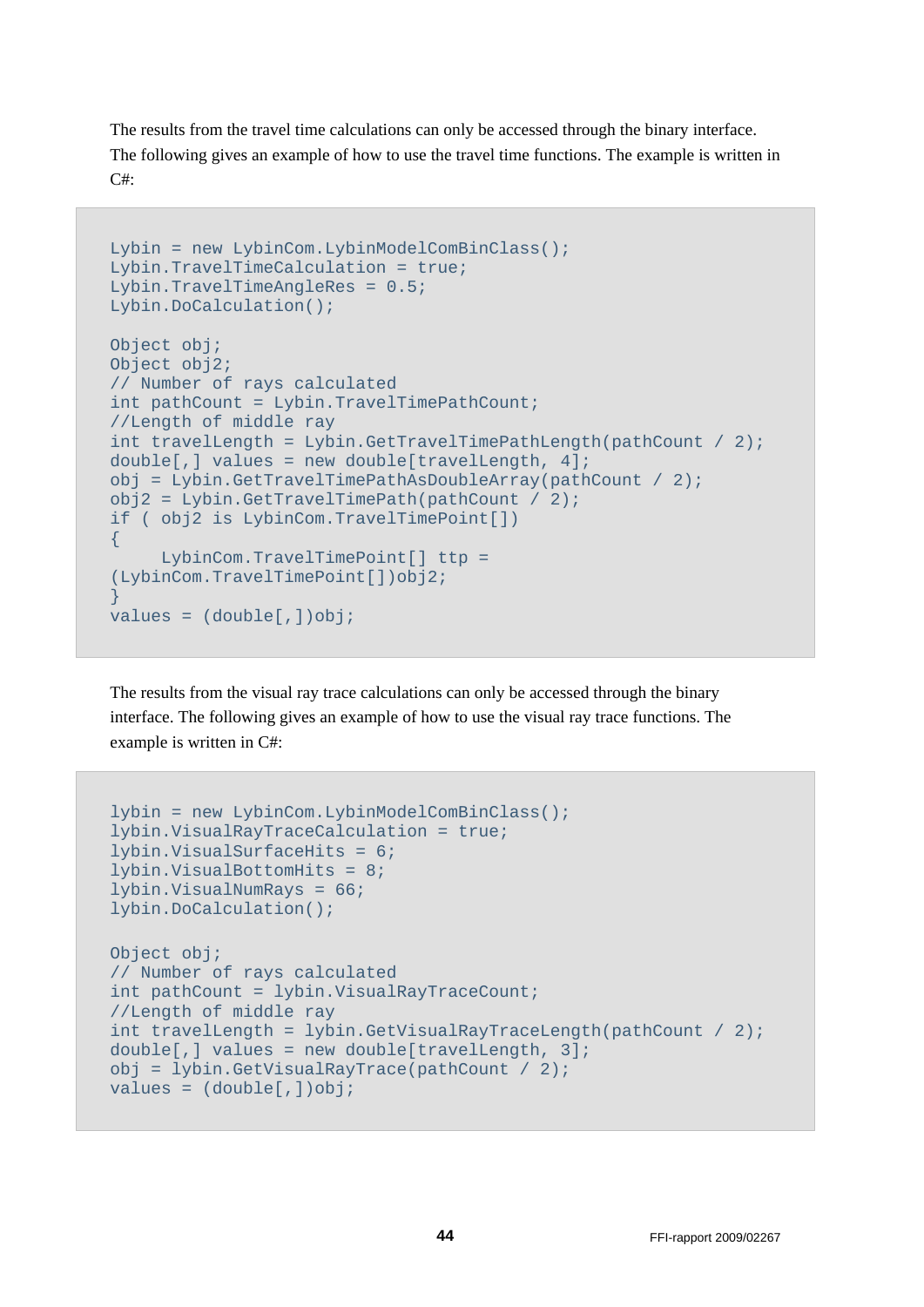## **Appendix A Example code**

#### **A.1 C# Windows forms application using LybinCom**

```
using System; 
using System.Windows.Forms; 
using LybinCom; 
namespace BrukLybinComEksempel 
{ 
     public partial class Form1 : Form 
     { 
         // Create 
         private readonly LybinModelComBinClass Lybin = new
LybinModelComBinClass(); 
         public Form1() 
         { 
             InitializeComponent(); 
         } 
         private void button1_Click(object sender, EventArgs e) 
\{ // Set the first bottom loss table 
            var bl = new double[3,2]; bl[0, 0] = 10; 
            b1[0, 1] = 40; bl[1, 0] = 30; 
            b1[1, 1] = 40;b1[2, 0] = 56;bl[2, 1] = 40;
             Lybin.SetFirstBottomLossTable(0, 4000, bl); 
             // Second bottom loss table 
            b1[0, 0] = 10; bl[0, 1] = 80; 
             bl[1, 0] = 30; 
             bl[1, 1] = 80; 
             bl[2, 0] = 56; 
            b1[2, 1] = 80; Lybin.AddBottomLossTable(4000, 10000, bl); 
             Lybin.UseMeasuredBottomLoss = true; 
             // Bottom profile 
            var bp = new double[2,2];bp[0, 0] = 0;bp[0, 1] = 200;
            bp[1, 0] = 5000;bp[1, 1] = 188;
             Lybin.BottomProfile = bp; 
             // Set the wave height 
            var wh = new double[2,3];
            wh[0, 0] = 0;
```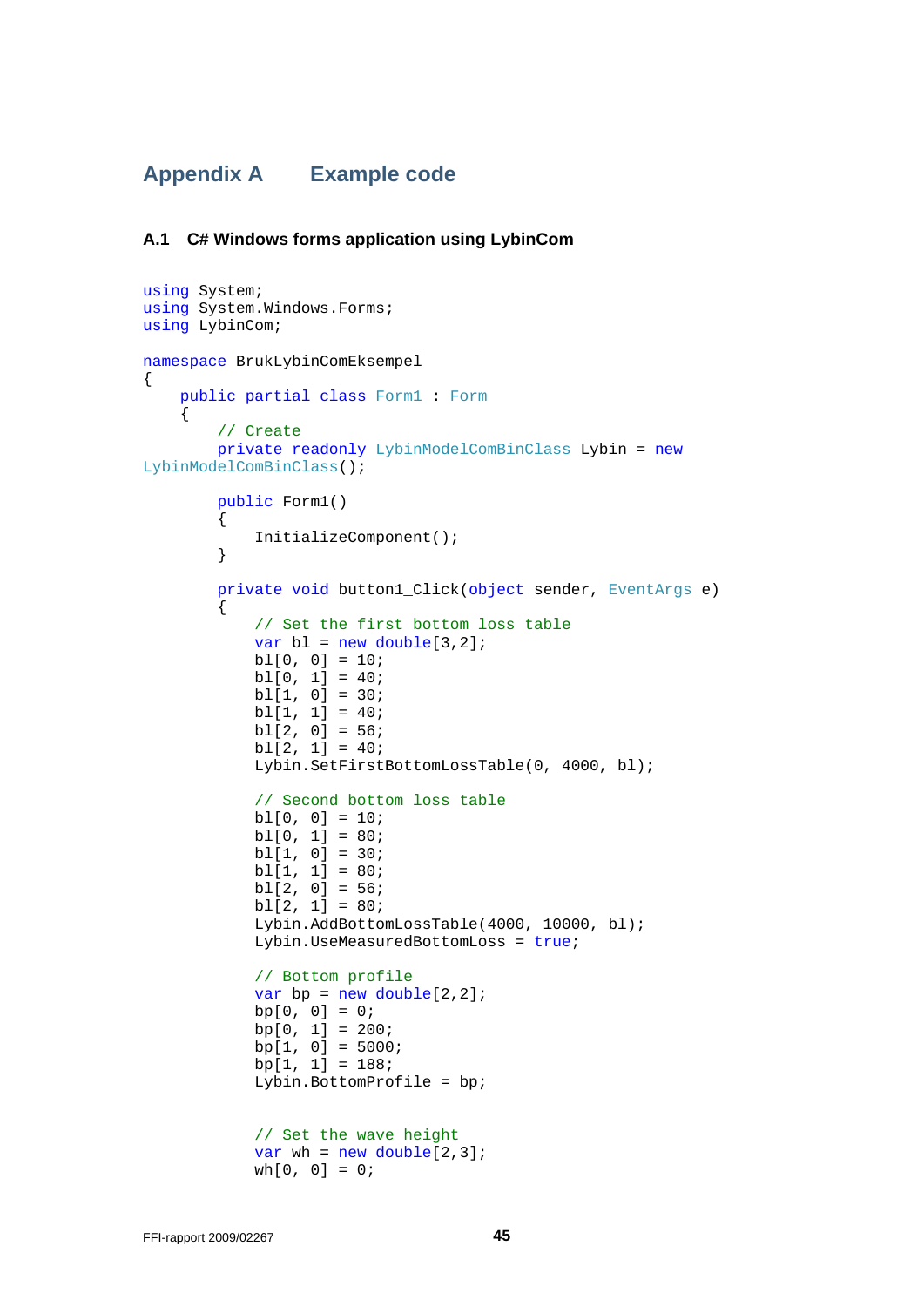```
wh[0, 1] = 4000; wh[0, 2] = 5; 
 wh[1, 1] = 4000; 
 wh[1, 1] = 9000; 
 wh[1, 2] = 3; 
Lybin.WaveHeight = wh;
 Lybin.UseWaveHeight = true; 
 // Set bottom back scatter table 
double[,] bb = new double[3, 2];
bb[0, 0] = 11;bb[0, 1] = 3.2;
bb[1, 0] = 33;bb[1, 1] = 7.4;bb[2, 0] = 88;bb[2, 1] = 4; Lybin.SetFirstBottomBackScatterTable(0, 10000, bb); 
 Lybin.TypeOfRevNoiseCalculation = 1; 
 // Set volume back scatter profile 
double[,] vc = new double[2, 2];
vc[0, 0] = 10;vc[0, 1] = -80;vc[1, 0] = 50;vc[1, 1] = -92; Lybin.SetFirstVolBackScatterProfile(0, 10000, vc); 
 // Set the first sound speed profile 
 // Containing sound speed, temperature and salinity 
var ssp = new double[2, 4];
ssp[0, 0] = 0; ssp[0, 1] = 1480; 
ssp[0, 2] = 7;ssp[0, 3] = 35;ssp[1, 0] = 620;ssp[1, 1] = 1510;
ssp[1, 2] = 8;ssp[1, 3] = 34; Lybin.SetFirstSoundSpeedTempAndSalinityProfile 
       (0, 2000, ssp); 
 // Set the second sound speed profile 
 // Containing only sound speed 
var sss = new double[2,2];sss[0, 0] = 50;sss[0, 1] = 1488;
 sss[1, 0] = 100; 
 sss[1, 1] = 1499; 
 Lybin.AddSoundSpeedProfile(2000, 5000, sss); 
 // Set the third sound speed profile 
 // Containing temperature and salinity 
var tsp = new double[2,3];
 tsp[0, 0] = 10; 
 tsp[0, 1] = 6.1; 
 tsp[0, 2] = 34; 
 tsp[1, 0] = 200; 
tsp[1, 1] = 4.2; tsp[1, 2] = 33; 
 Lybin.AddTempAndSalinityProfile(5000, 8000, tsp);
```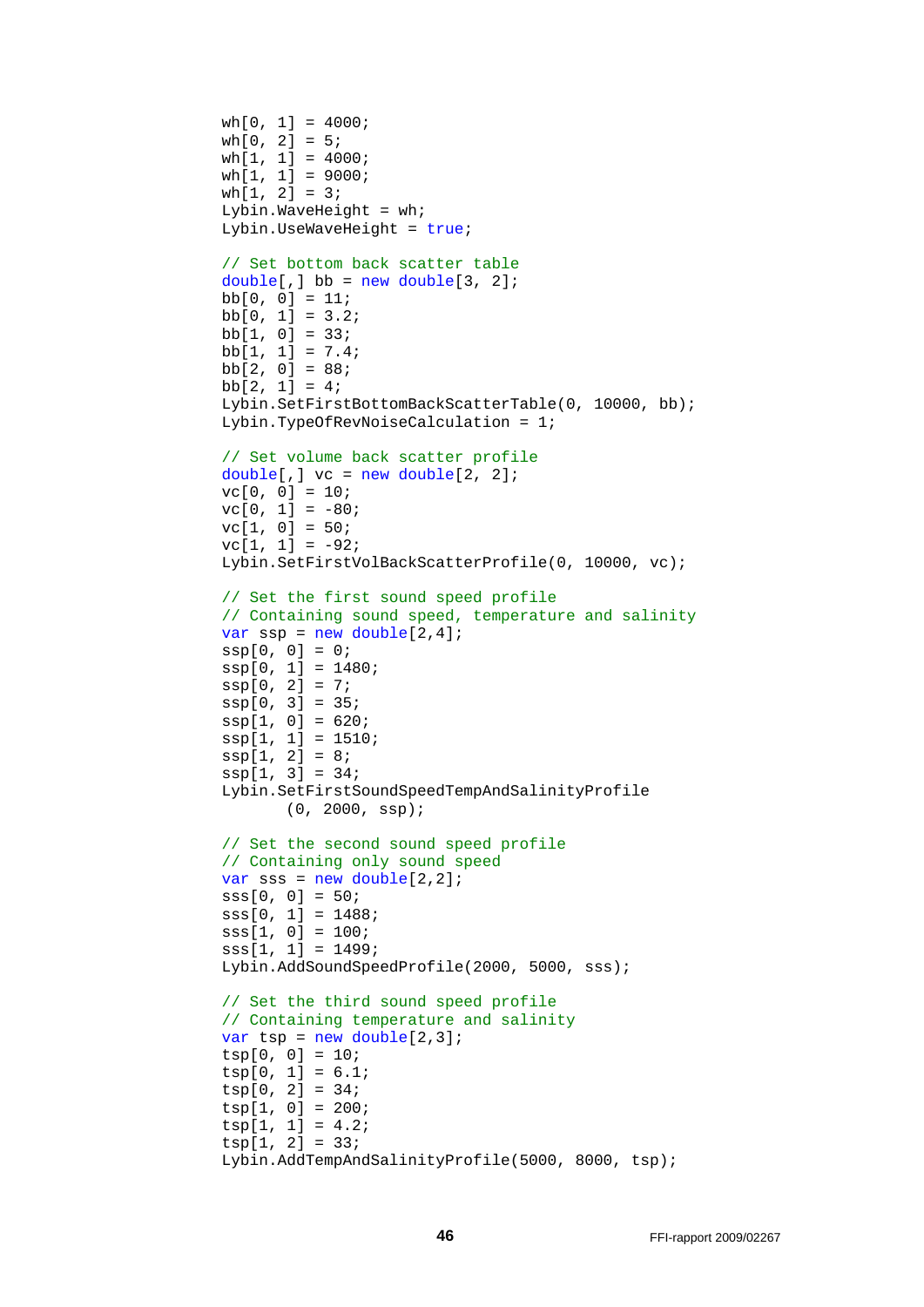```
 // Set sonar parameters
```

```
 Lybin.Depth = 50; 
 Lybin.TiltReceiver = 0; 
 Lybin.TiltTransmitter = 0; 
 Lybin.SideLobeReceiver = 12; 
 Lybin.SideLobeTransmitter = 12; 
 Lybin.DetectionThreshold = 13; 
 Lybin.Frequency = 1000; 
 Lybin.DirectivityIndex = 25; 
 Lybin.SourceLevel = 210; 
 Lybin.BeamWidthReceiver = 30; 
Lybin.BeamWidthTransmitter = 18;
Lybin.Length = 1000;
 Lybin.FMBandWidth = 1000; 
 Lybin.Form = "FM";
```

```
 // Set calculation parameters 
 Lybin.SetRangeScaleAndRangeCells(10000, 100); 
 Lybin.SetDepthScaleAndDepthCells(600, 50); 
 Lybin.TRLRays = 5000;
```
 // Set target strength Lybin.TargetStrength = 10;

```
 // Calculate ray trace for visuaisation 
 Lybin.VisualRayTraceCalculation = true; 
 Lybin.VisualSurfaceHits = 6; 
 Lybin.VisualBottomHits = 8; 
 Lybin.VisualNumRays = 66;
```

```
 // Let LybinCom calculate noise 
 Lybin.NoiseCalculation = true; 
 Lybin.PrecipitationNoiseType = PrecipitationType.LightRain;
```

```
 // Do calculation 
 Lybin.DoCalculation();
```

```
 // Get raytrace for visualization 
 int pathCount = Lybin.VisualRayTraceCount; 
 int travelLength = 
       Lybin.GetVisualRayTraceLength(pathCount/2); 
object obj = Lybin.GetVisualRayTrace(pathCount/2);
```

```
 // Get the ambient noise used in 
 double used = Lybin.AmbientNoiseLevelUsed;
```

```
 // Get calculation results 
 string modelData, trl, sig, pod, tot; 
 Object totRev;
```

```
 // XML 
 Lybin.GetResults(0, out trl); 
 Lybin.GetResults(2, out sig); 
 Lybin.GetResults(3, out pod); 
 Lybin.GetResults(4, out tot);
```

```
 // Binary 
 Lybin.GetResultsBin(4, out totRev);
```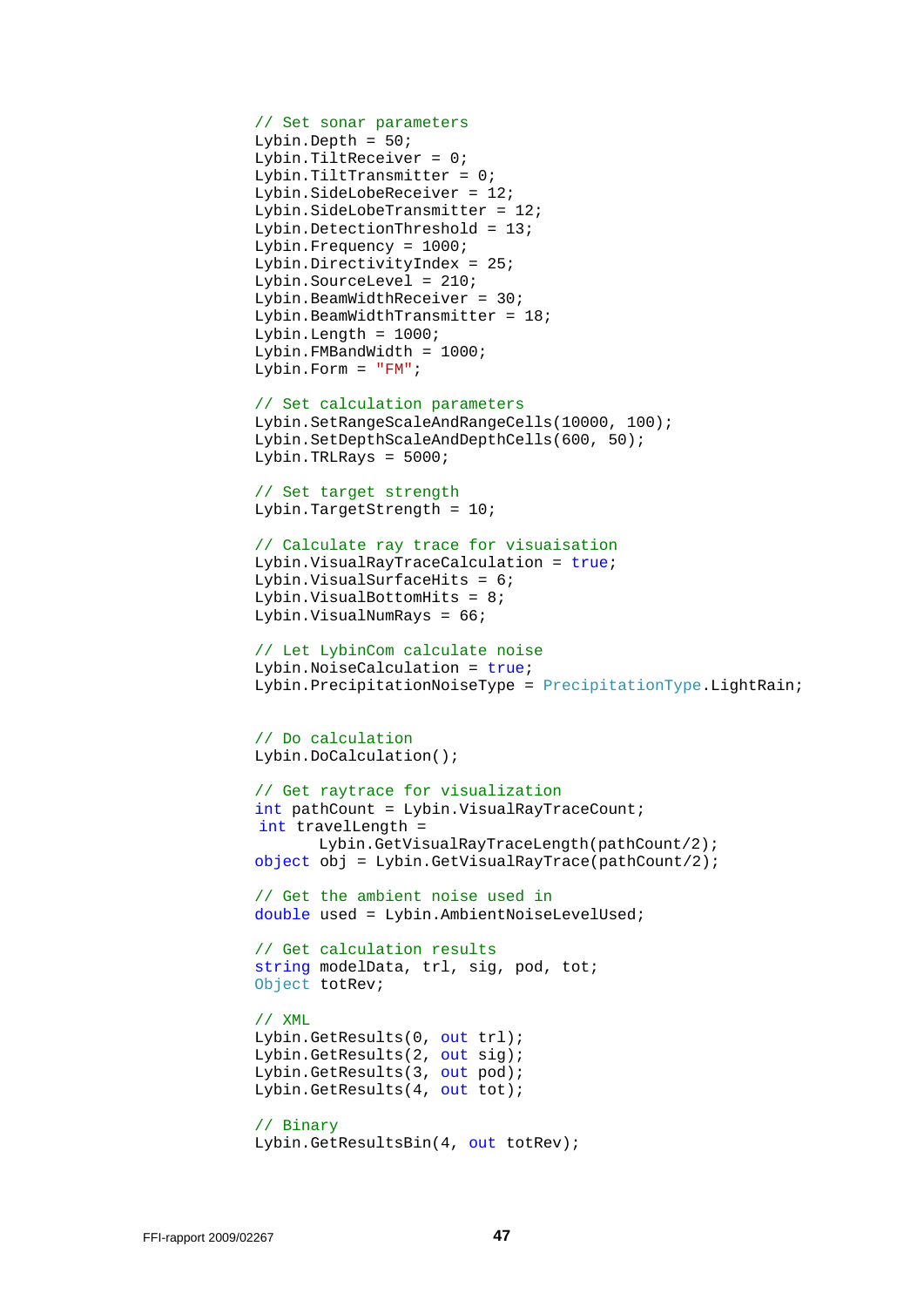```
 // Get modeldata used in the calculations 
            Lybin.GetResultModelData(out modelData);
              // Display in textbox 
             textBox1.Text = modelData; 
         } 
     } 
}
```
#### **A.2 Matlab file using LybinCom, basic example**

```
% LybinCom used in Matlab %
%%%%%%%%%%%%%%%%%%%%%%%%%%%
clear;
% initiate LybinCom
lb=actxserver('LybinCom.LybinModelComBin');
% Interfaces
env = lb.invoke('IEnvironment'); % Environment
mod = lb.invoke('IModelData'); % Model
sensor = lb.invoke('ISensor'); % Sonar
pulse = lb.invoke('IPuls'); % Pulse
platform = lb.invoke('IPlatform'); % Platform
ocean = lb.invoke('IOcean'); % Ocean
% Sonar parameters
sensor.Depth = 50;
sensor.TiltReceiver = 0;
sensor.TiltTransmitter = 0;
sensor.SideLobeReceiver = 12;
sensor.SideLobeTransmitter = 12;
sensor.DetectionThreshold = 13;
sensor.Frequency = 1000;
sensor.DirectivityIndex = 25;
sensor. SourceLevel = 210;
sensor.BeamWidthReceiver = 18; 
sensor.BeamWidthTransmitter = 18;
% Pulse
pulse.Length = 1000; 
pulse.FMBandWidth = 1000;
%Platform
platform.SelfNoise = 60; % [dB]
% Model
R = 20000;Z = 600;R_{\text{cells}} = 100;
Z_{\text{cells}} = 50;
mod.SetRangeScaleAndRangeCells(R, R_cells);
mod.SetDepthScaleAndDepthCells(Z, Z_cells);
mod.TRLRays = 1000;
% Target strength
ocean.TargetStrength = 10;
```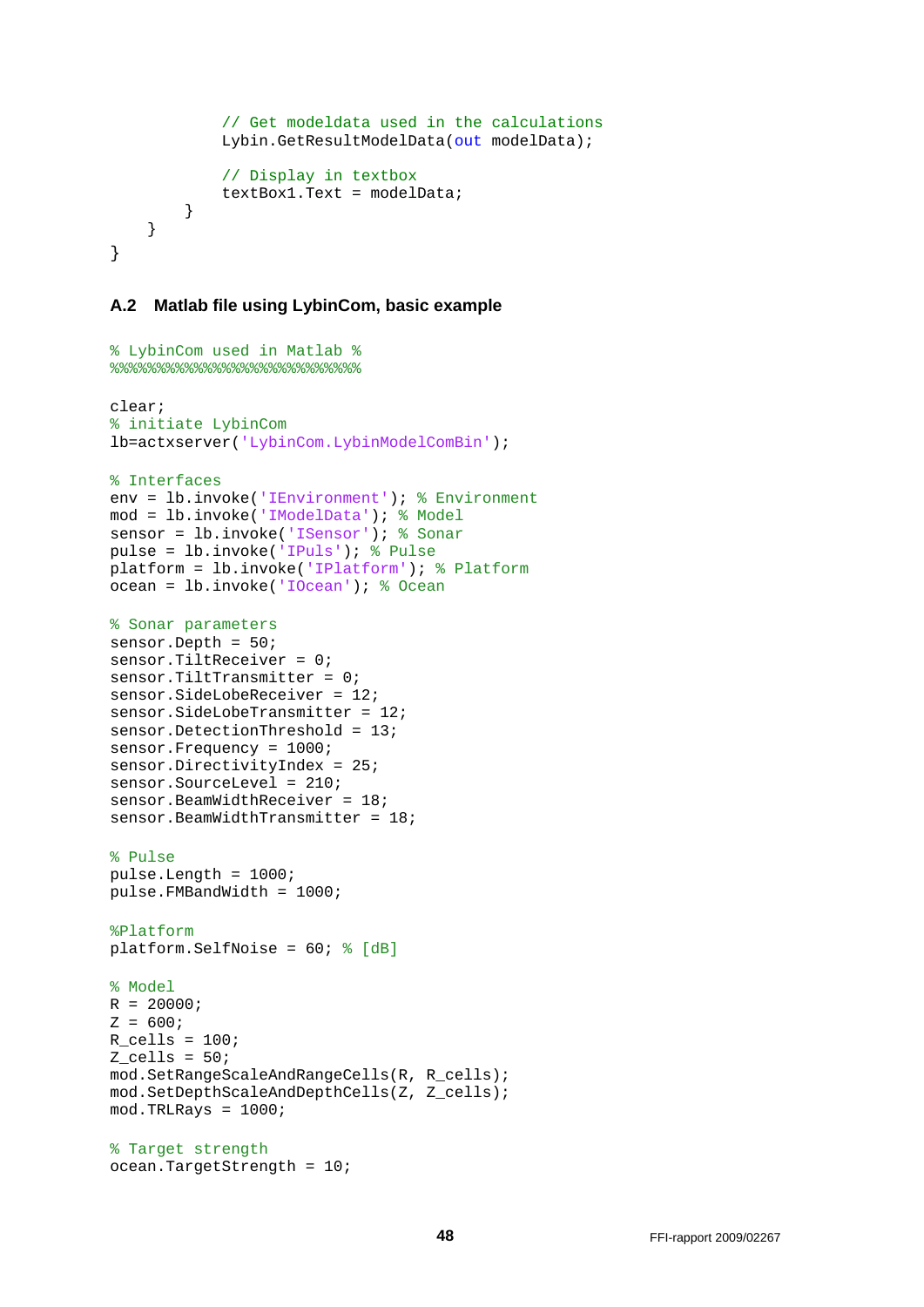```
% Environment
8%%%%%%%%%%%%%%%%%%%%%%%%%%%%%%%%
% WindSpeed
env.WindSpeedMeasurments = [0,5000,10; 5000,10000,6];
% Sound speed
env.SetFirstSoundSpeedProfile(0, 0, [0, 1480; 660, 1510]);
 % Bottom type
env.BottomType = [0,5000,3;5000,10000,4];
% Bottom profile
prof = [0,200;5000,400; 10000,600];
env.bottomProfile = prof;
% Calculate
lb.DoCalculation
% Get calculation results
data.trl.forward = lb.TransmissionLossTransmitter;
data.trl.backward = lb.TransmissionLossReceiver;
data.sig = lb.SignalExcess;
data.pod = lb.ProbabilityOfDetection;
data.rev.Tot rev = lb.TotalReverberation;
data.rev.Surf rev = lb.SurfaceReverberation;
data.rev.Vol rev = lb.VolumeReverberation;
data.rev.Bot rev = lb.BottomReverberation;
data.rev.Noise = lb.NoiseAfterProcessing;
% Release interfaces
env.release; % Environment
mod.release; % Model
sensor.release; % Sonar
pulse.release; % Pulse
platform.release; % Platform
ocean.release; % Ocean
lb.delete; % Component
% Parameters for plotting
r = R/R_{cells} * [.5:(R_{cells-.5})];z = \frac{Z}{Z} cells * [.5:(Z cells-.5)];
% Plot data
figure(1)
contourf(r/1000,z,data.trl.forward, 30,'linestyle', 'none')
set(gca, 'ydir', 'reverse')
xlabel('Range [km]')
ylabel('Depth [m]')
title('Transmission loss')
colorbar;
hold on
fill([prof(:,1);0;0]/1000, [prof(:,2);Z;Z], 'k');
hold off
figure(2)
contourf(r/1000,z,data.sig, 30,'linestyle', 'none')
set(gca, 'ydir', 'reverse')
```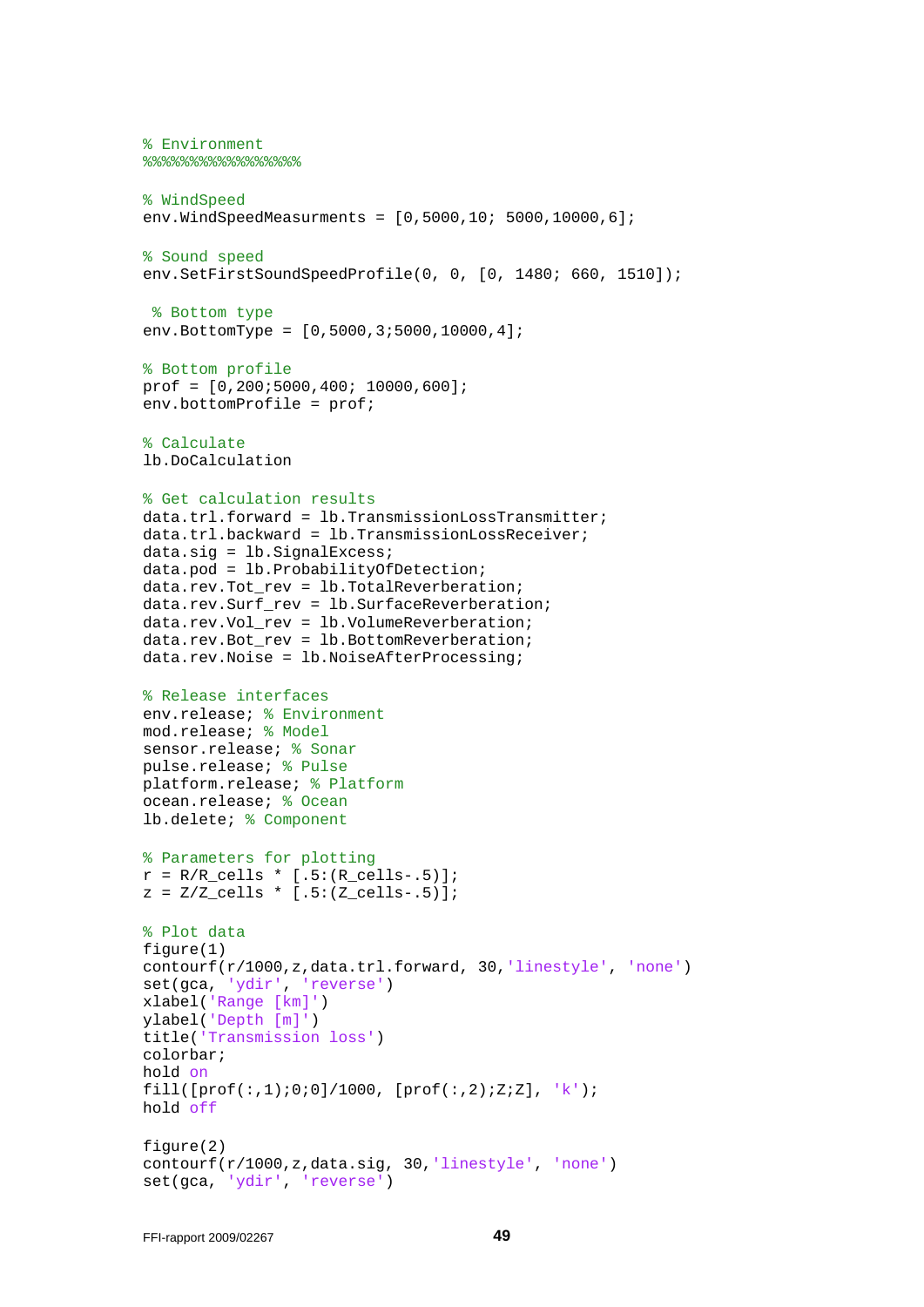```
xlabel('Range [km]')
ylabel('Depth [m]')
title('Signal excess')
colorbar;
hold on
fill([prof(:,1);0;0]/1000, [prof(:,2);Z;Z], 'k');
hold off
figure(3)
contourf(r/1000,z,data.pod, 30,'linestyle', 'none')
set(gca, 'ydir', 'reverse')
xlabel('Range [km]')
ylabel('Depth [m]')
title('Propability of detection')
colorbar;
hold on
fill([prof(:,1);0;0]/1000, [prof(:,2);Z;Z], 'k');
hold off
figure(4)
plot(r/1000, data.rev.Tot_rev)
hold on
plot(r/1000, data.rev.Bot_rev, 'r')
plot(r/1000, data.rev.Surf_rev, 'g')
plot(r/1000, data.rev.Vol_rev, 'c')
title('Reverberation')
legend('Total', 'Bottom', 'Surface', 'Volume')
xlabel('Range [km]')
ylabel('Rev [dB]') 
grid on
hold off
```
#### **A.3 Matlab file using LybinCom, impulse response example**

```
% Use LybinCom to calculate impulse response %
%%%%%%%%%%%%%%%%%%%%%%%%%%%%%%%%%%%%%%%%%%%%%%
clear;
% Initiate LybinCom
lb=actxserver('LybinCom.LybinModelComBin');
% Interfaces
env = lb.invoke('IEnvironment'); % Environment
mod = lb.invoke('IModelData'); % Model
sensor = lb.invoke('ISensor'); % Sonar
% Frequency
sensor.PassiveFrequency = 500;
% Rayleigh bottom loss
bottomAttenuation = 0.92;
bottomSoundSpeed = 1717;
densityRatio = 1.81;
env.RayleighBottomLoss = [bottomAttenuation, bottomSoundSpeed, 
densityRatio];
mod.UseRayleighBottomLoss = true;
```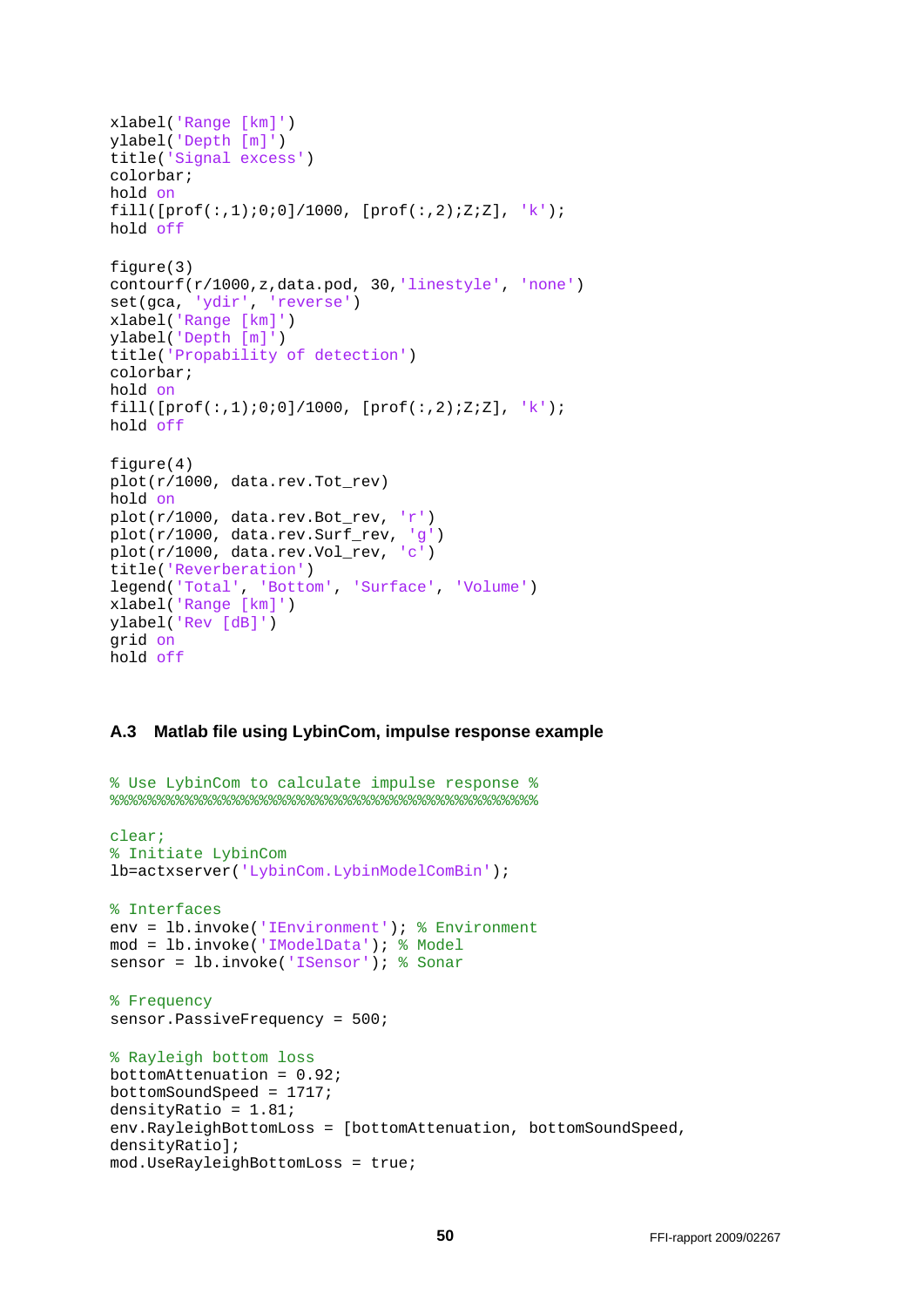```
% Initiate impulse response
mod.ImpulseResponseCalculation = true;
mod.ImpulseResponseDepth = 50;
% Start calculation
lb.DoCalculation;
% Number of ranges calculated
numRanges = lb.ImpulseResponseNumRanges;
% Number of ramilies at range number 30
numFamilies = lb.GetImpulseResponseNumFamilies(30);
% Get all families at range 30
families = lb.GetImpulseResponseFamiliesAsArray(30);
%Get one specific family at range 30 and family number 2
[Success, FamilyName, Intensity, MeanArrivalTime, StandardDeviation, 
Phase, FirstArrival]...
     = lb.GetImpulseResponseFamily(30,2);
% Used input parameters
modelData = lb.ModelData;
% Release interfaces
env.release; % Environment
mod.release; % Model
sensor.release; % Sonar
lb.delete; % Component
```
#### **A.4 C++ console application using LybinCom**

```
// TestLybinComConsole.cpp : Defines the entry point for the console 
// application. 
#include "stdafx.h" 
#import "Progid:LybinCom.LybinModelComBin" no_namespace 
int _tmain(int argc, _TCHAR* argv[]) 
{ 
         //Initialize the application for use with COM objects 
          HRESULT hr = CoInitialize( NULL ); 
         if( FAILED( hr ) ) 
          { 
         return FALSE;
 } 
         //////////////////////////////////////////////////////////////
         /// 
         // Using smart pointer 
         ////////////////////////////////////////////////////////////// 
         // Instantiate COM object and get access to interface 
         // ILybinModelComBin 
          ILybinModelComBinPtr ptr("LybinCom.LybinModelComBin");
```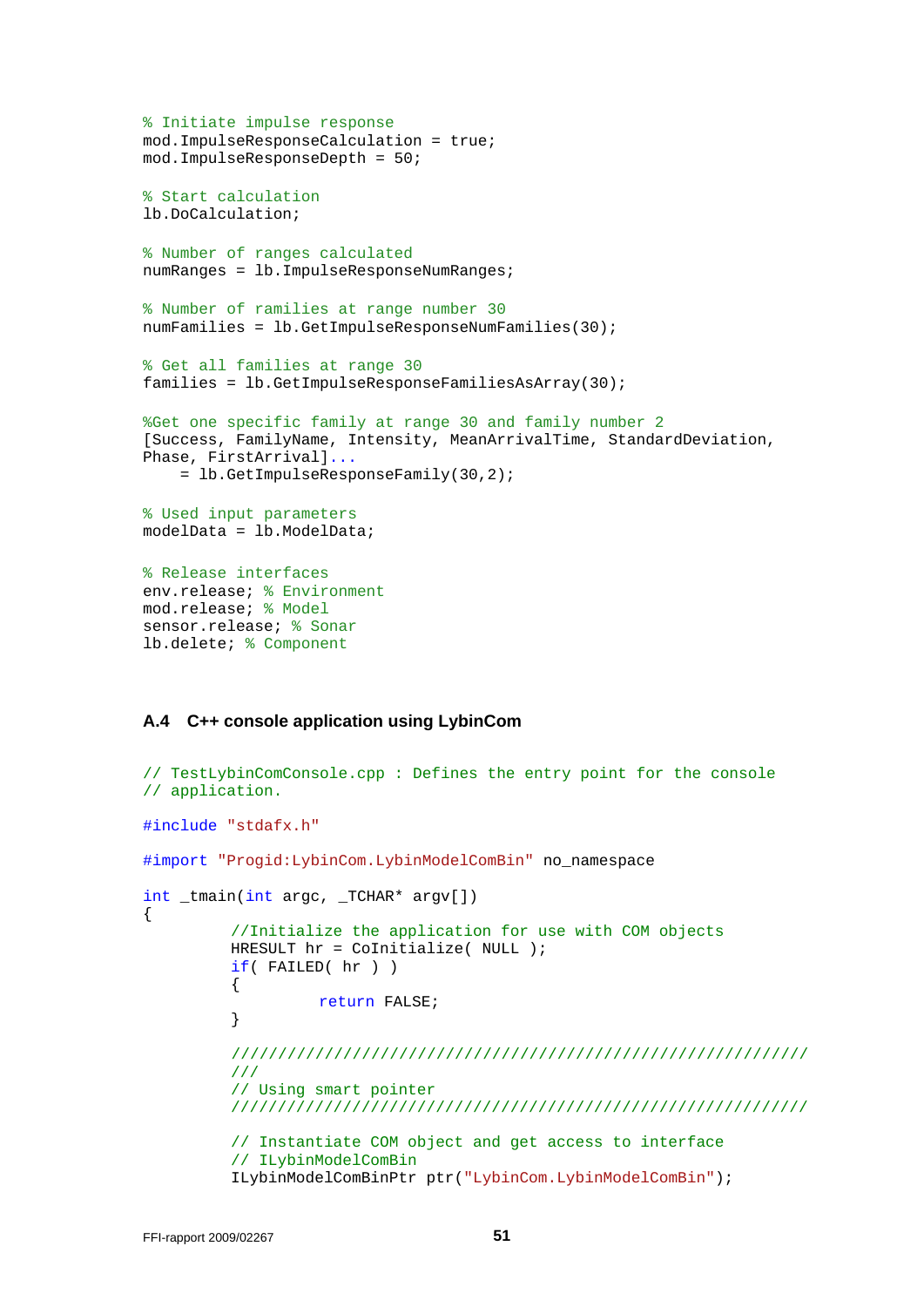```
// Get access to another interface in the object. 
 IModelDataPtr model = ptr; 
 IEnvironmentPtr environment = ptr;
```
// Access a function ptr->DoCalculation();

#### ////////////////////////////////////////////////////////////// //Access function with BSTR

 BSTR xmlData; ptr->GetCurrentModelData(&xmlData); // .. Use string SysFreeString(xmlData); // OBS the string must be deallocated

```
//Access function with _bstr_t. Destructor will deallocate 
 _bstr_t xmlData2; 
 ptr->GetCurrentModelData(xmlData2.GetAddress()); 
 xmlData2 = ptr->ModelData;
```
//Access function with CComBSTR. Destructor will deallocate CComBSTR xmlData3; ptr->GetCurrentModelData(&xmlData3);

#### ////////////////////////////////////////////////////////////// //Access function with VARIANT

 VARIANT bottomProfile; ::VariantInit(&bottomProfile); environment->get\_BottomProfile(&bottomProfile); // .. use bottomProfile ::VariantClear(&bottomProfile); // OBS the variant must be // deallocated or cleared CComVariant bottomProfile2; environment->get\_BottomProfile(&bottomProfile2);

```
 _variant_t bottomProfile3; 
environment->get_BottomProfile(bottomProfile3.GetAddress());
 bottomProfile3 = environment->BottomProfile;
```
#### //////////////////////////////////////////////////////////////

// Access a property double ii = model->RangeScale; model->RangeScale = 1000;

// Cleanup  $environment = NULL;$  $model = NULL;$ ptr = NULL;

```
////////////////////////////////////////////////////////////// 
// Using ATL 
//////////////////////////////////////////////////////////////
```
#### //Declare pointers

 CComPtr<ILybinModelComBin> ptrAtl; CComPtr<IModelData> modelAtl;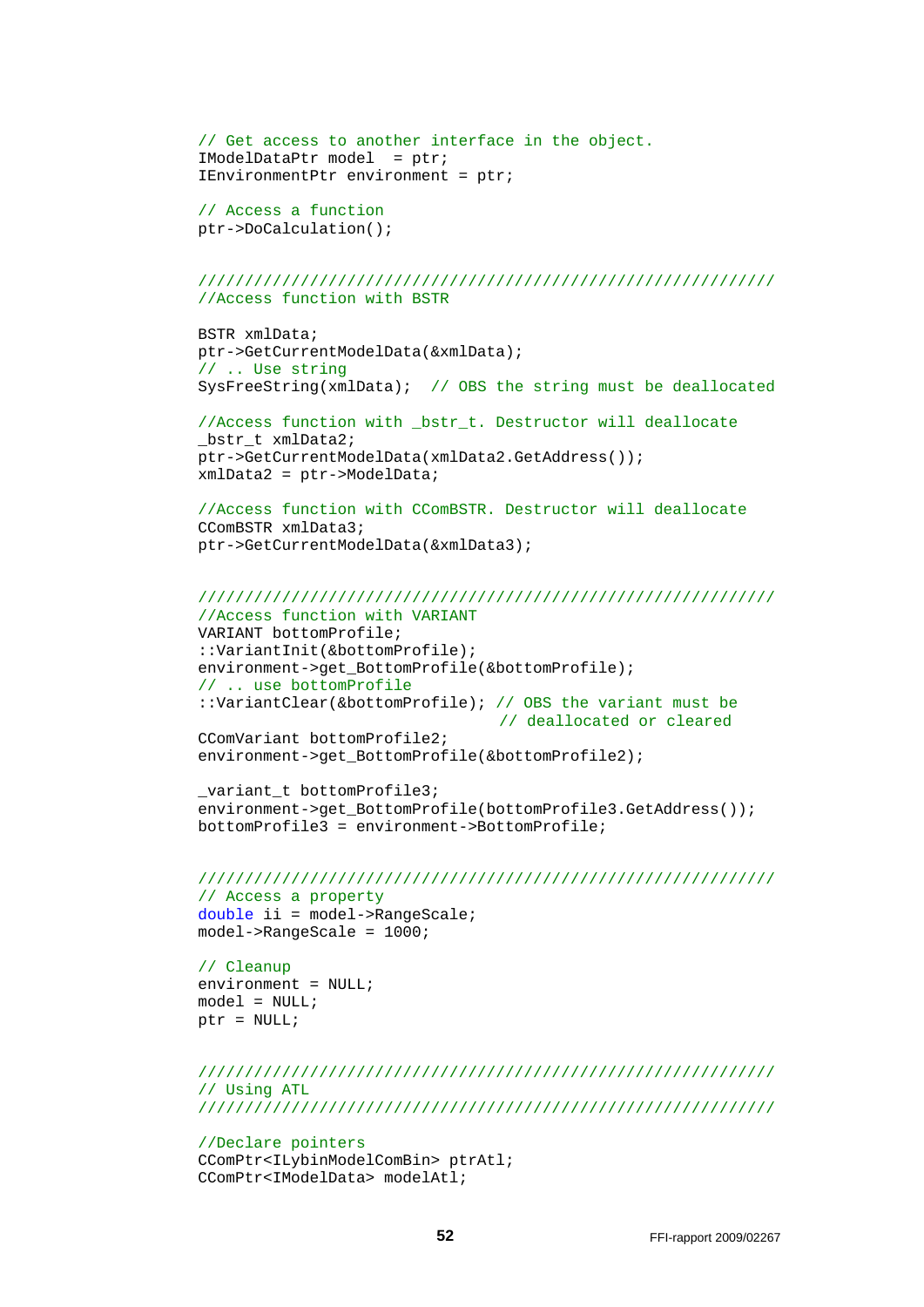```
 CComQIPtr<IModelData> model2Atl; 
// Instantiate COM object and 
// get access to interface ILybinModelComBin 
 ptrAtl.CoCreateInstance(CComBSTR("LybinCom.LybinModelComBin"); 
// Get access to another interface in the object. 
 modelAtl = ptrAtl; 
 model2Atl = ptrAtl; 
// Access a function 
 hr = ptrAtl->DoCalculation(); 
////////////////////////////////////////////////////////////// 
//Access function with BSTR 
 BSTR xmlDataAtl; 
 ptrAtl->GetCurrentModelData(&xmlDataAtl); 
// .. Use string 
 SysFreeString(xmlDataAtl);// OBS the string must be eallocated 
//Access function with _bstr_t. Destructor will deallocate 
bstr_t_xmlDataAtl2;
 ptrAtl->GetCurrentModelData(xmlDataAtl2.GetAddress()); 
 xmlDataAtl2 = ptrAtl->ModelData; // This is legal because of 
                                     // #Import statment 
//Access function with CComBSTR. Destructor will deallocate 
 CComBSTR xmlDataAtl3; 
 ptrAtl->GetCurrentModelData(&xmlDataAtl3); 
////////////////////////////////////////////////////////////// 
//Access function with VARIANT will be as in the example in 
// smart pointers above 
////////////////////////////////////////////////////////////// 
// Access a property 
double dd; 
 hr = modelAtl->get_RangeScale(&dd); 
hr = modelAt1 - zput RangeScale(1000); hr = model2Atl->get_RangeScale(&dd); 
 hr = model2Atl->put_RangeScale(1000); 
// Cleanup 
 model2Atl.Release(); 
modelAL1 = NULL;ptrAL = NULL;// Terminate COM access 
 CoUninitialize(); //when all COM activity is completed. 
return 0;
```
}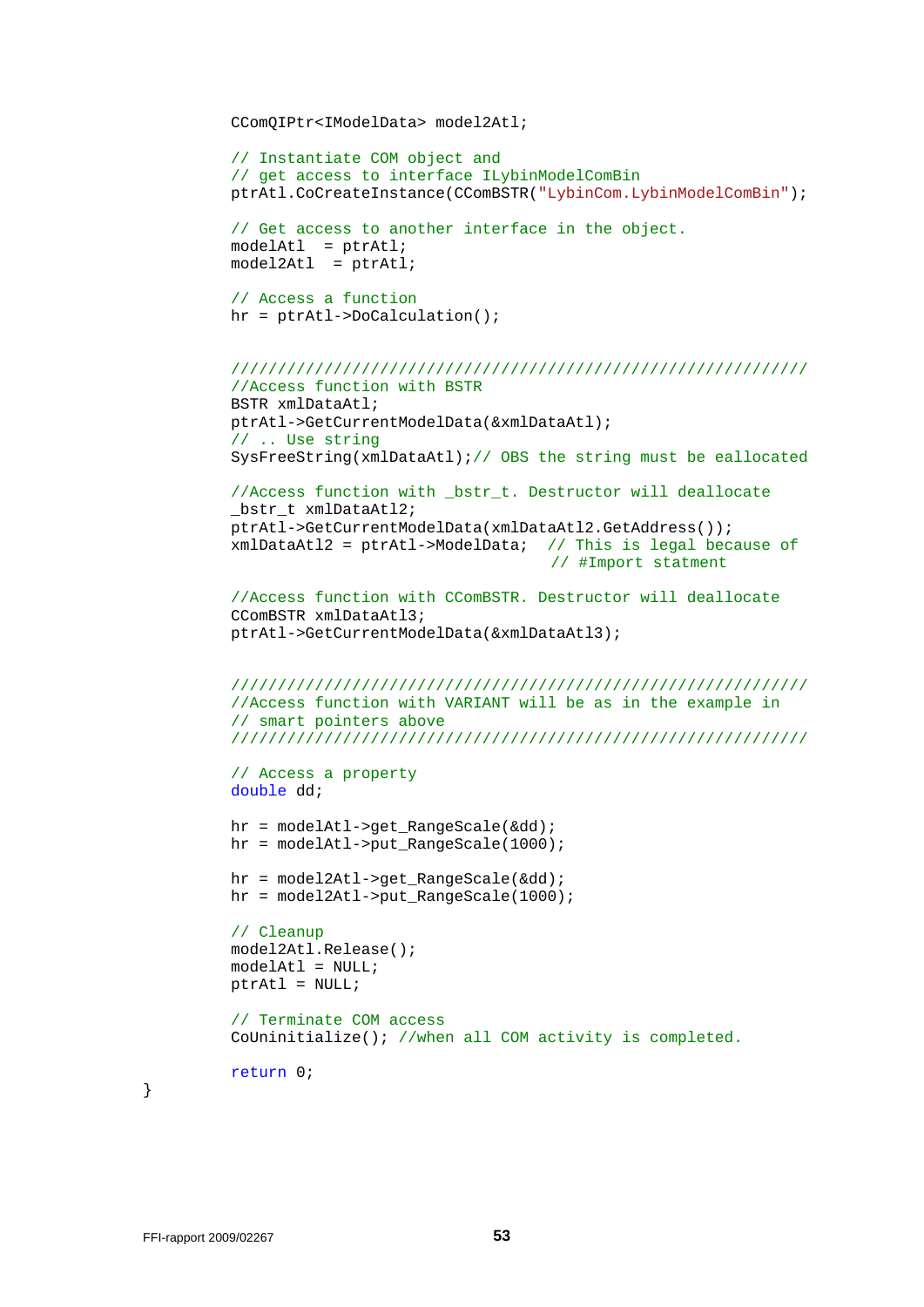## **References**

- [1] S Mjølsnes (2000): *LYBIN SGP-180(C) Model Description,* The Royal Norwegian Navy Materiel Command, Bergen
- [2] E Dombestein and K T Hjelmervik (2004): *Analysis of the NAT III experiments Modelling assumtions,* Norwegian Defence Research Institute, FFI/RAPPORT 2004/01083
- [3] Teleplan GLOBE, http://www.teleplanglobe.com/index.php?page=maria
- [4] A Gjersøe and F Hermansen (2008): *Simson Fennikel Design dokument for Maria add-in for utvelgelse og visning av data på kart,* Norwegian Defence Research Institute, FFI/RAPPORT 2008/02182
- [5] M Bosseng and A Gjersøe (2008): *Simson Fennikel User Manual,* Norwegian Defence Research Institute, FFI/RAPPORT 2008/02183
- [6] E Dombestein and S Alsterberg (2006): *LYBIN XML grensesnitt versjon 1,* Norwegian Defence Research Institute, FFI/RAPPORT 2006/00266
- [7] E Dombestein (2009): LYBIN 5.0 interface description, Norwegian Defence Research Institute, FFI/RAPPORT 2009/00188